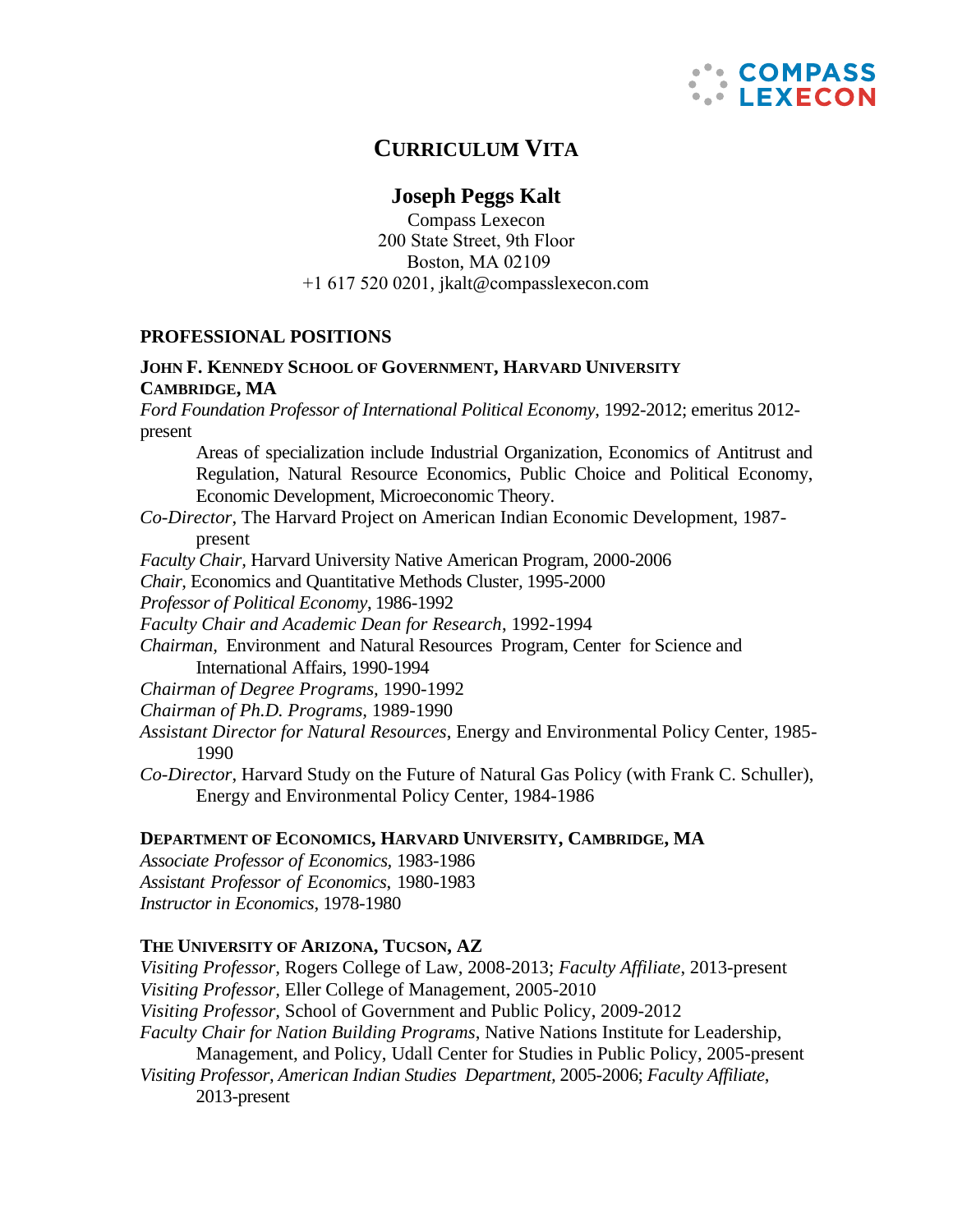# **COMPASS LEXECON**

*Senior Economist*, 2003-present (and since 1983 with predecessor enterprises)

## **PRESIDENT'S COUNCIL OF ECONOMIC ADVISERS, WASHINGTON DC**

*Junior Staff Economist*, 1974-1975

# **EDUCATION**

University of California, Los Angeles, Ph.D. in Economics, 1980; M.A. in Economics, 1977 Doctoral Dissertation: *Federal Control of Petroleum Prices: A Case Study of the Theory of Regulation*

Stanford University, Stanford, CA, B.A. in Economics (Honors), 1973

# **PUBLICATIONS AND RESEARCH: BOOKS AND MONOGRAPHS**

*Universities and Indian Country: Case Studies in Tribal-Driven Research* (with Dennis Norman), University of Arizona Press, April 2015.

*On Improving Tribal-Corporate Relations in the Mining Sector: Strategies for Both Sides of the Table* (with Saleem Ali, Sarah Krakoff, Miriam Jorgensen and Anthony McInnis), The Harvard Project on American Indian Economic Development, Harvard University, Cambridge, MA, May 2014.

*Constitutional Design* (with Jessie M. Mosqueda and C. Falan Yinug), The Native Nations Institute for Leadership, Management and Policy, *Guides for Indigenous Governance*, March 2013.

*The State of the Native Nations: Conditions under U.S. Policies of Self-Determination* (a principal author, with The Harvard Project on American Indian Economic Development), Oxford University Press, 2008.

*American Indians on Reservations: A Databook of Socioeconomic Change Between the 1990 and 2000 Censuses* (with Jonathan B. Taylor), The Harvard Project on American Indian Economic Development, January 2005.

*Annotated Bibliography: The Social and Economic Impacts of Indian and Other Gaming*  (with Leigh Gardner and Katherine A. Spilde), The Harvard Project on American Indian Economic Development, January 2005.

*The Context and Meaning of Family Strengthening in Indian America: A Report to the Annie E. Casey Foundation by The Harvard Project on American Indian Economic Development* (with Amy Besaw, Andrew Lee, Jasmin Sethi, Julie Boatright Wilson, Marie Zemler), The Annie E. Casey Foundation, Baltimore, Maryland, August 2004.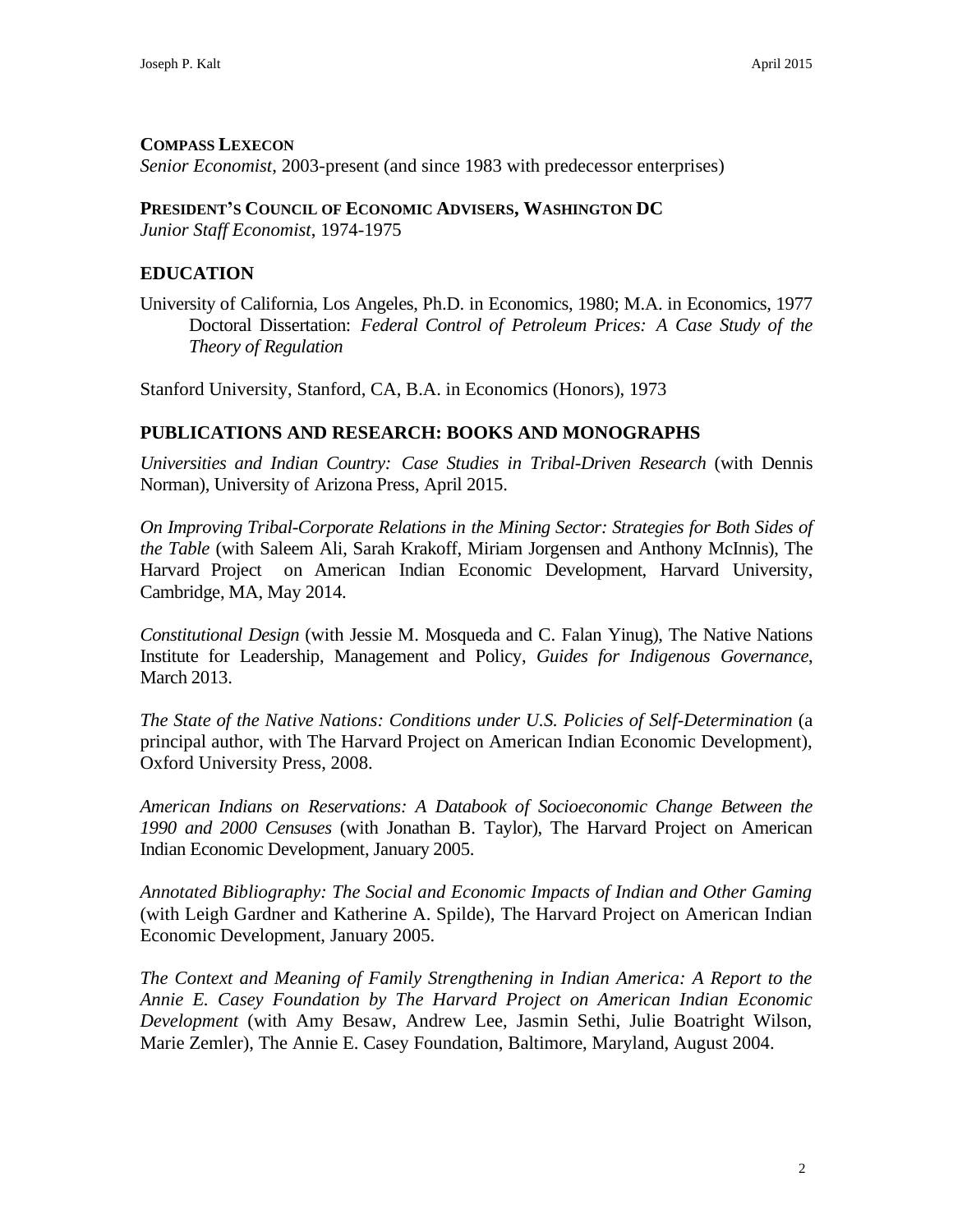*New Horizons in Natural Gas Deregulation*, ed. (with Jerry Ellig) and co-author of two chapters, Greenwood Press, 1995.

*What Can Tribes Do? Strategies and Institutions in American Indian Economic Development*, ed. (with Stephen Cornell), University of California, 1992.

*National Parks for the 21st Century: The Vail Agenda*, editor and primary author of the Report of the Steering Committee, National Park Foundation, Chelsea Green Publishing Co., 1992.

*Cases in Microeconomics* (with Jose A. Gomez-Ibanez), Prentice Hall, 1990.

*Drawing the Line on Natural Gas Regulation,* ed. (with F. C. Schuller) and author of two chapters, Greenwood-Praeger Press/Quorum Books, 1987.

*The FACS/Ford Study of Economic and Business Journalism* (with James T. Hamilton), Foundation for American Communications and the Ford Foundation, 1987.

*The Economics and Politics of Oil Price Regulation: Federal Policy in the Post-Embargo Era*, MIT Press, 1981; paperback edition, 1983.

*Petroleum Price Regulation: Should We Decontrol?* (with Kenneth J. Arrow), American Enterprise Institute, 1979.

# **PUBLICATIONS AND RESEARCH: ARTICLES**

"Trade Corridor Planning Merits Community Input," (with Robin Shamback and Kurt Wadlington), in *Arizona Daily Star*, The Editorial Page, August 30, 2013, p. A17.

"American Indian Self-Determination: The Political Economy of A Successful Policy" (Co-Author with Stephen Cornell), Paper for American Academy of Sciences International Workshop on Minority Groups: U.S. and China, American Academy of Arts and Sciences, Tufts University, June 25-27, 2010.

"Is There Only One Cultural Path to Development? Sustainable Heterogeneity Among Contemporary American Indian Nations" (with Stephen Cornell and Miriam Jorgensen), Conference in Honor of Samuel Huntington, Cultural Change Institute, The Fletcher School, Tufts University, October 2008.

"The U.S. Energy Outlook: Will It Go from Bad to Worse?" in *The Issues Inside the Fishbowl*, FTI Consulting, April 2008.

"Two Approaches to the Development of Native Nations: One Works, the Other Doesn't" (with Stephen Cornell), in M. Jorgensen, ed., *Rebuilding Native Nations: Strategies for Governance and Development,* University of Arizona Press, 2007.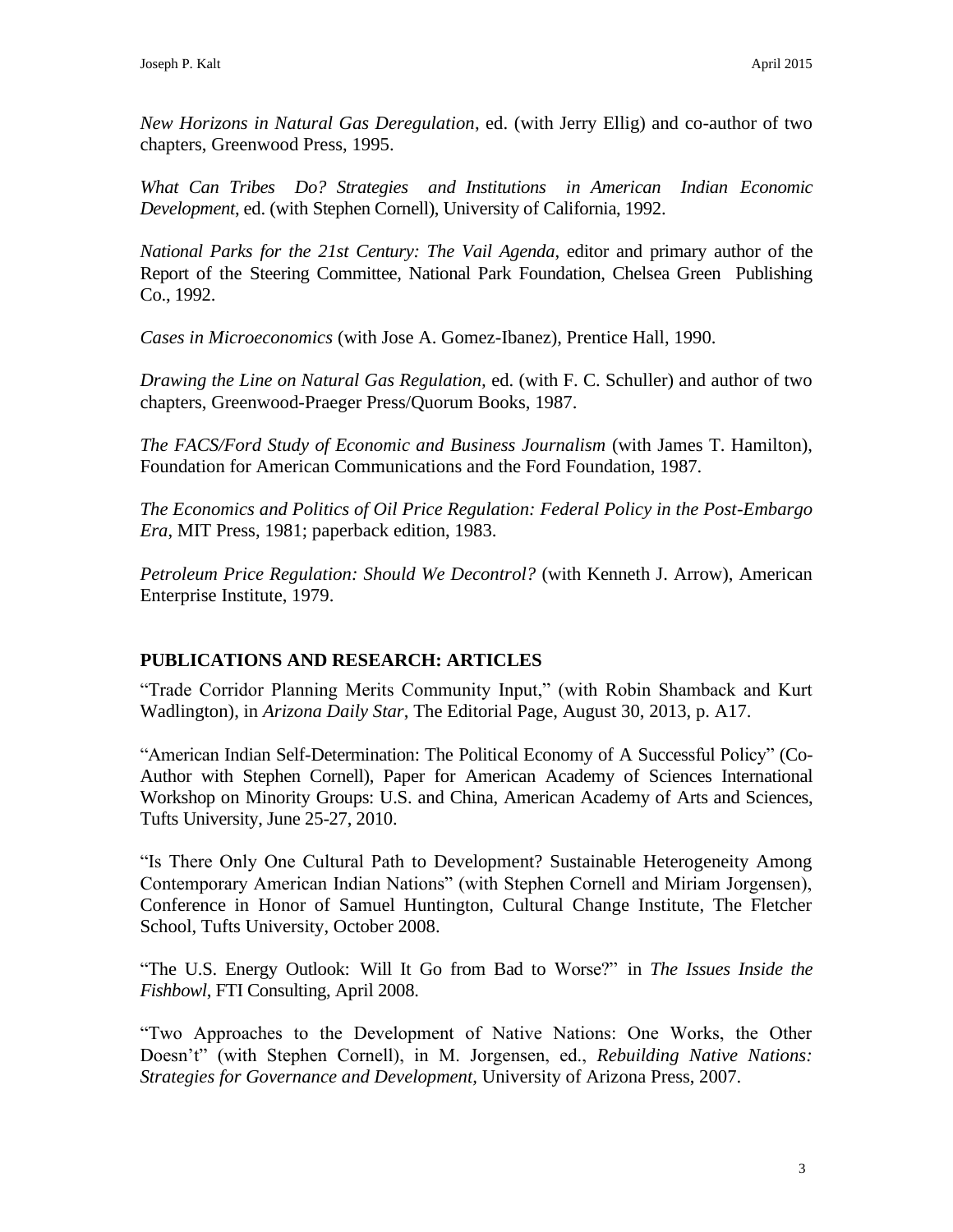"Development, Governance, Culture: What Are They and What Do They Have to Do with Rebuilding Native Nations?" (with Manley A. Begay, Jr., Stephen Cornell, and Miriam Jorgensen), in M. Jorgensen, ed., *Rebuilding Native Nations: Strategies for Governance and Development,* University of Arizona Press, 2007.

"The Role of Constitutions in Native Nation Building: Laying a Firm Foundation," in M. Jorgensen, ed., *Rebuilding Native Nations: Strategies for Governance and Development,*  University of Arizona Press, 2007.

"Seizing the Future: Why Some Native Nations Do and Others Don't" (with Stephen Cornell, Miriam Jorgensen and Katherine Spilde), in M. Jorgensen, ed., *Rebuilding Native Nations: Strategies for Governance and Development,* University of Arizona Press, 2007.

"Competition & Regulation, Part III: Tensions Evolve between Regulation and Competition" (with Charles Augustine and Joseph Cavicchi), in *Electric Light and Power*, [www.elp.com,](http://www.elp.com/) January/February 2006, pp. 24-25.

"Constitutional Rule and the Effective Governance of Native Nations," in Eric D. Lemont, ed., *Contemporary American Indian Constitutionalism and the Rebuilding of Native Nations,* University of Texas Press, 2006.

"Gradualism in Retail Restructuring" (with Charles Augustine and Joseph Cavicchi) in *Electric Light and Power*, [www.elp.com, S](http://www.elp.com/)eptember/October 2005, pp. 26-30.

"Competition & Regulation in the Power Industry: Can the Two Coexist?" (with Charles Augustine and Joseph Cavicchi) in *Electric Light and Power*, [www.elp.com, J](http://www.elp.com/)uly/August 2005, pp. 28-31.

"Establishing a Tribal Development Corporation," *Forum on Establishing a Tribally Owned Development Corporation*, the United States Senate Committee on Indian Affairs, July 20, 2004.

"Economics, Law, and Politics: What Will Drive Energy's Future," in *Proceedings of the 50th Annual Institute of the Rocky Mountain Mineral Law Foundation*, vol. 50, p. 1-1 (2004), December 2005.

"Myths and Realities of Tribal Sovereignty: The Law and Economics of Indian Self-Rule" (with J. Singer), *Joint Occasional Papers in Native Affairs*, The Harvard Project on American Indian Economic Development, John F. Kennedy School of Government, Harvard University, January 2004.

"Partisan Misperceptions and Conflict Escalation: Survey Evidence from a Tribal/Local Government Conflict" (with Keith Allred and Kessely Hong), in *Third-Party Intervention eJournal*, November 2003.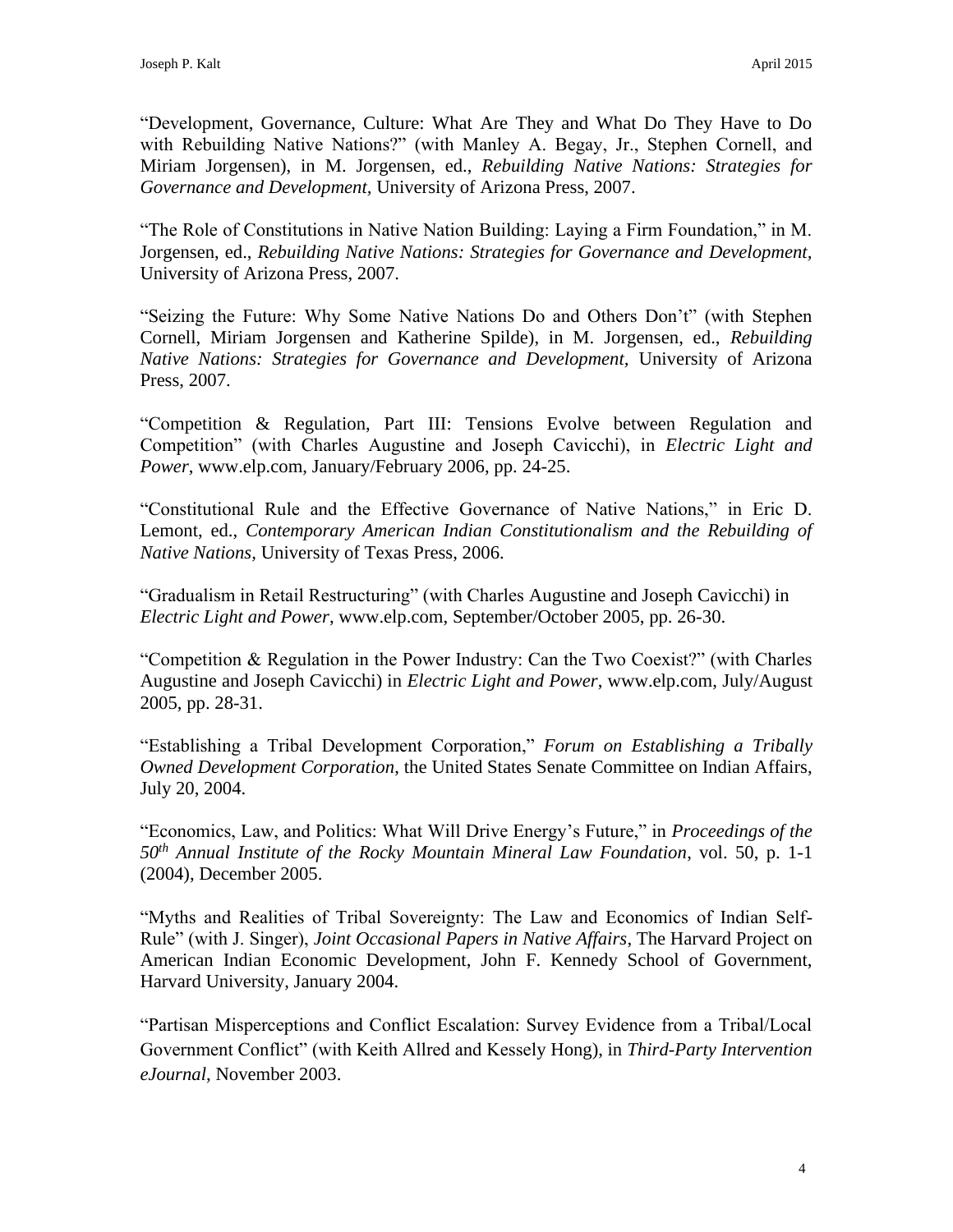"Roundtable: Recent Developments in Section 2" (with Aaron Edlin, A. Douglas Melamed, and Gary L. Roberts), *Antitrust Magazine,* vol. 18, No. 1, Fall 2003.

*The First Nations Governance Act: Implications of Research Findings from the United States and Canada* (with Stephen Cornell and Miriam Jorgensen), Report to the British Columbia Assembly of First Nations, July 2002.

"Public Policy Analysis of Indian Gaming in Massachusetts" (with Kenneth Grant and Jonathan B. Taylor), Faculty Research Working Paper Series #RWP02-019, John F. Kennedy School of Government, Harvard University, May 13, 2002.

"Means-Testing Indian Governments: Taxing What Works" (with Jonathan Taylor), in Richard C. Monk, ed., *Taking Sides: Race and Ethnicity*, McGraw-Hill/Dushkin, 2001.

"Where's the Glue? Institutional and Cultural Foundations of American Indian Economic Development" (with Stephen Cornell), *The Journal of Socio-Economics*, vol. 29, 2000.

"Open Access for Railroads? Implications for a Non-Hub, Congestible Network Industry" (with Amy B. Candell), Advanced Workshop in Regulation and Competition, Center for Research in Regulated Industries, May 2000 (unpublished working paper).

"What Tribes Can Do: An Interview with Joseph P. Kalt," *American Indian Report*, March 1999.

"Sovereignty and Nation-Building: The Development Challenge in Indian Country Today" (with Stephen Cornell), *The American Indian Culture and Research Journal*, vol. 22, no. 3, February 1999.

"Making Research Count in Indian Country: The Harvard Project on American Indian Economic Development" (with Manley A. Begay, Jr., and Stephen Cornell), *Journal of Public Service and Outreach*, vol. 3, no. 1, Spring 1998.

"Successful Economic Development and Heterogeneity of Governmental Form on American Indian Reservations" (with Stephen Cornell), in Merilee S. Grindle, ed., *Getting Good Government: Capacity Building in the Public Sector of Developing Countries*, Harvard University Press, 1997.

"Cultural Evolution and Constitutional Public Choice: Institutional Diversity and Economic Performance on American Indian Reservations" (with Stephen Cornell), Faculty Research Working Paper Series, John F. Kennedy School of Government, January 1995; reprinted in John Lott, ed., *Uncertainty and Economic Evolution: Essays in Honor of Armen A. Alchian*, Routledge Press, 1997.

"Regulatory Reform and the Economics of Contract Confidentiality: The Example of Natural Gas Pipelines" (with A. B. Jaffe, S. T. Jones, and F. A. Felder), *Regulation*, 1996, No. 1.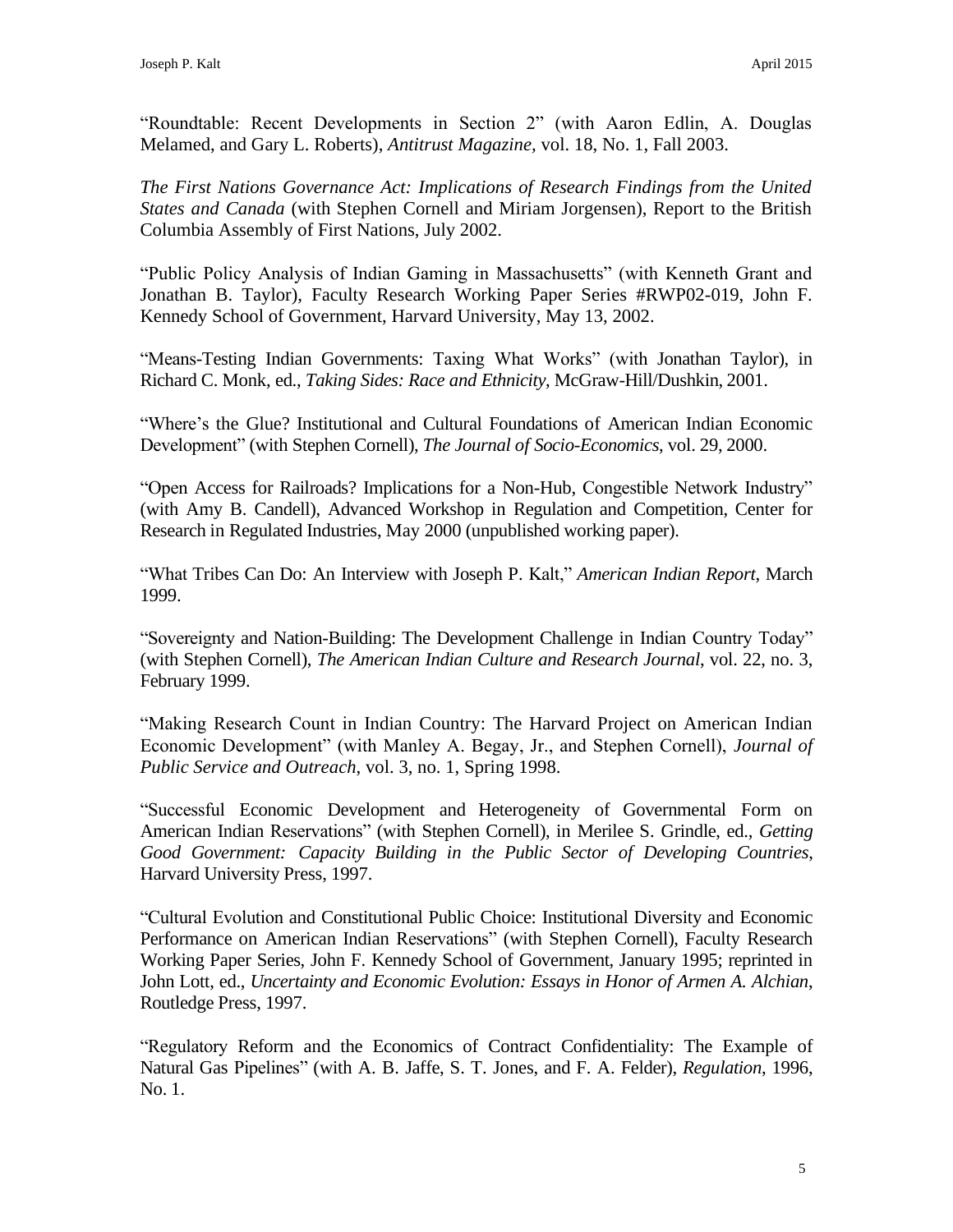"Precedent and Legal Argument in U.S. Trade Policy: Do They Matter to the Political Economy of the Lumber Dispute?" in *The Political Economy of American Trade Policy*, Anne O. Krueger, ed., University of Chicago Press, 1996.

"Do Precedent and Legal Argument Matter in the Lumber CVD Cases?" in *The Political Economy of Trade Protection*, Anne O. Krueger, ed., University of Chicago Press, 1996.

"Introduction: The New World of Gas Regulation" (with Jerry Ellig), J. Ellig and J. P. Kalt, eds., *New Directions in Natural Gas Deregulation*, Greenwood Press, 1995.

"Incentive Regulation for Natural Gas Pipelines" (with Adam B. Jaffe), in J. Ellig and J. P. Kalt, eds., *New Directions in Natural Gas Deregulation*, Greenwood Press, 1995.

"Where Does Economic Development Really Come From? Constitutional Rule Among the Modern Sioux and Apache" (with Stephen Cornell), *Economic Inquiry*, Western Economic Association International, vol. XXXIII, July 1995, pp. 402-426.

"Insight on Oversight" (with Adam B. Jaffe), *Public Utilities Fortnightly*, April 1995.

"The Redefinition of Property Rights in American Indian Reservations: A Comparative Analysis of Native American Economic Development" (with Stephen Cornell), L. H. Legters and F. J. Lyden, eds., *American Indian Policy: Self-Governance and Economic Development*, Greenwood Press, 1994.

"Reloading the Dice: Improving the Chances for Economic Development on American Indian Reservations" (with Stephen Cornell), in J. P. Kalt and S. Cornell, eds., *What Can Tribes Do? Strategies and Institutions in American Indian Economic Development*, University of California, 1992, pp. 1-59.

"Culture and Institutions as Public Goods: American Indian Economic Development as a Problem of Collective Action" (with Stephen Cornell), in Terry L. Anderson, ed., *Property Rights and Indian Economies*, Rowman and Littlefield, 1992.

"Comment on Pierce," *Research in Law and Economics*, vol. 13, 1991, pp. 57-61.

"Pathways from Poverty: Economic Development and Institution-Building on American Indian Reservations" (with Stephen Cornell), *American Indian Culture and Research Journal*, 1990.

"The Apparent Ideological Behavior of Legislators: On-the-Job Consumption or Just a Residual?" (with Mark A. Zupan), *Journal of Law and Economics* 33 (April 1990), pp. 103- 32.

"How Natural Is Monopoly? The Case of Bypass in Natural Gas Distribution Markets" (with Harry G. Broadman), *Yale Journal on Regulation*, Summer 1989.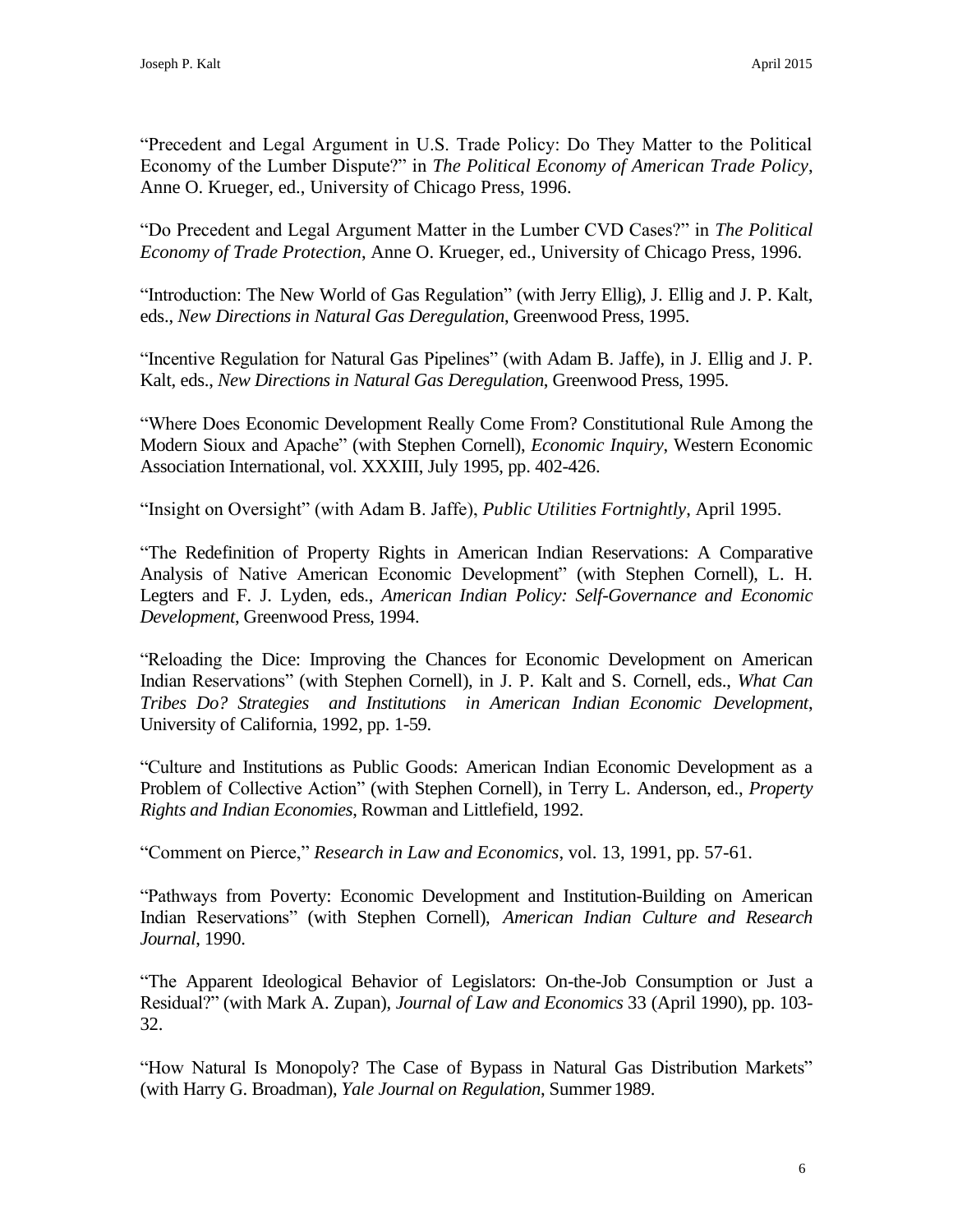"Culture and Institutions as Collective Goods: Issues in the Modeling of Economic Development on American Indian Reservations" (with Stephen Cornell), *Project Report*, Harvard Project on American Indian Economic Development, June 1989.

"Public Choice, Culture and American Indian Economic Development" (with Stephen E. Cornell), *Project Report*, Harvard Project on American Indian Economic Development, July 1988.

"The Political Economy of Protectionism: Tariffs and Retaliation in the Timber Industry," in R. Baldwin, ed., *Trade Policy Issues and Empirical Analysis*, University of Chicago Press, 1988.

"The Impact of Domestic Environmental Regulatory Policy on U.S. International Competitiveness," *International Competitiveness*, A.M. Spence and H.A. Hazard, eds., Ballinger Publishing Co., 1988.

"Re-Establishing the Regulatory Bargain in the Electric Utility Industry," *Discussion Paper Series*, Energy and Environmental Policy Center, Kennedy School of Government, March 1987, published as Appendix V in *Final Report of the Boston Edison Review Panel*, W. Hogan, B. Cherry and D. Foy, March 1987.

"Natural Gas Policy in Turmoil" (with Frank C. Schuller), in J. P. Kalt and F. C. Schuller, eds., *Drawing the Line on Natural Gas Regulation: The Harvard Study on the Future of Natural Gas Policy*, Greenwood-Praeger Press/Quorum Books, 1987.

"Market Power and Possibilities for Competition," in J. P. Kalt and F. C. Schuller, eds., *Drawing the Line on Natural Gas Regulation: The Harvard Study on the Future of Natural Gas Policy*, Greenwood-Praeger Press/Quorum Books, 1987.

"The Political Economy of Coal Regulation: The Power of the Underground Coal Industry," in R. Rogowsky and B. Yandle, eds., *The Political Economy of Regulation*, Federal Trade Commission, GPO, 1986, and in *Regulation and Competitive Strategy*, University Press of America, 1989.

"Exhaustible Resource Price Policy, International Trade, and Intertemporal Welfare," February 1986 (revised June 1988), *Journal of Environmental Economics and Management*, 1989.

"Regional Effects of Energy Price Decontrol: The Roles of Interregional Trade, Stockholding, and Microeconomic Incidence" (with Robert A. Leone), *Rand Journal of Economics*, Summer 1986.

"A Framework for Diagnosing the Regional Impacts of Energy Price Policies: An Application to Natural Gas Deregulation" (with Susan Bender and Henry Lee), *Resources and Energy Journal*, March 1986.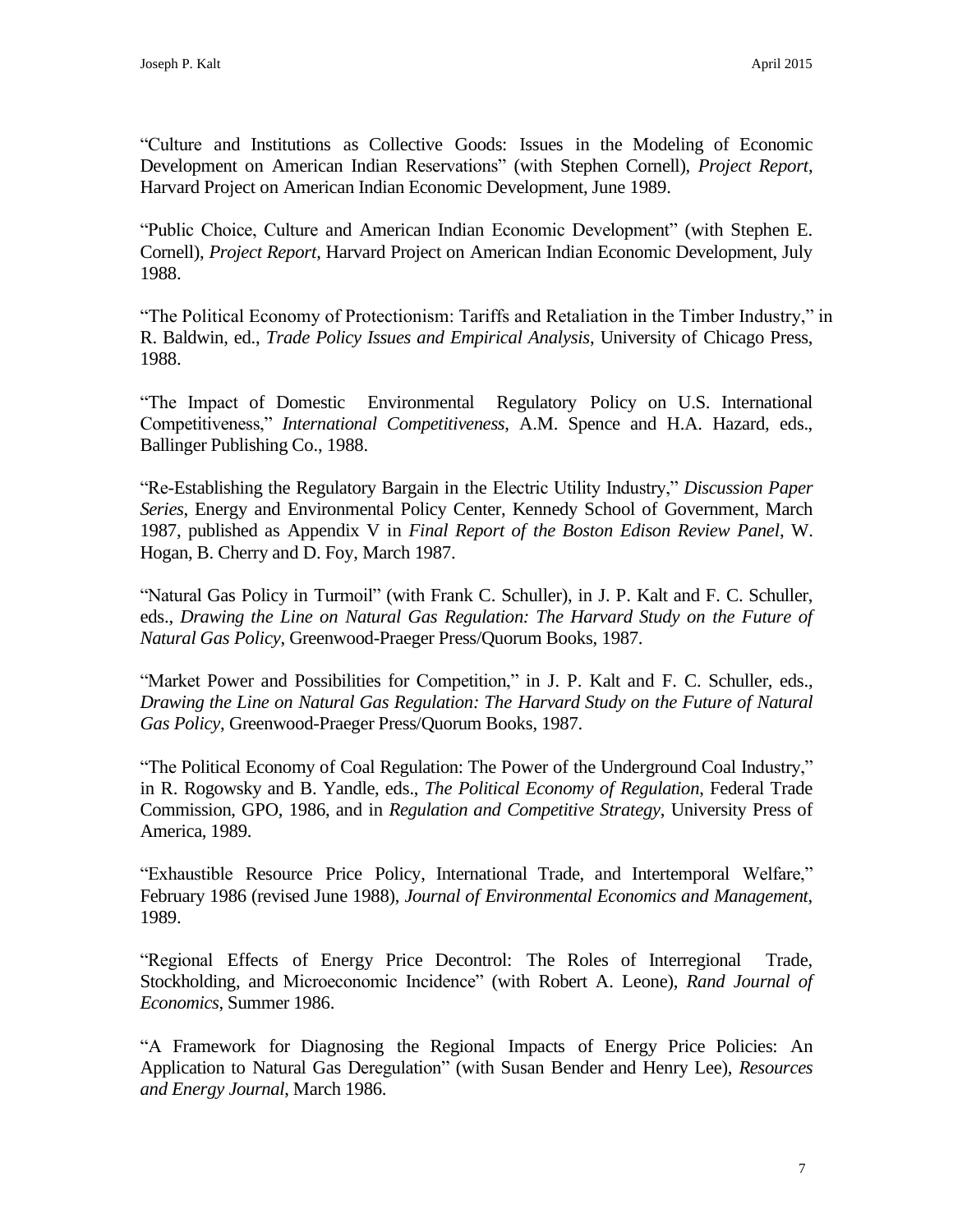"Intertemporal Consumer Surplus in Lagged-Adjustment Demand Models" (with Michael G. Baumann), *Energy Economics Journal*, January 1986.

"A Note on Nonrenewable Resource Extraction Under Discontinuous Price Policy" (with Anthony L. Otten), *Journal of Environmental Economics and Management*, December 1985.

"Capture and Ideology in the Economic Theory of Politics" (with Mark A. Zupan), American Economic Review, June 1984; republished in *The Behavioral Study of Political Ideology and Public Policy Formation*, Carl Grafton and Anne Permaloff, eds., University Press of America, Inc., 2005, pp. 63-103; republished in *The Political Economy of Regulation*, Thomas P. Lyons, ed., Edgar Elger Publishing, 2007, chapter 9.

"A Comment on 'The Congressional-Bureaucratic System: A Principal Agent Perspective,'" *Public Choice*, Martinus Nijhoff Publishers, Dordrecht, The Netherlands, vol. 44, 1984, pp. 193-95.

"The Creation, Growth and Entrenchment of Special Interests in Oil Price Policy," in *Political Economy of Deregulation*, Roger G. Noll and Bruce M. Owen, eds., American Enterprise Institute, 1983.

"The Costs and Benefits of Federal Regulation of Coal Strip Mining," *Natural Resources Journal*, October 1983.

"Oil and Ideology US Senate," *The Energy Journal*, April 1982.

"Public Goods and the Theory of Government," *The Cato Journal*, Fall 1981.

"The Role of Governmental Incentives in Energy Production" (with Robert S. Stillman), *Annual Review of Energy*, vol. 5, Annual Reviews Inc., 1980, pp. 1-32.

"Why Oil Prices Should be Decontrolled" (with Kenneth J. Arrow), *Regulation*, September/October 1979, pp. 13-17.

"Technological Change and Factor Substitution US, 1929-67," *International Economic Review*, Spring/Summer 1977.

"The Capital Shortage: Concept and Measurement" (with George M. von Furstenberg), *The Journal of Economics and Business*, Spring/Summer 1977, pp. 198-210.

"Problems of Stabilization in an Inflationary Environment: Discussion of Three Papers," *1975 Proceedings of the Business and Economic Statistics Section: American Statistical Association Annual Meetings*, pp. 20-22.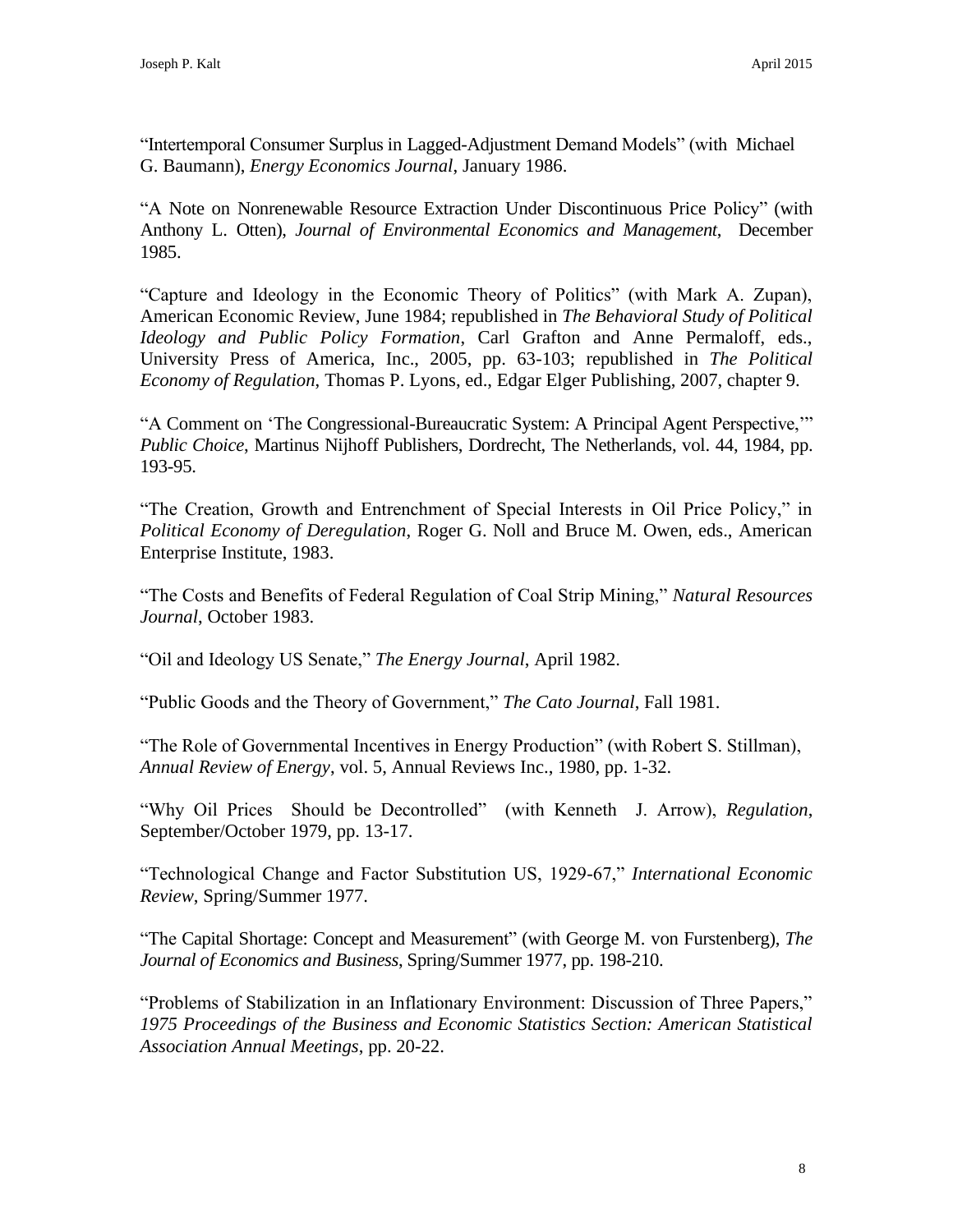# **RESEARCH REPORTS**

*The Mining of Crow Nation Coal: Economic Impact on the Crow Reservation, Big Horn County, and Montana,* Report Prepared for the Crow Nation by Prof. Joseph P. Kalt, The Harvard Project on American Indian Economic Development, February 4, 2014.

*Tucson's New Prosperity: Capitalizing on the Sun Corridor, A Sun Corridor Legacy Program Concept Paper Prepared by the Sonoran Institute* (with Dan Hunting and Luther Propst), Draft, The Sonoran Institute, Tucson Arizona, May 25, 2010.

*Economists' Amici Brief to the United States Supreme Court* (In re: Long-Term Contracts for Energy Markets, No.08-674; with Blaydon, Colin C., *et al.*), July 14, 2009.

*Economic and Public Policy Analysis of the Proposed Western Navajo-Hopi Lake Powell Water Pipeline*: *Prepared for the Hopi Nation*, March 19, 2008.

*Economists' Amici Brief to the United States Supreme Court* (In re: Long-Term Electric Power Contracts, Nos. 06-1457, 06-1462; with Baumol, Wm. J, *et al.*), November 28, 2007.

"The Links Between Air Quality Policies, Electric Power and Natural Gas Markets, and Macroeconomic Impacts: *Clear Skies Versus The Clean Air Planning Act*" (with Charles Augustine and Stephen Makowka), A Policy Analysis Study by Lexecon, an FTI Consulting Company, March 2004.

*Alaska Native Self-Government and Service Delivery: What Works?* (with Stephen Cornell), Report to the Alaskan Federation of Natives, The Harvard Project on American Indian Economic Development, John F. Kennedy School of Government, Harvard University, August 2003.

*The Costs, Benefits, and Public Policy Merits of the Proposed Western Navajo-Hopi Lake Powell Pipeline* (with Jonathan B. Taylor and Kenneth W. Grant II), December 22, 1999.

"A Public Policy Evaluation of the Arizona State Land Department's Treatment of the Island Lands Trust Properties at Lake Havasu City" (with Jonathan B. Taylor and Matthew S. Hellman), August 16, 1999.

"Reserve-Based Economic Development: Impacts and Consequences for Caldwell Land Claims" (with Kenneth W. Grant, Eric C. Henson, and Manley A. Begay, Jr.), August 10, 1999.

"Policy Recommendations for the Indonesian Petrochemical Industry" (with Robert Lawrence, Henry Lee, Sri Mulyani and LPEM, and DeWitt & Company), March 1, 1999.

"American Indian Gaming Policy and Its Socio-Economic Effects: A Report to the National Gambling Impact Study Commission" (with Stephen Cornell, Matthew Krepps, and Jonathan Taylor), July 31, 1998.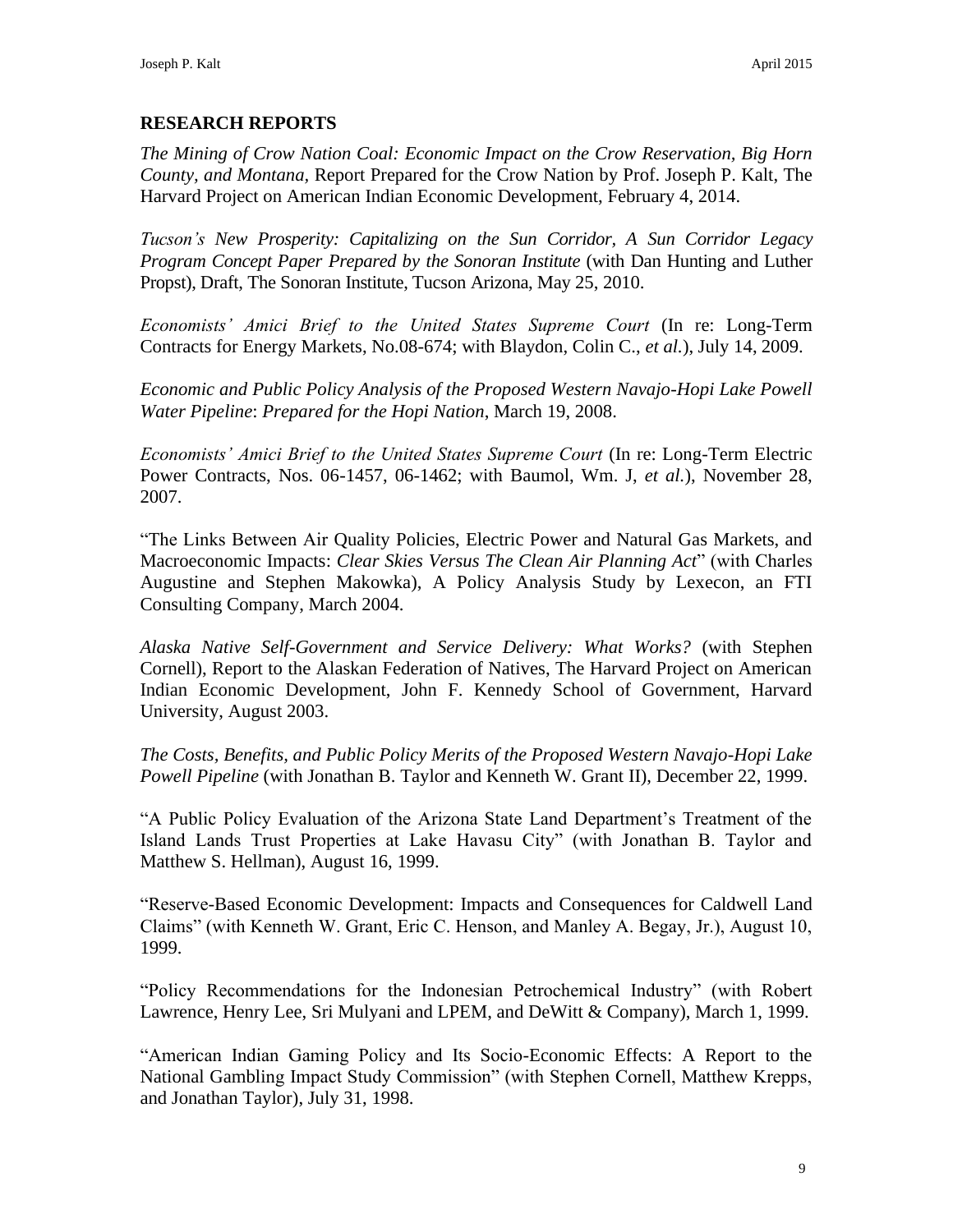"Public Interest Assessment of the Proposed BLM/Del Webb Land Exchange in Nevada," report submitted to the U.S. Department of the Interior on behalf of Del Webb Conservation Holding Corporation, June 25, 1996.

"Politics Versus Policy in the Restructuring Debate," The Economics Resource Group, Inc., funded by Northeast Utilities System Companies, June 1995.

"Indexing Natural Gas Pipeline Rates" (with Amy B. Candell, Sheila M. Lyons, Stephen D. Makowka, and Steven R. Peterson), The Economics Resource Group, Inc., April 1995.

"An Economic Analysis of Electricity Industry Restructuring in New England" (with Adam B. Jaffe), The Economics Resource Group, Inc., funded by Northeast Utilities System Companies, April 1995.

"Oversight of Regulated Utilities' Fuel Supply Contracts: Achieving Maximum Benefit from Competitive Natural Gas and Emission Allowance Markets" (with Adam B. Jaffe), The Economics Resource Group, Inc., funded by Enron Gas Services Corporation, April 1993.

"Incentives and Taxes: Improving the Proposed BTU Tax and Fostering Competition in Electric Power Generation," Harvard University and The Economics Resource Group, Inc., March 10, 1993.

"An Assessment of the Impact of the PT Chandra Asri Petrochemical Project on Indonesia's Economy" (with Henry Lee, Dr. Robert Lawrence, Dr. Ronald M. Whitefield, and Bradley Blesie), The Economics Resource Group, Inc., December 1991.

"The Federal Energy Regulatory Commission's Proposed Policy Statement on Gas Inventory Charges (PL 89-1-000)" (with Charles J. Cicchetti and William W. Hogan), *Discussion Paper Series*, Energy and Environmental Policy Center, John F. Kennedy School of Government, Harvard University, July 1989.

"The Redesign of Rate Structures and Capacity Auctioning in the Natural Gas Pipeline Industry," *Discussion Paper Series*, Energy and Environmental Policy Center, John F. Kennedy School of Government, Harvard University, June 1988.

"A Review of the Adequacy of Electric Power Generating Capacity US , 1985-93 and 1993- Beyond" (with James T. Hamilton and Henry Lee), *Discussion Paper Series*, Energy and Environmental Policy Center, John F. Kennedy School of Government, Harvard University, June 1986.

"Energy Issues in Thailand: An Analysis of the Organizational and Analytical Needs of the Thailand Development Research Institute," Harvard Institute for International Development, March 1986.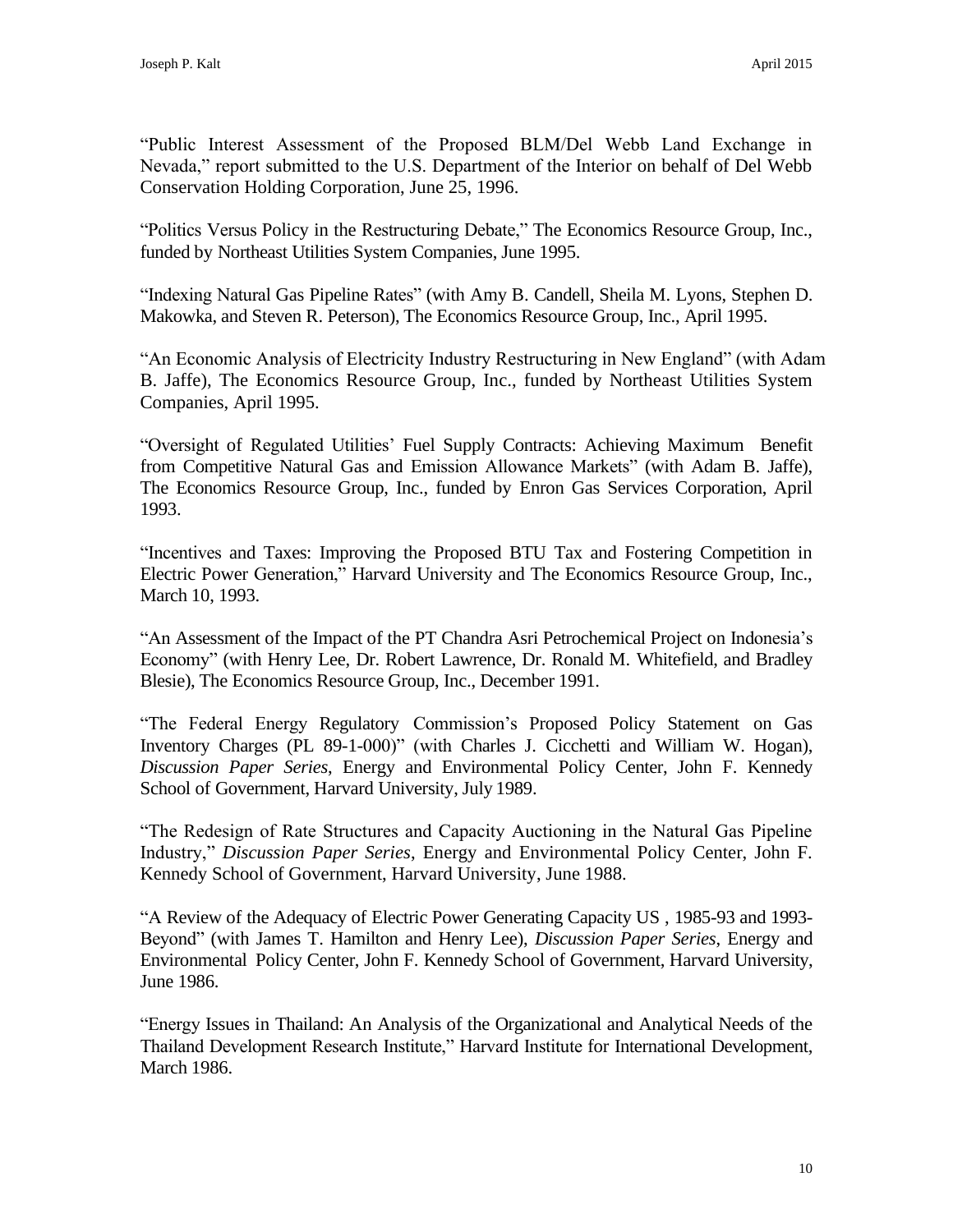"Old Gas Decontrol, FERC's Block Billing for Pipelines, and the Winners and Losers in Natural Gas Policy," prepared for the Natural Gas Supply Association (NGSA), December 1985.

"Natural Gas Decontrol, Oil Tariffs, and Price Controls: An Intertemporal Comparison," Energy and Environmental Policy Center, John F. Kennedy School of Government, Harvard University, April 1985.

"Market Structure, Vertical Integration, and Long-Term Contracts in the (Partially) Deregulated Natural Gas Industry," *Discussion Paper Series*, Harvard Institute of Economic Research, Harvard University, April 1985.

"Can a Consuming Region Win under Gas Decontrol?: A Model of Income Accrual, Trade, and Stockholding" (with Robert A. Leone), *Discussion Paper Series*, Energy and Environmental Policy Center, John F. Kennedy School of Government, Harvard University, February 1984.

"Natural Gas Decontrol: A Northwest Industrial Perspective" (with Susan Bender and Henry Lee), *Discussion Paper Series*, John F. Kennedy School of Government, Harvard University, November 1983.

"Natural Gas Decontrol: A Northeast Industrial Perspective" (with Henry Lee and Robert A. Leone), *Discussion Paper Series*, John F. Kennedy School of Government, Harvard University, October 1982.

"Television Industry Self-Regulation: Protecting Children from Competition in Broadcasting" (with George J. Holder), Harvard Institute of Economic Research, Discussion Paper No. 896, April 1982.

"The Use of Political Pressure as a Policy Tool During the 1979 Oil Supply Crisis" (with Stephen Erfle and John Pound), *Discussion Paper Series*, John F. Kennedy School of Government, Harvard University, April 1981.

"Problems of Minority Fuel Oil Dealers" (with Henry Lee), *Discussion Paper Series*, Energy and Environmental Policy Center, John F. Kennedy School of Government, Harvard University, April 1981.

# **OTHER PUBLICATIONS AND LEGISLATIVE TESTIMONY**

"Tucson must not become bottom feeder underneath Phoenix's sprawl machine," *Arizona Daily Star*, Opinion, May 28, 2010.

Statement to U.S. House of Representatives Committee on Appropriations, Subcommittee on Interior, Environment, and Related Agencies, *The State of Indian America*, March 13, 2007.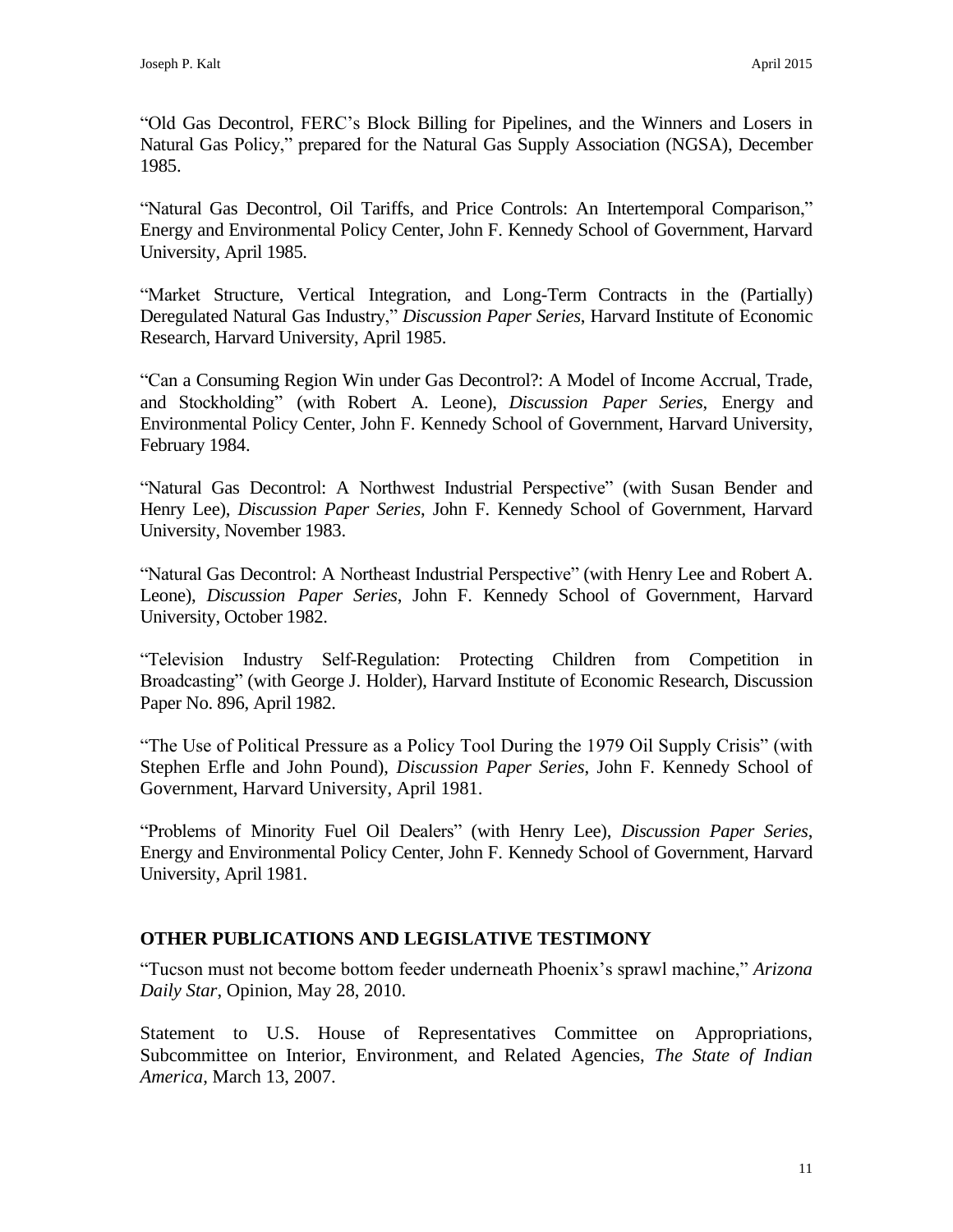"Political Windfall", Review & Outlook editorial, *The Wall Street Journal Opinion,* November 2, 2005.

Statement to U.S. Senate Committee on Indian Affairs, *Lessons in Economic Development*, Hearings Regarding International Lessons in Economic Development, September 12, 2002 (hearings cancelled September 11, 2002); published in U.S. Senate Committee on Indian Affairs, F*orum on Establishing a Tribally Owned Development Corporation*, July 20, 2004.

"Institution Building: Organizing for Effective Management" in *Building Native Nations: Environment, Natural Resources, and Governance*, ed. by Stephanie Carroll Rainie, Udall Center for Studies in Public Policy, The University of Arizona, 2003.

Statement to U.S. House of Representatives Committee on Government Reform, Subcommittee for Energy Policy, Natural Resources and Regulatory Affairs, Hearings Regarding Natural Gas Capacity, Infrastructure Constraints, and Promotion of Healthy Natural Gas Markets, Especially in California, October 16, 2001.

Statement to U.S. Senate Committee on Indian Affairs, *Harvard University Native American Program*, Hearings Regarding Native American Program Initiatives at the College and University Level (with Dr. Ken Pepion), June 21, 2001.

Statement to U.S. Senate Committee on Indian Affairs*, Impact of Federal Development Initiatives in Indian Country,* Hearing Regarding S.2052, of September 27, 2000.

Foreword to *Impossible to Fail*, J.Y. Jones, Hillsboro Press, 1999.

Statement to U.S. House of Representatives, Subcommittee on Energy and Mineral Resources, *Federal Oil Royalty Valuation* (HB 3334), Hearing of May 21, 1998.

Statement to the National Gambling Impact Study Commission, *Economic Impact of Gaming by American Indian Tribes*, Hearing of March 16, 1998.

"Measures Against Tribes Are Counterproductive," editorial (with Jonathan B. Taylor), *Indian Country Today*, September 22-29, 1997.

"American Indian Economic Development," *Tribal Pathways Technical Assistant Program Newsletter,* February 1997, p. 3.

"Tourists' Role Downplayed", Plaintiffs say Crow have no authority to compel them to collect a tax from tourists, *by David Crisp Of The Gazette Staff*, copy dated January 30, 1997.

Statement to U.S. Senate Committee on Indian Affairs*, Economic Development in Indian Country*, Hearing of September 17, 1996.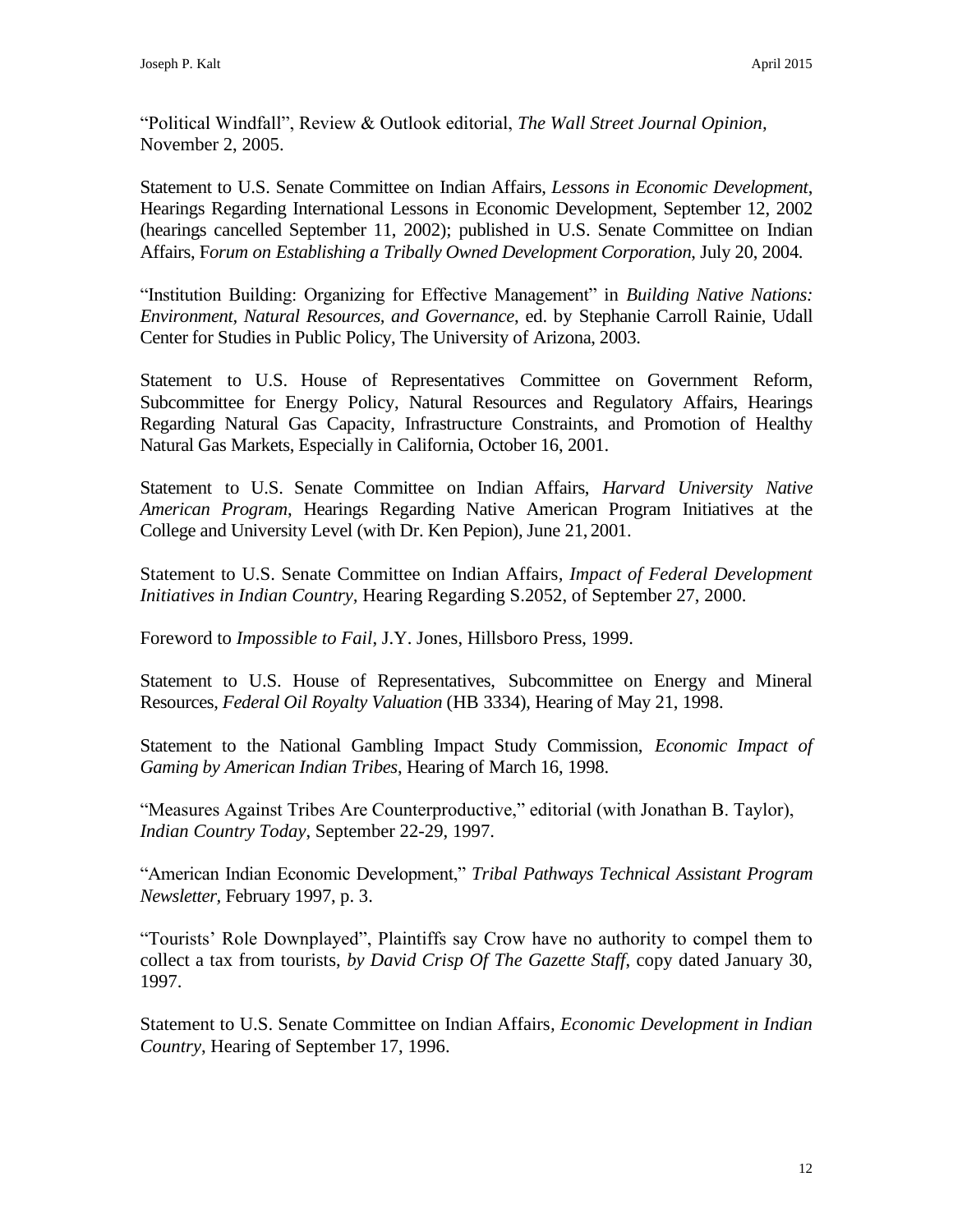"A Harvard Professor Looks at the Effects of Allowing U.S. Hunters to Import Polar Bear Trophies," *Safari Times*, April 1994.

Statement to U.S. Congress, Joint Economic Committee, Subcommittee on Trade, Productivity and Economic Growth, *The Economic Impact of Lower Oil Price*, Hearing of March 12, 1986.

"Administration Backsliding on Energy Policy" (with Peter Navarro), *Wall Street Journal*, editorial page, February 9, 1982.

Statement to the Energy and Natural Resources Committee, U.S. Senate, *Government Responses to Oil Supply Disruptions*, Hearing of July 28-29, 1981, U.S. Government Printing Office, 1981, pp. 623-630 and 787-801.

"Staff Report on Effects of Restrictions on Advertising and Commercial Practice in the Professions: The Case of Optometry," Ronald S. Bond, *et al.*, Executive Summary, Bureau of Economics, Federal Trade Commission, September 1980.

"Redistribution of Wealth in Federal Oil Policy," *San Diego Business Journal*, August 18, 1980, pp. 22-23.

"The Energy Crisis—Moral Equivalent of Civil War" (with Peter Navarro), *Regulation*, January/February 1980, pp. 41-43.

"Windfall Profits Tax Will Reap Bonanza—But For Whom?" (with Peter Navarro), *The Miami Herald*, December 23, 1979, editorial page.

# **SELECTED PRESENTATIONS**

"Indigenous Self-Government: The Political Economy of the Only Policy That Has Ever Worked," Ministry of Business, Innovation and Employment, Government of New Zealand, Wellington, NZ, April 18, 2013.

"American Indian Self-Government: The Political Economy of a Policy That's Worked," Dean's Distinguished Speakers Series, University of Auckland (NZ) Business School, April 16, 2013.

Keynote Address: "Harvesting Creosote to Build Houses: Is Arizona's Economic Model Sustainable?" 96<sup>th</sup> Arizona Town Hall, Tucson, AZ, April 26, 2010.

Keynote Address: "Resurgence and Renaissance in Indian America," Native American Business Association Annual Convention, Mississippi Choctaw Nation, April 29, 2008.

"Standard Oil to Today: Antitrust Enforcement in the Oil Industry," American Bar Association, 56<sup>th</sup> Antitrust Law Spring Meeting, Washington, D.C., March 27, 2008.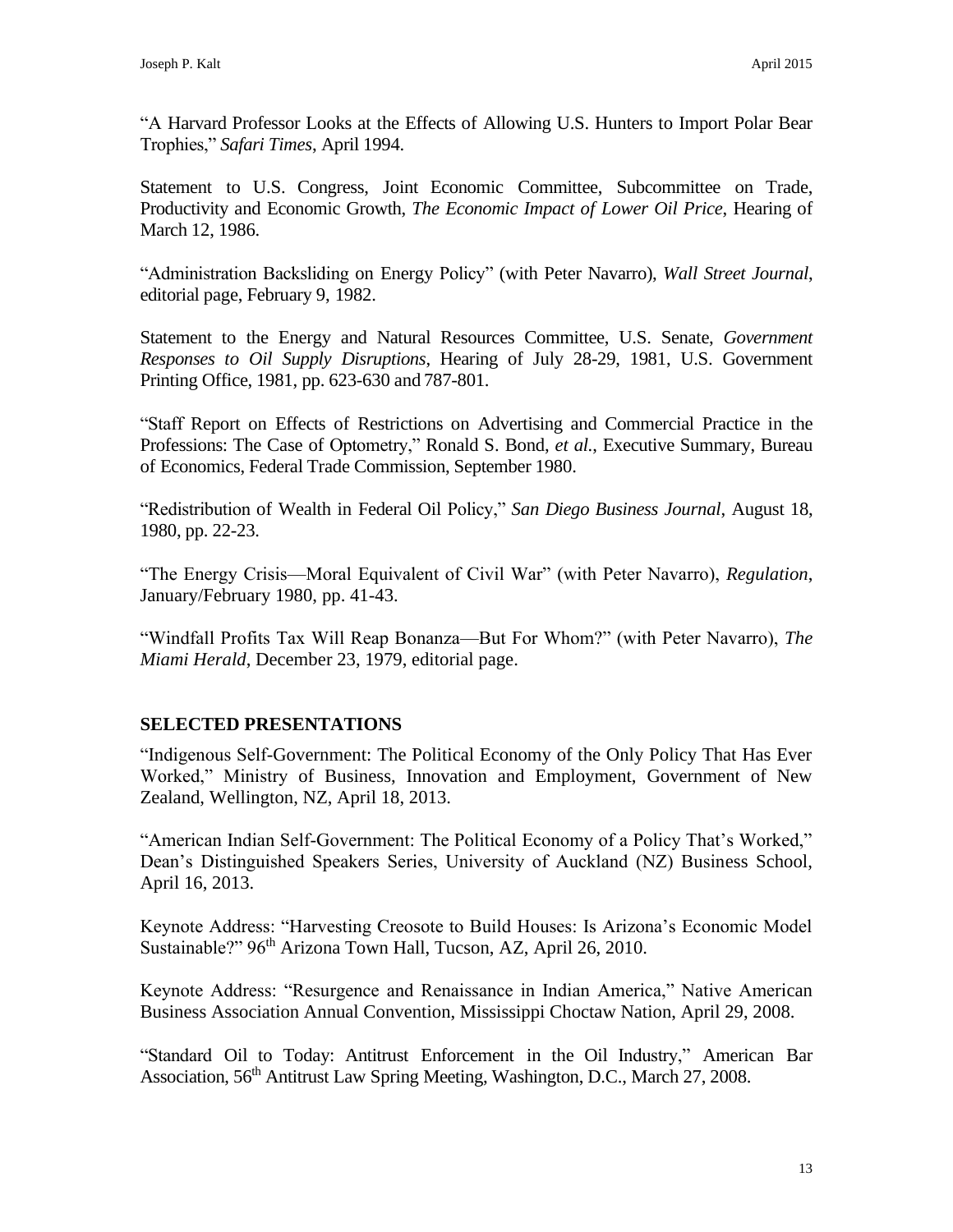Keynote Address: "Nation Building: Lessons from Indian Country," National Native American Economic Policy Statement, Phoenix, AZ, May 15, 2007.

Keynote Address: "A Conversation on the State of the Native Nations: A Gathering of Leaders," Res 2007, Las Vegas, NV, March 14, 2007.

"Foundations of Nation Building: The Roles of Culture, Institutions, & Leadership Among Contemporary American Indian Nations," a lecture to faculty, staff and students, Marine Corps University, Quantico, VA, March 12, 2007.

Keynote Address: "The Universal Challenge of Nation Building," First Annual Great Lakes Tribal Economic Development Symposium, Traverse City, MI, October 25-26, 2006.

Transcript of Keynote Address, "Setting the Agenda: What Will Drive Energy's Future?" *Congressional Quarterly Forum*, "The Politics of Oil: U.S. Imperatives, Foreign Consequences," Washington, D.C., September 13, 2005.

"The Role of the Tribal Courts and Economic Development," Bureau of Indian Affairs, *Tribal Courts in the 21st Century*, Billings, MT, August 16, 2005.

"Linking Tribal Sovereignty to Economic Self-Determination in Indian Country," *The Tribal Leaders Forum*, "Sovereignty in Crisis," Las Vegas, NV, May 27, 2005.

"Competition and Regulation in the North American Electricity Industry: Can These Two Seemingly Opposed Forces Coexist?" (with Charles Augustine and Joseph Cavicchi), 24<sup>th</sup> Annual North American Conference, USAEE/IAEE, Energy, Environment, and Economics in a New Era, Washington, DC, July 8-10, 2004.

"The State of U.S. Railroads and the Challenges Ahead," briefing of Capitol Hill staff, Association of American Railroads, April 17, 2003.

"The State of the Railroad Industry and the Challenges Ahead," briefing of Roger Nober, Chairman, US Surface Transportation Board, Association of American Railroads, January 28, 2003.

"The Wealth of American Indian Nations: Culture and Institutions," Federal Reserve Bank of Boston, December 11, 2002.

"The Roots of California's Energy Crisis: Law, Policy, Politics, and Economics," Regulation Seminar, Center for Business and Government, Kennedy School, Harvard University, November 7, 2002.

"Public Policy Foundations of Nation Building in Indian Country," National Symposium on Legal Foundations of American Indian Self-Governance," Mashantucket Pequot Nation, February 9, 2001.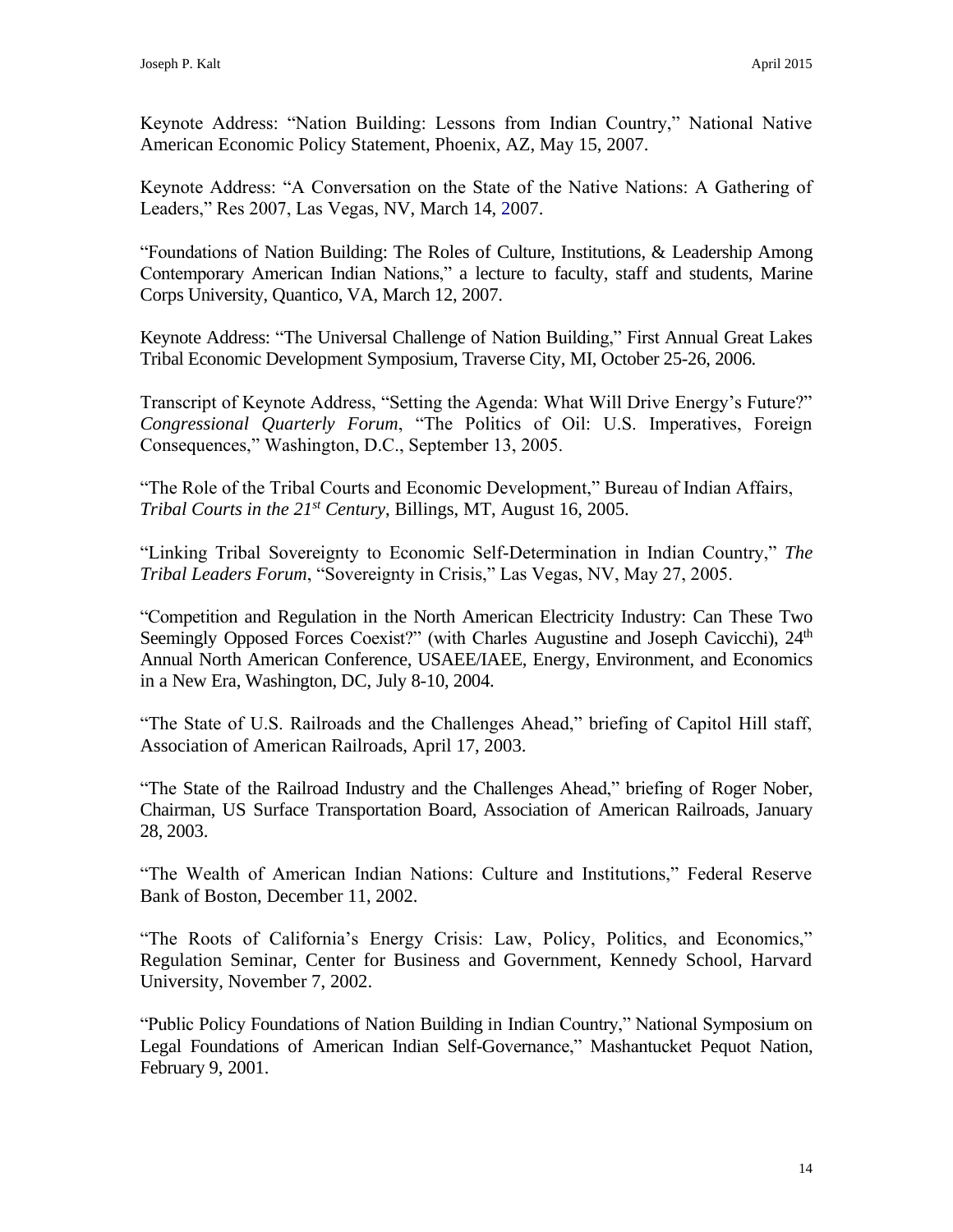"Twenty-Five Years of Self-Determination: Lessons from the Harvard Project on American Indian Economic Development," Udall Center for Studies in Public Policy, University of Arizona, November 13-14, 1999.

Proceedings of the Fourth Annual DOE-NARUC Natural Gas Conference, Orlando, FL, February 1995.

Keynote Address, "Sovereignty and American Indian Economic Development," Arizona Town Hall, Grand Canyon, AZ, October 1994.

"Is the Movement Toward a Less-Regulated, More Competitive LDC Sector Inexorable?, (Re)Inventing State/Federal Partnerships: Policies for Optimal Gas Use," U.S. Department of Energy and The National Association of Regulatory Utility Commissioners Annual Conference, Nashville, TN, February 1994.

"Cultural Evolution and Constitutional Public Choice: Institutional Diversity and Economic Performance on American Indian Reservations," Festschrift in Honor of Armen A. Alchian, Western Economic Association, Vancouver, BC, July 1994.

"Precedent and Legal Argument in U.S. Trade Policy: Do they Matter to the Political Economy of the Lumber Dispute?" National Bureau of Economic Research, Conference on Political Economy of Trade Protection, February, September 1994.

"The Redesign of Rate Structures and Capacity Auctioning in the Natural Gas Pipeline Industry," Natural Gas Supply Association, Houston, TX, March 1988.

"Property Rights and American Indian Economic Development," Pacific Research Institute Conference, Alexandria, VA, May 1987.

"The Development of Private Property Markets in Wilderness Recreation: An Assessment of the Policy of Self-Determination by American Indians," Political Economy Research Center Conference, Big Sky, MT, December 4-7, 1985.

"Lessons from the U.S, Experience with Energy Price Regulation," International Association of Energy Economists Delegation to the People's Republic of China, Beijing and Shanghai, PRC, June 1985.

"The Impact of Domestic Regulation on the International Competitiveness of American Industry," Harvard/NEC Conference on International Competition, Ft. Lauderdale, FL, March 7-9, 1985.

"The Welfare and Competitive Effects of Natural Gas Pricing," American Economic Association Annual Meetings, December 1984.

"The Ideological Behavior of Legislators," Stanford University Conference on the Political Economy of Public Policy, March 1984.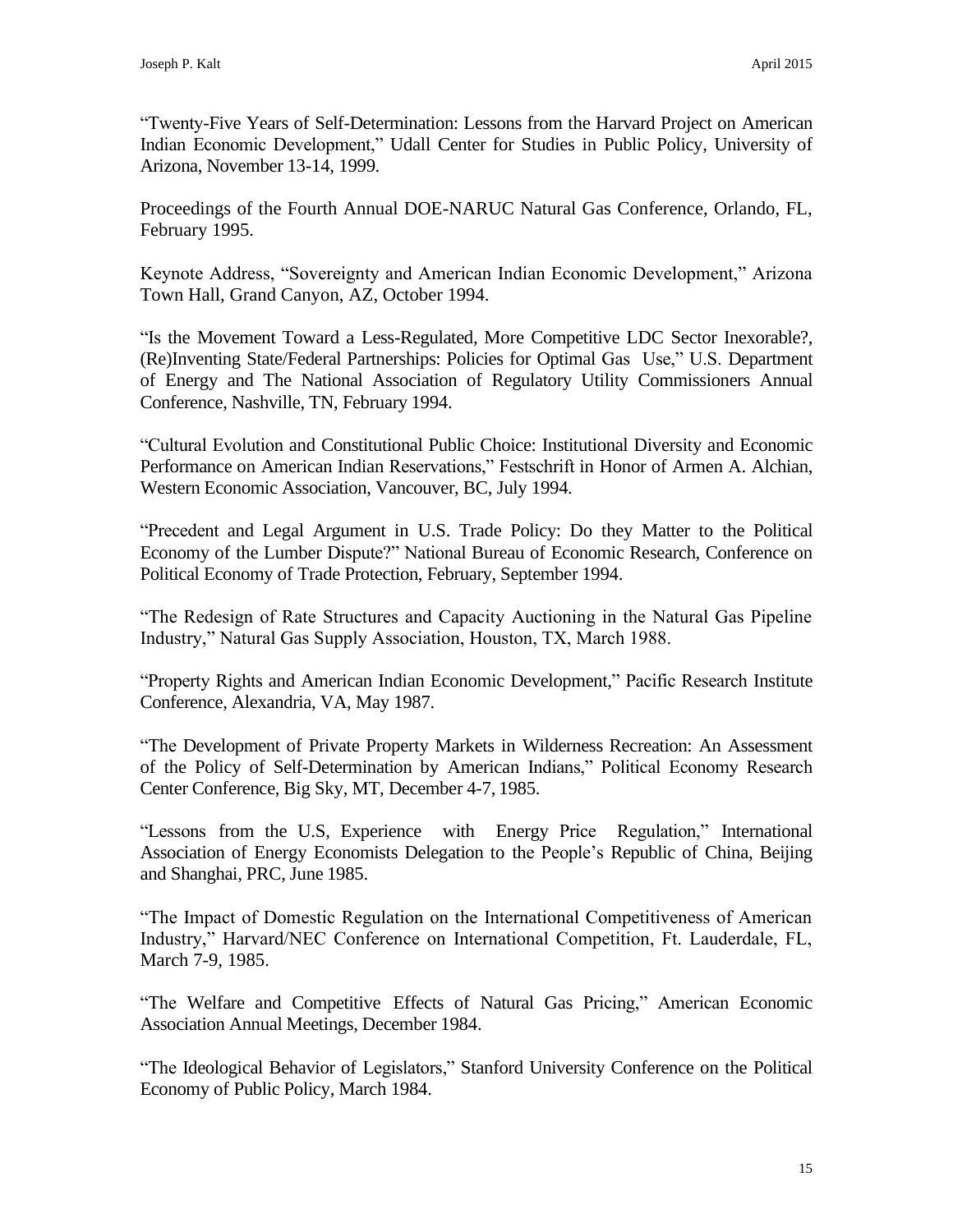"Principal-Agent Slack in the Theory of Bureaucratic Behavior," Columbia University Center for Law and Economic Studies, 1984.

"The Political Power of the Underground Coal Industry," FTC Conference on the Strategic Use of Regulation, March 1984.

"Decontrolling Natural Gas Prices: The Intertemporal Implications of Theory," International Association of Energy Economists Annual Meetings, Houston, TX, November 1981.

"The Role of Government and the Marketplace in the Production and Distribution of Energy," Brown University Symposium on Energy and Economics, March 1981.

"A Political Pressure Theory of Oil Pricing," Conference on New Strategies for Managing U.S. Oil Shortages, Yale University, November 1980.

"The Politics of Energy," Eastern Economic Association Annual Meetings, 1977.

# **WORKSHOPS PRESENTED**

University of Auckland; Ministry of Business, Innovation and Employment, Government of New Zealand; Federal Reserve Bank of Boston; University of Indiana; University of Montana; Oglala Lakota College; University of New Mexico; Columbia University Law School; Department of Economics and John F. Kennedy School of Government, Harvard University; MIT; University of Chicago; Duke University; University of Rochester; Yale University; Virginia Polytechnic Institute; U.S. Federal Trade Commission; University of Texas; University of Arizona; Federal Reserve Bank of Dallas; U.S. Department of Justice; Rice University; Washington University; University of Michigan; University of Saskatchewan; Montana State University; UCLA; University of Maryland; National Bureau of Economic Research; University of Southern California.

# **TEACHING**

Markets and Market Failure with Cases (Harvard Kennedy School of Government, graduate); Native Americans in the 21st Century: Nation Building I & II (Harvard, University-wide, graduate and undergraduate); Competition, Strategy, and Regulation (Harvard Kennedy School of Government, graduate); Introduction to Nation Building/The Law, Policy, and Economics of Contemporary Tribal Economic Development (University of Arizona, Rogers College of Law and Eller College of Management, graduate); Intergovernmental Relations (University of Arizona, Rogers College of Law); Introduction to Environment and Natural Resource Policy (Harvard Kennedy School of Government, graduate); Seminar in Positive Political Economy (Harvard Kennedy School of Government, graduate); Intermediate Microeconomics for Public Policy (Harvard Kennedy School of Government, graduate); Natural Resources and Public Lands Policy (Harvard Kennedy School of Government, graduate); Economics of Regulation and Antitrust (Harvard Department of Economics, graduate); Economics of Regulation (Harvard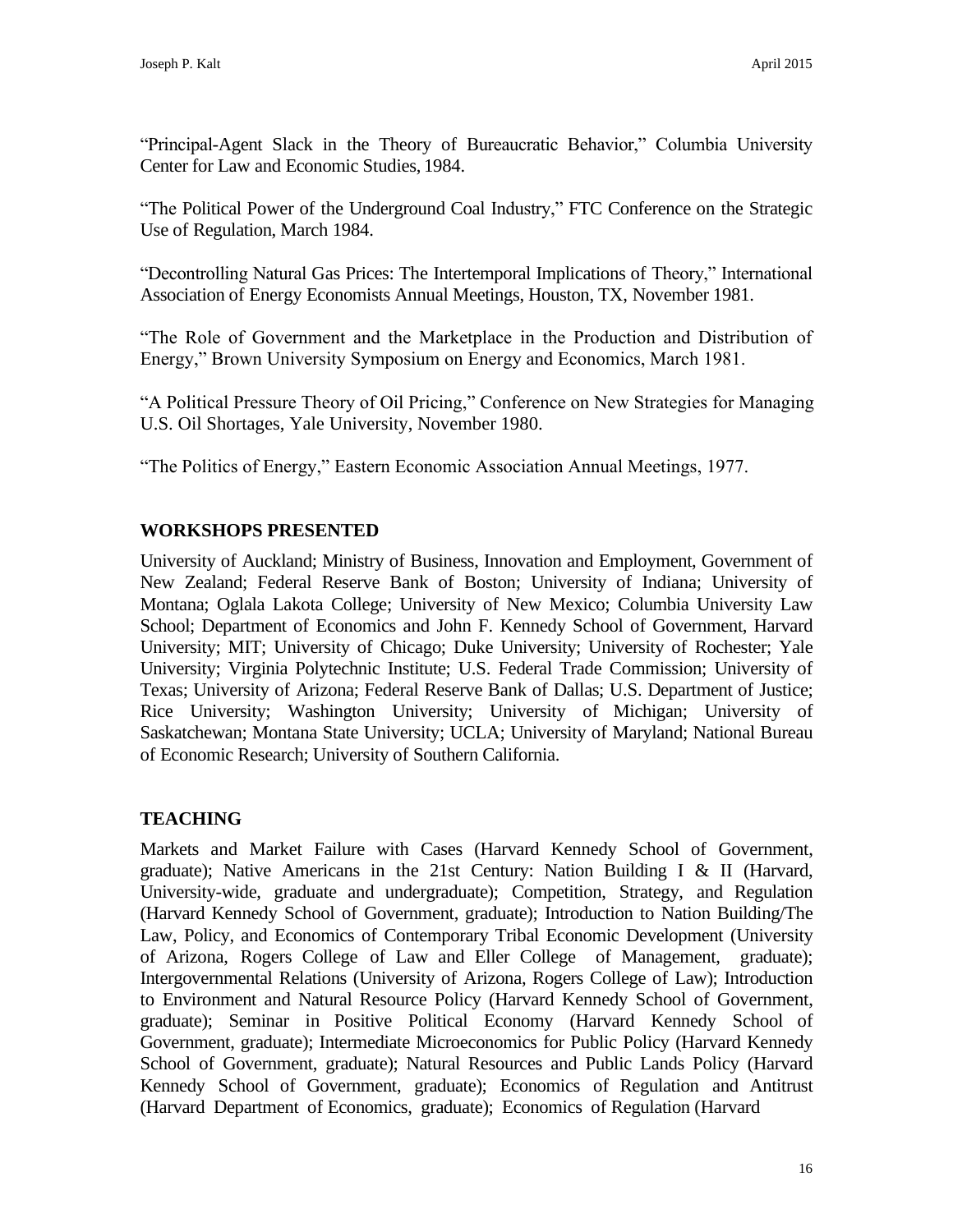Department of Economics, undergraduate); Introduction to Energy and Environmental Policy (Harvard Kennedy School of Government, graduate); Graduate Seminar in Industrial Organization and Regulation (Harvard Department of Economics, graduate); Intermediate Microeconomics (Harvard Department of Economics, undergraduate); Principles of Economics (Harvard Department of Economics, undergraduate); Seminar in Energy and Environmental Policy (Harvard Kennedy School of Government, graduate)

# **OTHER PROFESSIONAL ACTIVITIES**

Board of Directors, Fort Apache Heritage Foundation, 2000-present (Chair, 2010-present)

Working Board, National Institute for Civil Discourse, 2011-present

Advisory Board, Community Development Enterprise, Chickasaw Nation, 2014-present

Board of Directors, Sonoran Institute, 2008-present (Vice-Chair, 2014-present)

Honorary Advisory Board, Centro Artistico y Cultural de Huachinera, Sonora, Mexico, 2009-present

National Advisory Board, Big Sky Institute, Montana State University, 2007-2011

Board of Trustees, The Communications Institute, 2003-2014

Mediator (with Keith G. Allred), Nez Perce Tribe and the North Central Idaho Jurisdictional Alliance, MOU signed December 2002

Mediator, *In the Matter of the White Mountain Apache Tribe v. United States Fish and Wildlife Service*, re: endangered species management authority, May-December, 1994

Steering Committee, National Park Service, 75<sup>th</sup> Anniversary Symposium, 1991-1993

Board of Trustees, Foundation for American Communications, 1989-2003

Editorial Board, *Economic Inquiry*, 1988-2002

Advisory Committee, Oak Ridge National Laboratory, Energy Division, 1987-1989

Commissioner, President's Aviation Safety Commission, 1987-1988

Principal Lecturer in the Program of Economics for Journalists, Foundation for American Communications, teaching economic principles to working journalists in the broadcast and print media, 1979-2000

Lecturer in the Economics Institute for Federal Administrative Law Judges, University of Miami School of Law, 1983-1991

Research Fellow, Energy and Environmental Policy Center, John F. Kennedy School of Government, Harvard University, 1981-1987

Editorial Board, MIT Press Series on *Regulation of Economic Activity*, 1984-1992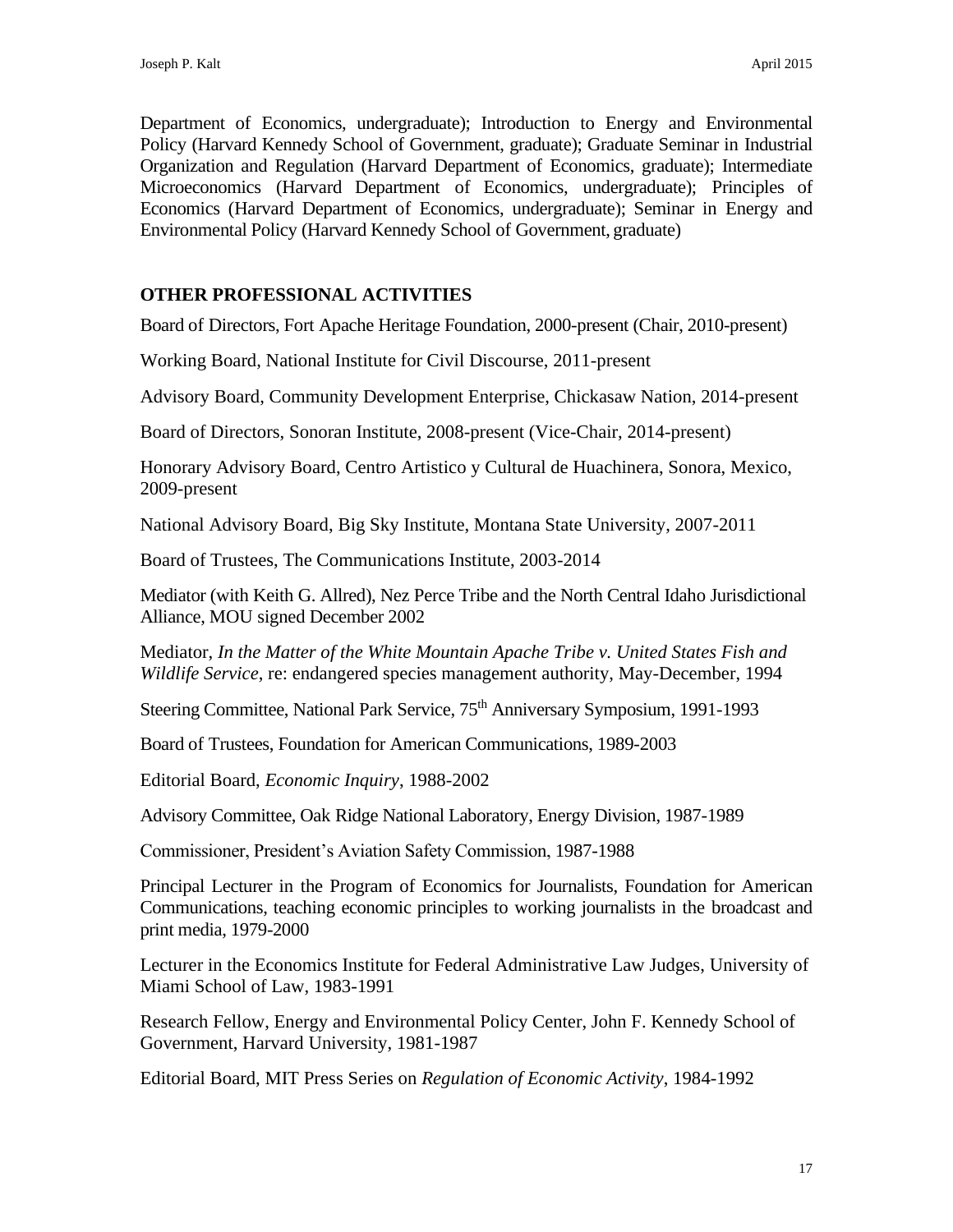Research Advisory Committee, American Enterprise Institute, 1979-1985

Editor, *Quarterly Journal of Economics*, 1979-1984

Referee for *American Economic Review, Bell Journal of Economics, Economic Inquiry,*  Journal of Political Economy, Review of Economics and Statistics, Science Magazine, *Journal of Policy Analysis and Management, Social Choice and Welfare, Quarterly Journal of Economics*, MIT Press, North-Holland Press, Harvard University Press, *American Indian Culture and Research Journal*

# **SELECTED HONORS AND AWARDS**

Distinguished Visiting Professor, University of Auckland Business School, April 2013.

Public *Sector Leadership Award*, National Congress of American Indians, Washington, DC, March 1, 2010.

*First American Public Policy Award*, First American Leadership Awards 2005, "Realizing the Vision: Healthy Communities, Businesses, and Economies," National Center for American Indian Enterprise Development, Phoenix, AZ, June 9, 2005.

Allyn Young Prize for Excellence in the Teaching of the Principles of Economics, Harvard University, 1978-1979 and 1979-1980.

Chancellor's Intern Fellowship in Economics, September 1973 to July 1978, one of two awarded in 1973, University of California, Los Angeles.

Smith-Richardson Dissertation Fellowship in Political Economy, Foundation for Research in Economics and Education, June 1977 to September 1977,UCLA.

Summer Research Fellowship, UCLA Foundation, June 1976 to September 1976.

Dissertation Fellowship, Hoover Institution, Stanford University, September 1977 to June 1978.

Research funding sources have included: Archibald Bush Foundation; Annie E. Casey Foundation; Nathan Cummings Foundation; Department of Indian Affairs and Northern Development (Canada); National Indian Gaming Association; The National Science Foundation; USAID (IRIS Foundation); Pew Charitable Trust; Christian A. Johnson Family Endeavor Foundation; The Ford Foundation; The Kellogg Foundation; Harvard Program on the Environment; The Northwest Area Foundation; the U.S. Department of Energy; the Research Center for Managerial Economics and Public Policy, UCLA Graduate School of Management; the MIT Energy Laboratory; Harvard's Energy and Environmental Policy Center; the Political Economy Research Center; the Center for Economic Policy Research, Stanford University; the Federal Trade Commission; Resources for the Future; and The Rockefeller Foundation.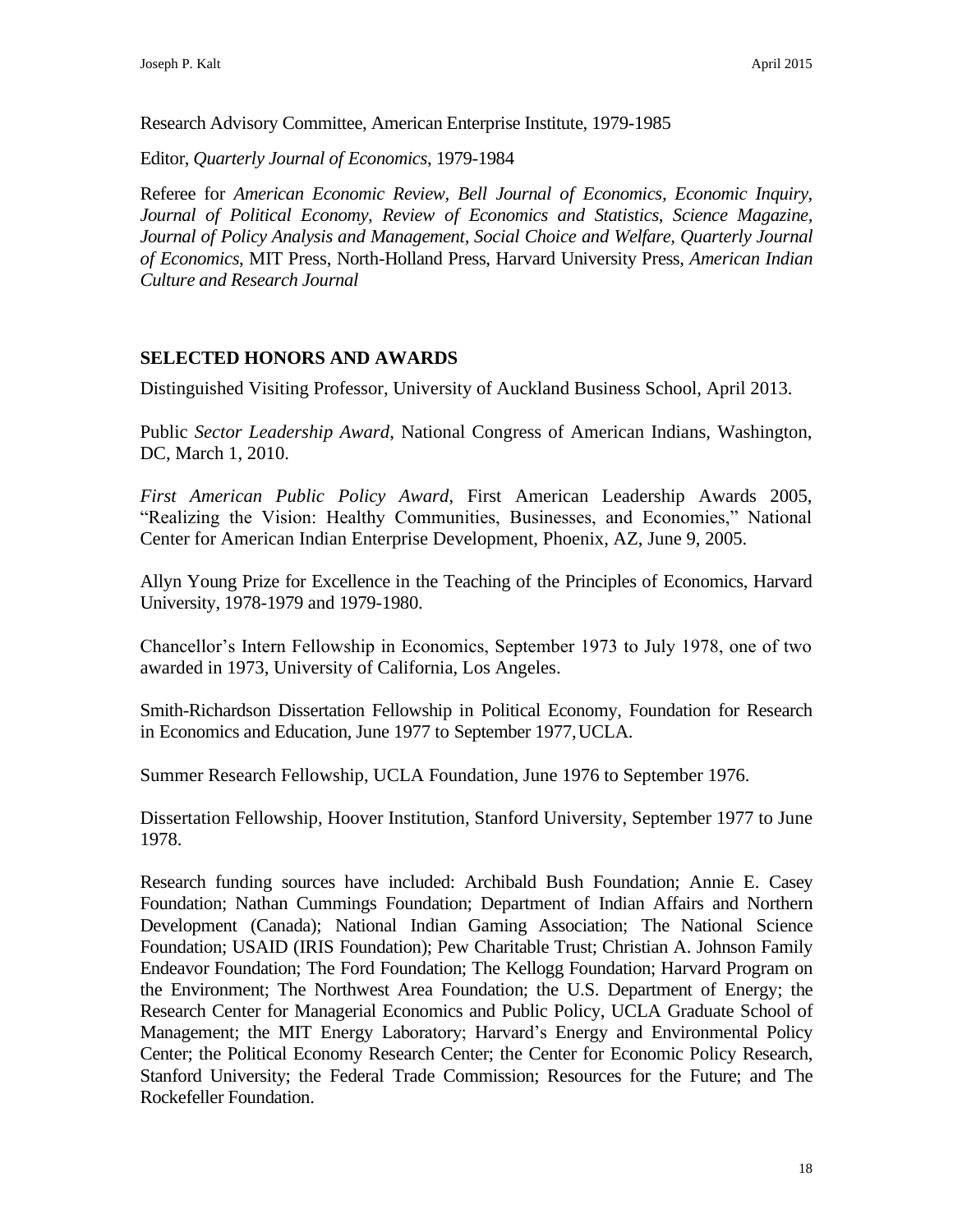Four years of undergraduate academic scholarships, 1969-1973; graduated with University Distinction and Departmental Honors, Stanford University.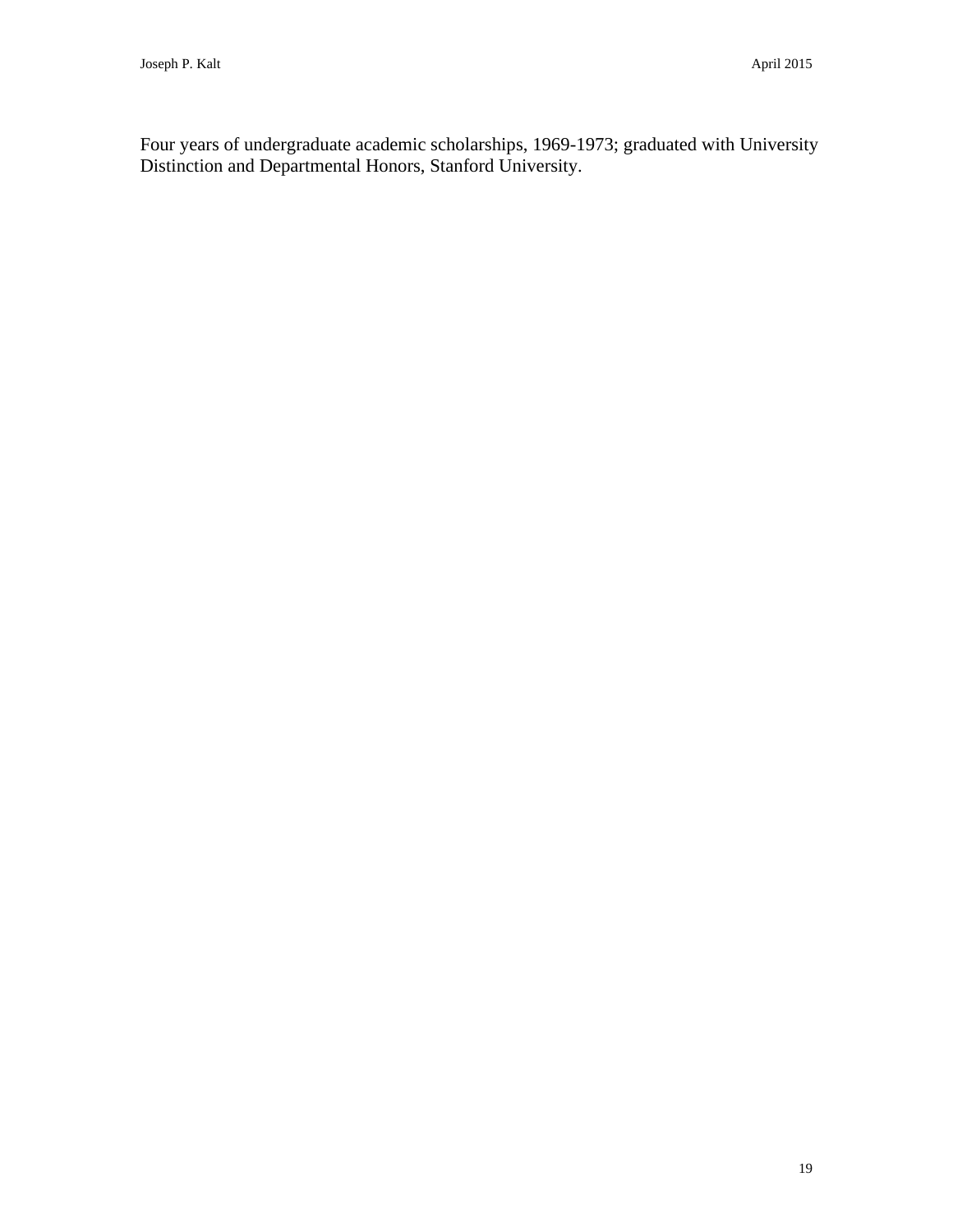# **EXPERT TESTIMONY**

American International Group, Inc., Claimants and AIG Capital Corporation *International Chamber of Commerce, In the Matter of an Arbitration under the Rules of Arbitration, ICC Case No. 20025/RD (c.20026/RD), between (1) American International Group, Inc. and AIG Capital Corporation, Claimants, and (2) Huaxia Life Insurance Co., Ltd., and Jumbo Acquisition Limited, Respondents*, Expert Report, February 6, 2015; Oral Testimony, March 30, 2015.

### PJM Power Providers Group and the Electric Power Supply Association

*Before the Public Utilities Commission of Ohio, In the Matter of the Application of Ohio Edison Company, The Cleveland Electric Illuminating Company and The Toledo Edison Company for Authority to Provide for a Standard Service Offer Pursuant to R.C. 4928.143 in the Form of an Electric Security Plan, Case No. 14- 1297-EL-SSO*, Expert Report, December 22, 2014; Deposition, February 2, 2015.

Gunnison Energy Corporation, SG Interests I, Ltd., and SG Interests VII, Ltd. *In the United States District Court for the District of Colorado, Buccaneer Energy (USA) Inc., Plaintiff, v. Gunnison Energy Corporation, SG Interests I, Ltd., and SG Interests VII, Ltd., Defendants,* Expert Report, December 22, 2014.

### American Association of Railroads

*Before the Surface Transportation Board, In re Railroad Revenue Adequacy Docket No. EP 722*, Verified Statement, September 5, 2014; ReplyStatement, November 4, 2014.

### Future Foam, Inc.

*In the United States District Court for the Northern District of Ohio, Western Division, MDL No. 2196, In re: Polyurethane Foam Antitrust Litigation,* Expert Report, May 15, 2014; Deposition, June 9-10, 2014.

### Burlington Resources Oil & Gas Company

*In the State of New Mexico, County of Santa Fe, First Judicial District Court, Docket No. D-0101-CV-2003-02309, Phillis Ideal, Jose E. and Clara Gomez Living Trust, and J. Fidel Candelaria v. Burlington Resources Oil & Gas Company,*  **Successor in Interest to Burlington Resource Oil and Gas Company, Expert Report,** March 5, 2014; Deposition, March 11, 2014; Affidavit, March 31, 2014.

### TTX Company

*Before the Surface Transportation Board, In re Finance Docket No. 27590 (Sub-No. 4), Application for Approval of Pooling Of Car Service with Respect to Flatcars,* Verified Statement of Joseph P. Kalt, January 16, 2014.

### Apple Inc.

*In the United States District Court for the Southern District of New York, Docket No. 11-md-02293 (DLC) ECF Case, In Re: Electronic Books Antitrust Litigation v.*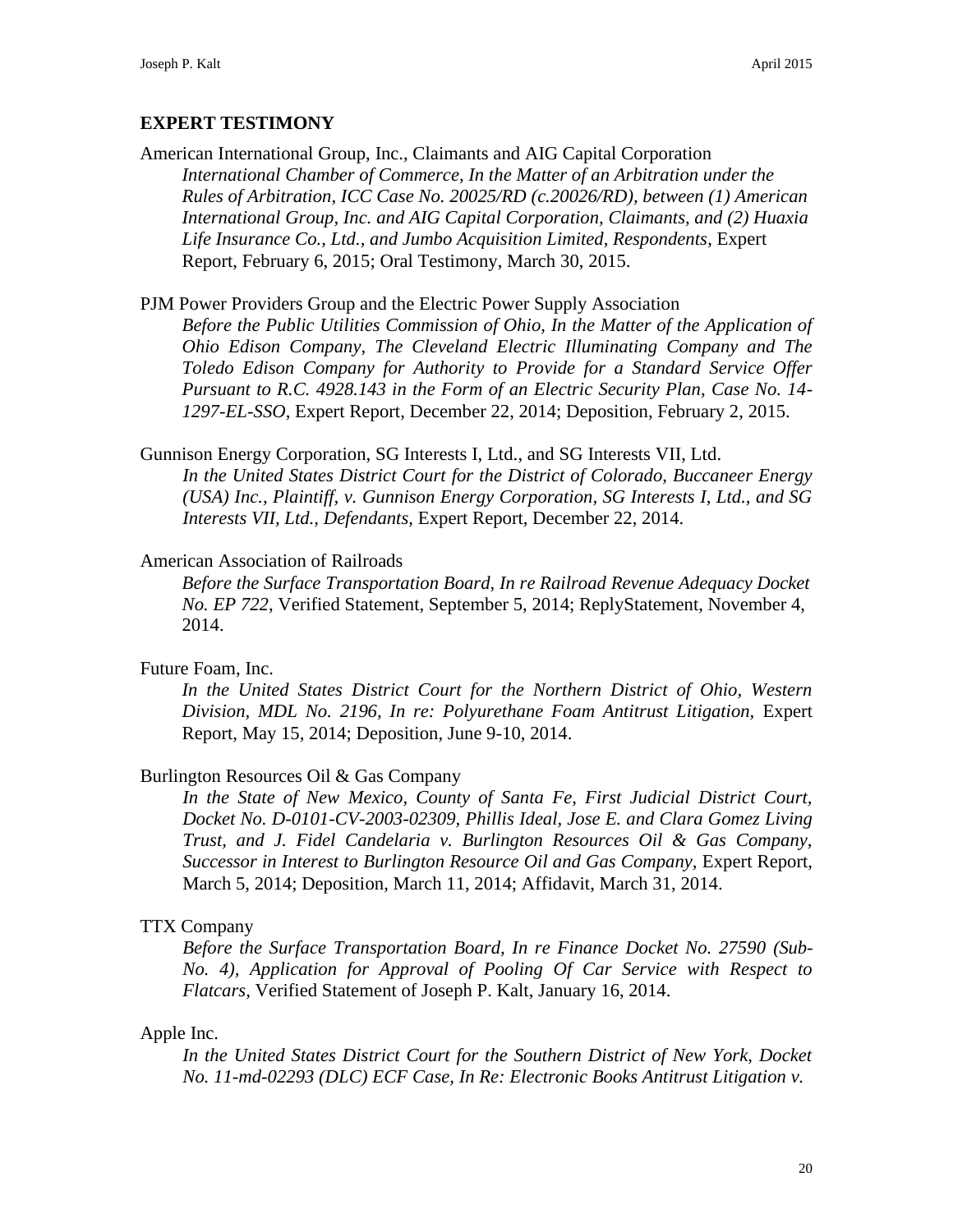*Apple Inc.,* Declaration, November 15, 2013; Deposition, December 4, 2013; Sur-Reply Declaration, January 21, 2014.

Lao Holdings, N.V.

*Lao Holdings, N.V., Claimant, v. The Government of the Lao People's Democratic Republic, Respondent, ICSID Case No. ARB/(AF)12/6,* Witness Statement, July 22, 2013; Witness Statement, October 1, 2013; Rebuttal Witness Statement, May 9, 2014.

Tri-State Generation and Transmission Association, Inc.

*Before the Public Utility Commission of the State of Colorado, Docket No. 13F-0145E, La Plata Electric Association, Inc., et al. v. Tri-State Generation and Transmission Association, Inc.*, Witness Statement, July 5, 2013; Oral Testimony, August 1, 2013.

United Parcel Service Company

*In the United States District Court for the Central District of California, Western Division, AFMS, LLC v. United Parcel Service Company and FedEx Corporation,*  Expert Report, February 8, 2013.

BNSF Railway Company, CSX Transportation, Inc., Norfolk Southern Railway Company, and Union Pacific Railroad Company

*United States District Court for the District of Columbia, In Re: Rail Freight Fuel Surcharge Antitrust Litigation, MDL No. 1869, All Direct Purchaser Cases,* Expert Report, January 22, 2013; Deposition, May 28, 2013; Declaration, March 31, 2014; Deposition, May 7, 2014; Sur-Reply Declaration, July 21, 2014; Deposition, August 8, 2014.

Equilon Enterprises, LLC, Motiva Enterprises LLC, Shell Oil Company, Shell Oil Products Company LLC, and Shell Trading (US) Company

*In the United States District Court for the Southern District of New York, Case No. 08 Civ. 00312 (SAS), New Jersey Department of Environmental Protection, et al., Plaintiffs, against Atlantic Richfield Company, et al., Defendants, Expert Report,* November 15, 2012; Deposition, May 14, 2013.

The Hershey Company

*In the United States District Court for the Middle District of Pennsylvania, In Re: Chocolate Confectionary Antitrust Litigation: MDL Docket No. 1935 (Civil Action No. 1:08-MDL-1935),* Expert Report, August 3, 2012; Deposition, August 20, 2012; Declaration, November 5, 2012; Expert Report, May 31, 2013; Deposition, June 20, 2013; Supplemental Expert Report, September 16, 2013.

Atlantic Richfield Company

*In the United District Court for the Western District of Pennsylvania, Classes of Plaintiffs v. Babcock & Wilcox Power Generation Group, Inc., et al., Defendants, Civil Action No. 2:10-cv-00368-RCM, et al.,* Deposition, May 4, 2012; Expert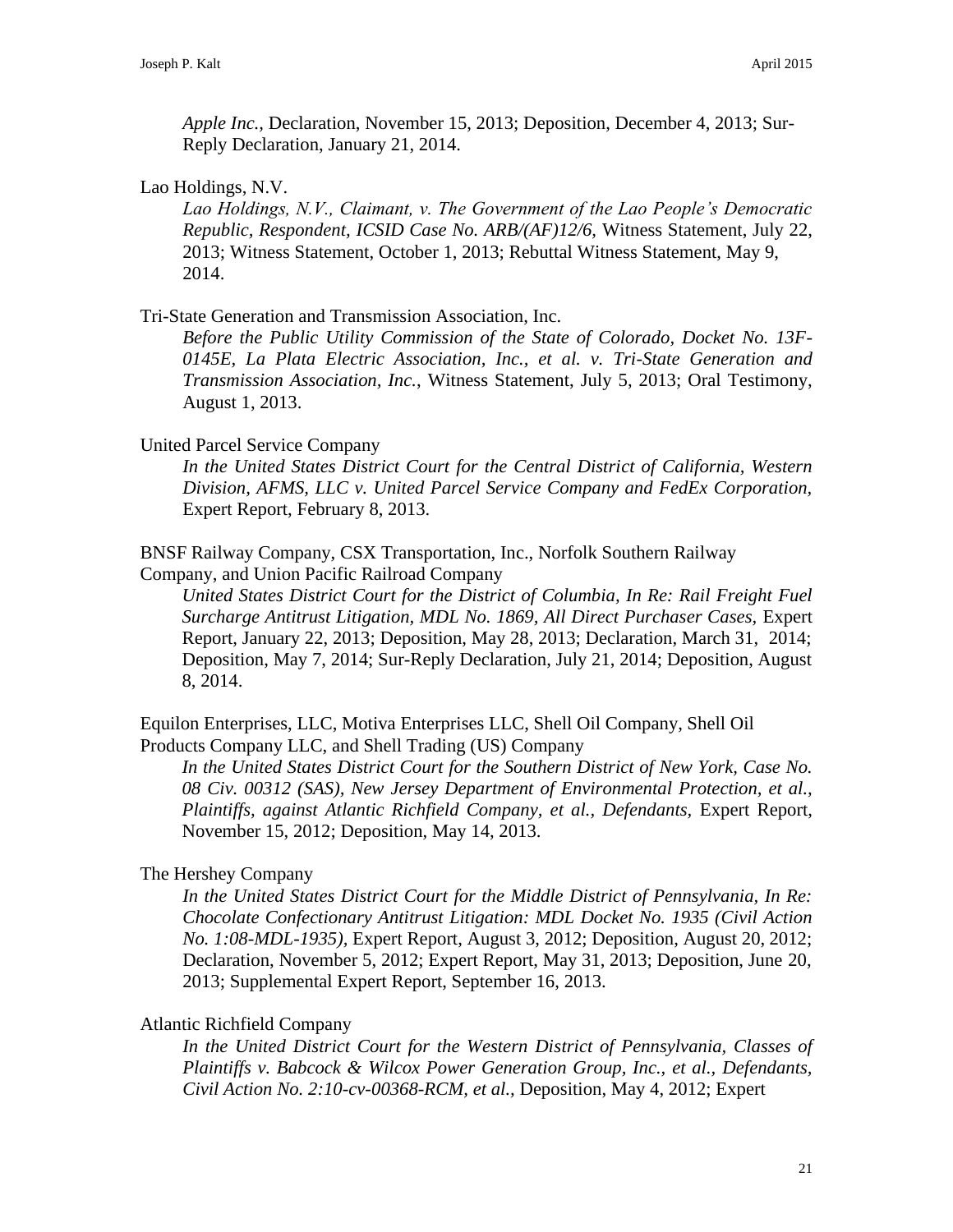Report, February 28, 2013; Deposition, June 12, 2013; Expert Report, February 9, 2015 (filed February 26, 2015).

### Perenco Ecuador Ltd.

*International Centre for Settlement of Investment Disputes: In The Arbitration Under The Convention on The Settlement of Investment Disputes Between States and Nationals of Other States and The Treaty Between The Republic of France and The Republic of Ecuador Concerning The Encouragement and Reciprocal Protection of Investment; Perenco Ecuador Limited, Claimant v. The Republic of Ecuador, Respondent, ICSID Case No. ARB/08/6,* Statement, April 12, 2012; Supplemental Statement, November 7, 2012; Oral Testimony, November 15, 2012; Expert Report, December 19, 2014.

### Electronic Arts, Inc.

*In the United States District Court for the Northern District of California, Geoffrey Pecover and Andrew Owens, on behalf of themselves and all others similarly situated, Plaintiffs, v. Electronic Arts Inc., a Delaware Corporation, Defendant: Case No. 08-cv-02820 CW,* Expert Report, March 8, 2012; Reply Report, April 12, 2012.

The PPL Companies, The Calpine Companies, Exelon Generation Company, NAEA Ocean Peaking Power, and The PSEG Companies

*In the United States District Court for the District of New Jersey. PPL EnergyPlus et al., Plaintiffs, v. Lee A. Solomon et al., Defendants. Case 2:11-cv-00745-PGS-ES,*  Declaration, February 6, 2012.

MPS Merchant Services, Inc. (F/K/A Aquila Power Corporation) and Illinova Energy Partners, Inc.

*Before the Federal Energy Regulatory Commission*. *Exh. No. MI-1, San Diego Gas & Electric Company, Complainant v. Sellers of Energy and Ancillary Services Into Markets Operated by the California Independent System Operator Corporation and the California Power Exchange, Respondents, Docket No. EL00-95-248,* Prepared Direct Testimony, October 25, 2011; Oral Testimony, July 10, 2012.

Motiva Enterprises LLC, Shell Oil Company, and TMR Company

*In the State of New Hampshire Superior Court, Case No. 03-C-550, State of New Hampshire, Plaintiff, against Hess Corporation et al., Defendants, Expert Report,* October 17, 2011; Deposition, December 6, 2011.

### BP Exploration (America) Inc.

*In the Superior Court for the State of Alaska at Anchorage, The State of Alaska, Plaintiff, v. BP Exploration (Alaska) Inc., a Delaware Corporation, Defendant, IN Case No. 3AN-09-6181 CI,* Expert Report (with W. David Montgomery), September 30, 2011; Deposition, January 18, 2012; Supplemental Expert Report, March 15, 2012; Oral Testimony, June 13, 2012.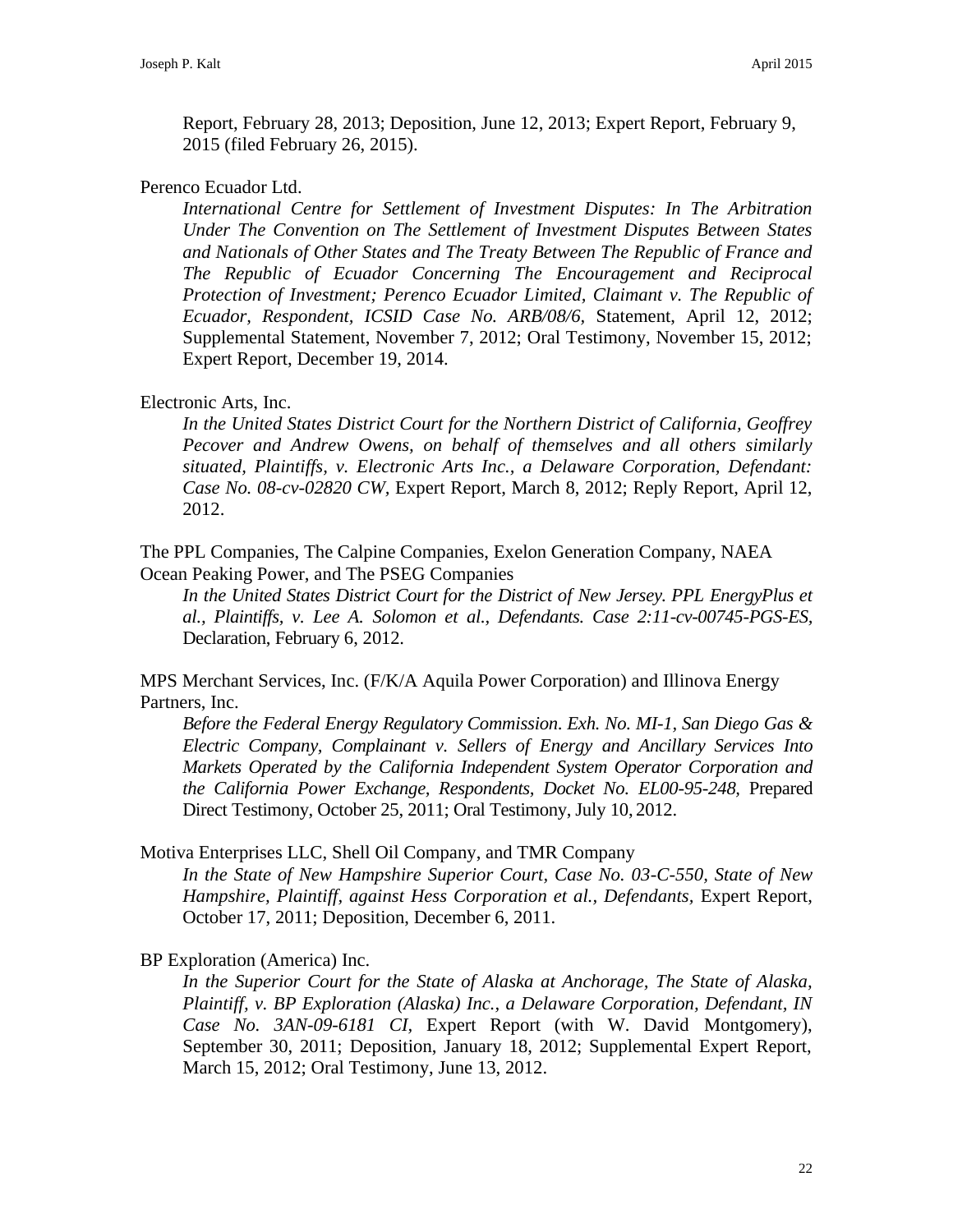### Mobil Oil Corporation

*In the Twenty-Sixth Judicial District, District Court, Stevens County, Kansas, Willie Jean Farrar, et al. Plaintiffs, vs. Mobil Oil Corporation, Defendant*, Affidavit, September 14, 2011; Expert Report, March 23, 2012; Affidavit, June 1, 2012.

*In the United States District Court, for the District of Kansas, Jimmie Hershey, on behalf of himself and all others similarly situated, Plaintiffs, v. ExxonMobil Oil Corporation, Defendant*, Affidavit, June 1, 2012.

### Intercontinental Terminals Company, LLC

*In the District Court, Harris County, Texas, 133rd District; Cause No. 2010-66657; Port Terminal Railroad Association, Plaintiff, vs. Intercontinental Terminals Company, LLC, Vopak North American, Inc., and Vopak Terminal Deer Park, Inc., Defendants, vs. Mitsui & Col. USA, Inc., Third-Party Defendant;* Expert Report, September 2, 2011.

### Motiva Enterprises, LLC

*In the Circuit Court of the Eleventh Judicial Circuit in and for Miami-Dade County, Florida, Bay Point Oil Corp., et al, Plaintiffs, vs. Motiva Enterprises, LLC, Defendant, Case No. 03-03572,* and *Hollywood Hills Service Center, Inc., et al, Plaintiffs, vs. Motiva Enterprises, LLC, Defendant, Case No. 04-13857 CA (30),*  Declaration, July 15, 2011; Affidavit, May 25, 2012.

### Kaiser-Francis Oil Company

*In the United States District Court for the Western District of Oklahoma, J.C. Hill, et al., Plaintiffs, v. Kaiser-Francis Oil Company, Defendant, Case No. CIV-09-07- R,* Affidavit, June 7, 2011; Expert Report, December 2, 2011; Supplemental Expert Report, August 13, 2012; Affidavit, October 19, 2012; Affidavit, November 7, 2012.

### Progress Energy and Duke Energy

*Before the Public Service Commission of South Carolina, Docket No. 2011-158-E, In the Matter of Application of Duke Energy Corporation and Progress Energy, Inc. to Engage in a Business Combination Transaction,* Direct Testimony, September 14, 2011; Rebuttal Testimony, November 30, 2011; Oral Testimony, December 12, 2011.

*North Carolina Utilities Commission, Docket Nos. E-2, Sub 998 and E-7 Sub 986, In the Matter of Application of Duke Energy Corporation and Progress Energy, Inc. to Engage in a Business Combination Transaction and Address Regulatory Conditions and Codes of Conduct*, Testimony, May 20, 2011; Rebuttal Testimony, September 15, 2011; Oral Testimony, September 21, 2011.

*Before the Public Service Commission of South Carolina, In the Matter of Application of Duke Energy Carolinas to Engage in a Business Combination Transaction, Docket No. 2011-158-E.,* Rebuttal Testimony, December 8, 2011.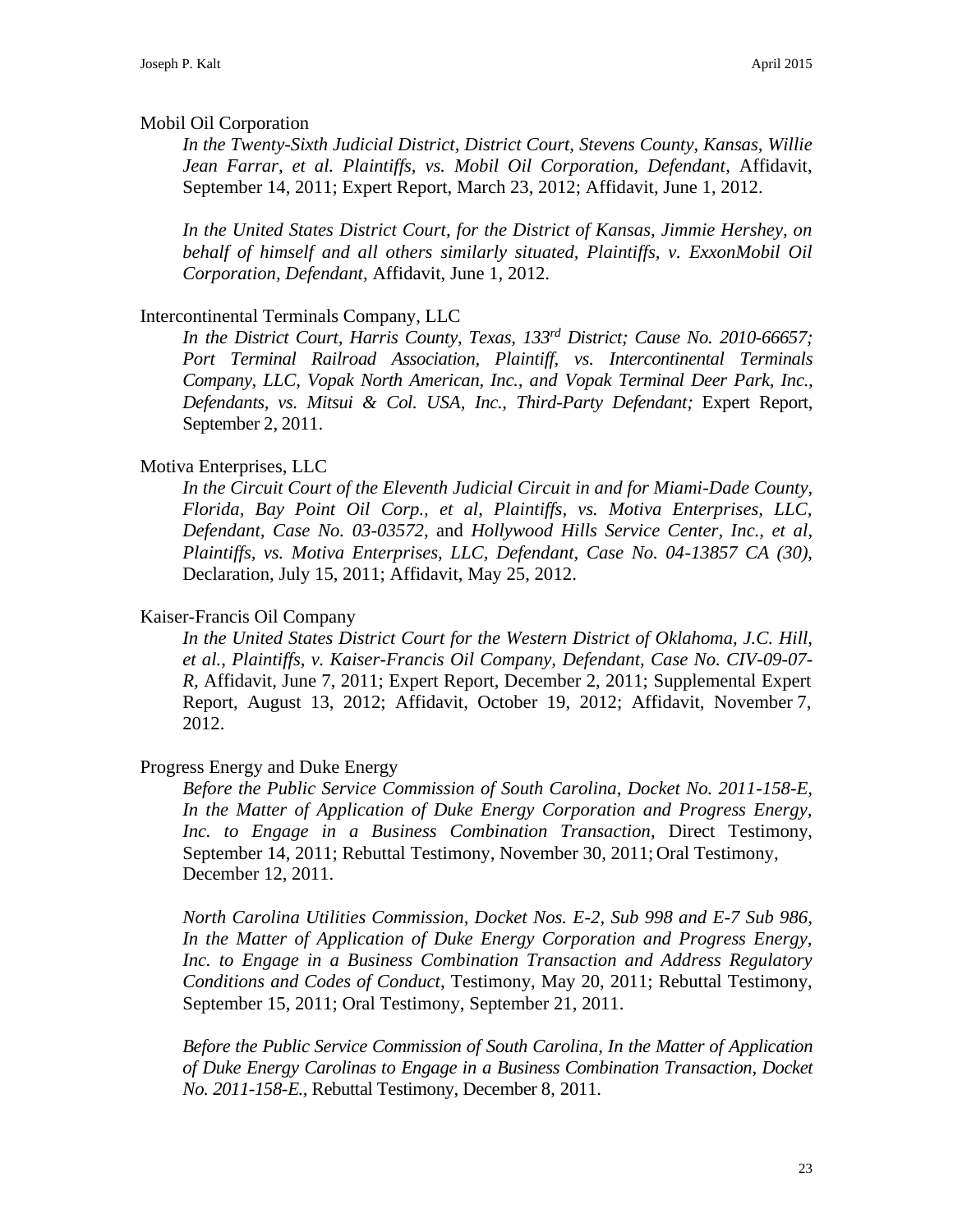United States Soccer Federation Inc. and Major League Soccer LLC

*In the United States District Court, Northern District of Illinois Eastern Division, Champions World LLC, Plaintiff, v. United States Soccer Federation Inc. and Major League Soccer LLC, Defendants, Case No. 06-CV-5724, Expert Report, May* 13, 2011; Deposition, September 22-23, 2011.

# The AES Corporation, Tau Power B.V.

*At the International Centre for Settlement of Investment Disputes, Case No ARB/10/16, The AES Corporation, Tau Power B.V. and The Republic of Kazakhstan,* Expert Report of Joseph P. Kalt and Howard N. Rosen (FTI Consulting Inc.), April 28, 2011; Rebuttal Expert Report of Joseph P. Kalt and Howard N. Rosen (FTI Consulting Inc.), March 30, 2012; Supplemental Expert Report of Joseph P. Kalt, August 6, 2012; Oral Testimony, September 14, 2012; Expert Report of Joseph P. Kalt and Howard N. Rosen (FTI Consulting Inc.), November 2, 2012; Oral Testimony, February 6-7, 2013.

Dairy Farmers of America, Inc. and Dairy Marketing Services, LLC

*In the US District Court for the District of Vermont, Alice H. Allen and Laurence E. Allen d/b/a/ Al-Lens Farm et al, Plaintiffs, v. Dairy Farmers of America Inc., Dairy Marketing Services, LLC, and Dean Foods Company, Defendants, Docket No. 5:09 cv-00230-cr,* Expert Report, April 5, 2011; Declaration, April 12, 2011; Deposition, May 6, 2011; Reply Report, July 6, 2011; Expert Report, December 16, 2011; Deposition, February 14, 2012; Expert Report, May 11, 2012; Reply Report, July 26, 2013.

Devon Energy Corporation, BP America Production, and Conoco Phillips Co.

*In the First Judicial District Court, State of New Mexico, County of Santa Fe, Phillis Ideal and Collins Partners, Ltd., a Texas Limited Partnership, Plaintiffs, v. BP America Production Company, Defendant, Case No.: D-0101-CV-2003-02310,*  Affidavit, June 27, 2011; Expert Report, October 22, 2012; Deposition, August 28, 2014; Affidavit, November 14, 2014.

*In the First Judicial District Court, State of New Mexico, County of Santa Fe, F. Ferrell Davis, Plaintiff, v. Devon Energy Corporation, et al., Defendants, No. D-0101-CV-200301590,* Affidavit, March 30, 2011; Affidavit, June 26, 2011; Expert Report, July 6, 2012; Deposition, August 6, 2012; Affidavit, October 22, 2012.

*In the First Judicial District Court, State of New Mexico, County of Santa Fe, Smith Family, LLC, Plaintiff, v. ConocoPhillips Company, Defendant, No. D-0101-CV-200302311,* Affidavit, May 18, 2012; Affidavit, August 24, 2012.

# ICM Assurance Ltd. and Nexen Inc.

*In the Matter of the Arbitration Pursuant to the UK Arbitration Act 1996 Between ICM Assurance Ltd. and Nexen Inc., Claimants, v. Oil Insurance Limited, Respondent,* Expert Report, December 17, 2010.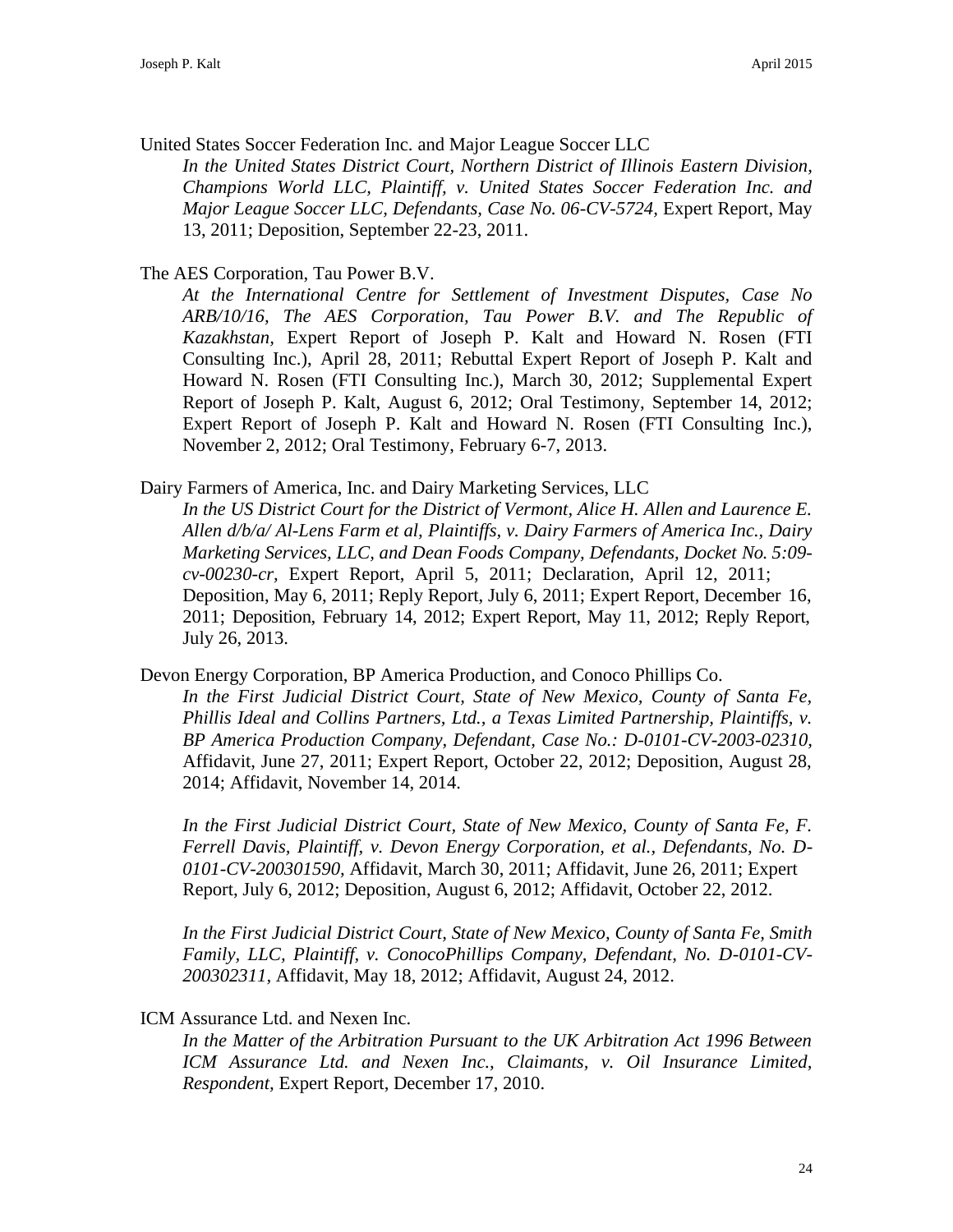### Atlantic Richfield Company

*Superior Court for the State of California, County of Santa Clara, Case No. 1-00- CV-788657, the People of the State of California vs. Atlantic Richfield Company, et al.,* Deposition, September 26, 2011; Deposition, December 19, 2012.

*In the US District Court for the Eastern District of Wisconsin, Glenn Burton, Jr., Plaintiff, Case No. 07-CV-0303, vs. American Cyanamid Co., et al., Defendants; and in the State of Wisconsin Circuit Court: County of Milwaukee, Yasmin Clark, Minor, by her guardian ad litem, Susan M. Gramling, Plaintiff, Case No. 06-CV-012653, vs. American Cyanamid Co., et al., Defendants,* Telephonic Deposition of Joseph P. Kalt, September 28, 2010.

*State of Wisconsin Circuit Court, Milwaukee County, No. 99-CV-6411, Steven Thomas v Atlantic Richfield Co., et al.,* Deposition, April 5-6, 2006; Affidavit, April 27, 2007; Videotaped Deposition, May 3, 2007.

*Superior Court of the State of Rhode Island, No. 99-5226, State of Rhode Island, Attorney General v Lead Industries Association, Inc., et al.,* Deposition, May 11-12, 2005; Deposition, August 18-19, 2005.

### New England Power Generators Association

*Before the Federal Energy Regulatory Commission*. *RE: ISO New England Inc. and New England Power Pool, Docket No. ER10-787-000, EL10-50-000, EL10-57-000, Second Brief of the New England Power Generators Association Inc.,* Written Testimony, September 1, 2010.

### PPL Corporation and E.ON U.S. LLC

*Before the Federal Energy Regulatory Commission, In re Docket No. EC10- -000, Application for Approval Pursuant to Section 203 of the Federal Power Act, Volume 1 of 3*; Affidavit filed with Joseph Cavicchi, June 28, 2010.

### BNSF Railway Company

*Before the Surface Transportation Board, In re STB Finance Docket No. 35305, Petition of Arkansas Electric Cooperative Corporation for a Declaratory Order,*  Rebuttal Verified Statement of Joseph P. Kalt and Glenn Mitchell, June 4, 2010.

### Cypress Semiconductor Corporation

*In the US District Court for the Northern District of California Oakland Division, In re SRAM Antitrust Litigation, MDL No. 1819,* Expert Report, May 4, 2010; Deposition, June 8, 2010.

### Dean Foods Company, et al.

*In the US District Court for the Eastern District of Tennessee Greenville Division, Sweetwater Valley Farm, Inc., et al., Plaintiffs, vs. Dean Foods Company, et al., Defendants, MDL No. 1899,* Expert Report, May 3, 2010; Deposition, June 23-24, 2010; Expert Report, August 12, 2011.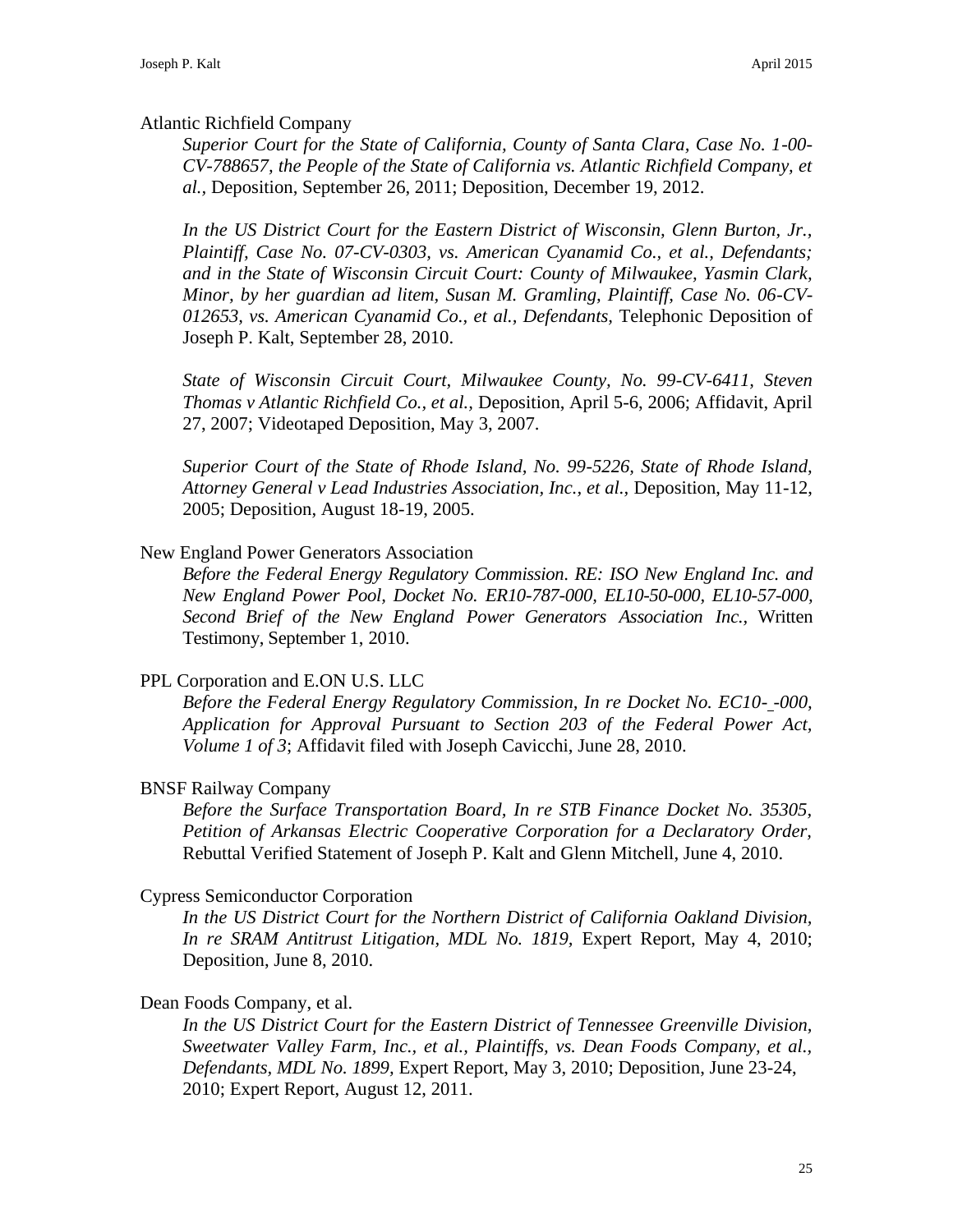*In the US District Court for the Eastern District of Tennessee Greenville Division, Sweetwater Valley Farm, Inc., et al., No. 2:07-cv-208, Plaintiffs, vs. Dean Foods Company, et al., Defendants, Case No. 2:08-MD-01000,* Declaration, March 30, 2011; Supplemental Declaration, March 15, 2012.

*In the US District Court for the Eastern District of Tennessee Greenville Division, Food Lion, LLC, et al., Plaintiffs, vs. Dean Foods Company, et al., Defendants, Case No. 2:07-CV-188,* Expert Report, May 3, 2010; Deposition, June 11, 2010.

### McKesson Corporation

*In the US District Court for the District of Massachusetts, San Francisco Health Plan individually and on behalf of the State of California, et al., Plaintiffs v McKesson Corporation, Defendant in C.A. No. 1:08-cv-10843-PBS*; Responsive Expert Report, September 19, 2011.

*In the US District Court for the District of Massachusetts, the State of Connecticut v. McKesson Corporation in Civil Action No. 08-10900-PBS,* Responsive Expert Report, April 14, 2010.

*In the US District Court for the District of Massachusetts, New England Carpenters Health Benefits Fund, et al. v First Databank, Inc. and McKesson Corporation, No. 05-11148-PBS,* Report, January 28, 2008; Rebuttal Report, October 1, 2008.

### CITGO Petroleum Corporation

*In the United States District Court, Northern District of Oklahoma, in Re: Stephenson Oil Company, on behalf of itself and all others similarly situated, Plaintiff, vs. CITGO Petroleum Corporation, Defendant, Case No. 08-CV-380- TCK-TLW,* Expert Report, November 20, 2009; Oral Testimony, February 25, 2010.

### Confederated Tribes of the Chehalis Reservation

*In the United States District, Western District of Washington at Tacoma, in Re: Confederated Tribes of the Chehalis Reservation, Plaintiffs, v. Thurston County Board of Equalization, Defendants, Civil Action No. C08 5562,* Expert Report, October 15, 2009; Deposition, December 4, 2009.

### Rio Tinto

*In the Australian Competition Tribunal, Application for the Review of the Deemed Decision by the Commonwealth Treasurer of 23 May 2006 Under Section 44H(9) of the Trade Practices Act in Relation to the Application for Declaration of Services Provided by The Mount Newman Railway Line; Application for Review of the Decision by the Commonwealth Treasurer of October 27, 2008 Under Section 44h(1) of Trade Practices Act in Relation to the Application for Declaration of a Service Provided by the Robe Railway; Application for Review of the Decision by the Commonwealth Treasurer of October 27, 2008 Under Section 44h(1) of Trade Practices Act in Relation to the Application for Declaration of a Service Provided*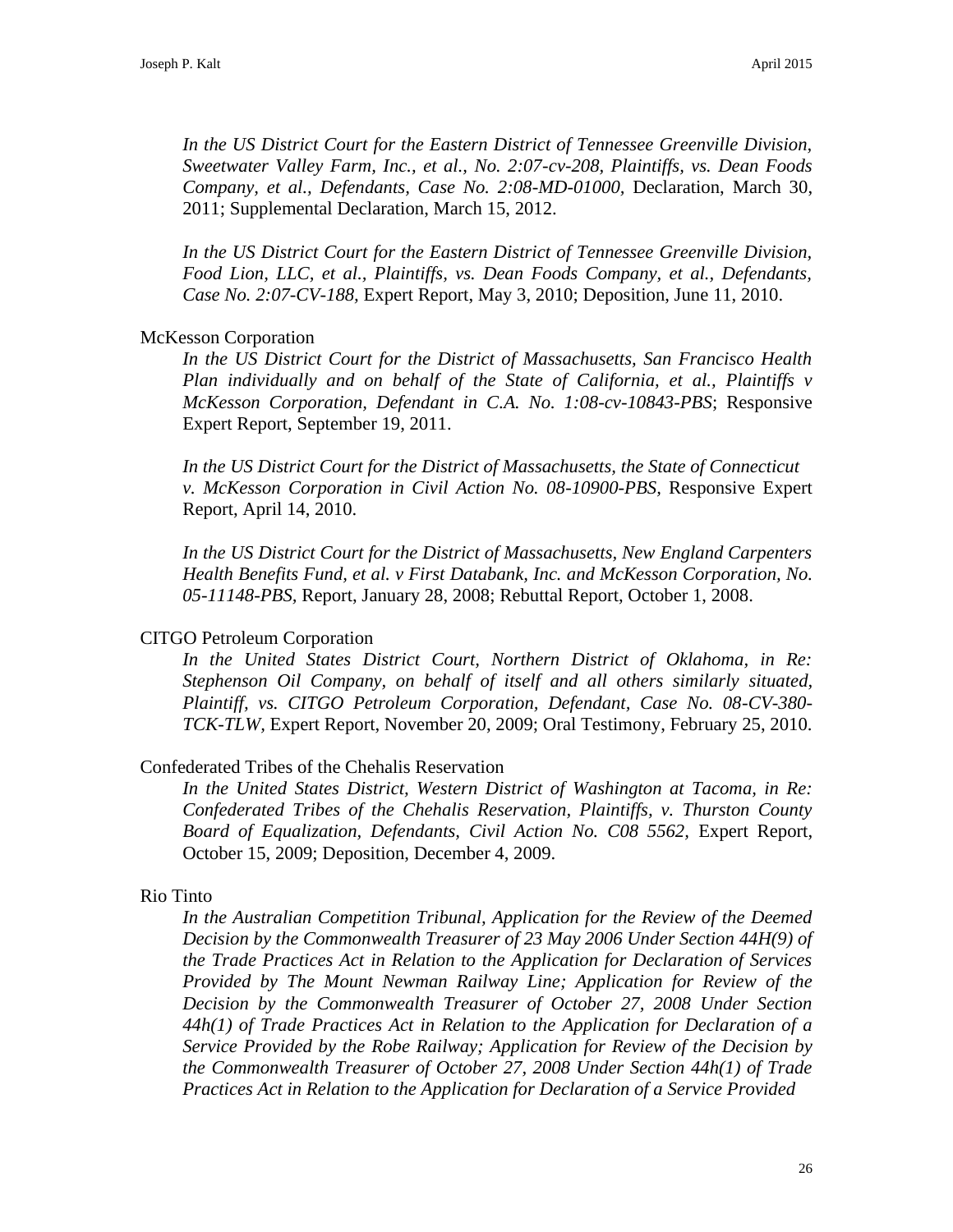*by the Hamersley Rail Network;* and *Application for Review of the Decision by the Commonwealth Treasurer of October 27, 2008 Under Section 44h(1) of Trade Practices Act in Relation to the Application for Declaration of a Service Provided by the Goldsworthy Railway,* Affidavit, July 3, 2009.

North West Shelf Gas Party Ltd.

*In the Matter of the Commercial Arbitration Act and an Arbitration Between Woodside Energy Ltd. and Others, Sellers, and Alinta Sales Party Ltd., Buyer*, Statement and Expert Report on Behalf of the Sellers, July 3, 2009; Oral Testimony, August 26-27, 2009.

Gunnison Energy Corporation, SG Interests I, Ltd., and SG Interests VII, Ltd.

*In the United States District Court for the District of Colorado In re: Riviera Drilling & Exploration Company, Plaintiff, v. Gunnison Energy Corporation, SG Interests I, Ltd., and SG Interests VII, Ltd., Defendants, Civil Action No. 08-cv-02486-REB-CBS,* Expert Report, June 24, 2009; Expert Rebuttal Report, August 24, 2009; Deposition, October 20, 2009.

Gannett Company, Inc. *et al.*

*In the United States District Court for the District of Arizona, State of Arizona ex rel. Terry Goddard, Attorney General, Plaintiff, v. Gannett Company, Inc.; Citizen Publishing Company; Lee Enterprises, Inc.; Star Publishing Company; and TNI Partners, Defendants,* Affidavit, May 18, 2009.

Hyundai Heavy Industries Co., Ltd., *at al*.

*International Chamber of Commerce, Court of Arbitration Case No. 15521/JEM/CYK, Hyundai Heavy Industries Co., Ltd., et al., Claimants v. International Petroleum Investment Company, et al., Respondents,* Witness Statement, February 20, 2009; Oral Testimony, May 27, 2009.

Shell Oil Company; Shell Oil Products Company; Shell Trading (US) Company, LLC; Shell Enterprises, LLC; Motiva Enterprises, LLC; and TMR Company

*In the United States District Court for the Southern District of New York, MDL No. 1358, Case No. 04-CV-3417 (SAS), In re: Methyl Tertiary Butyl Ether ("MTBE"), City of New York, Plaintiff v Amerada Hess Corporation, et al., Defendants,* Expert Report, February 13, 2009; Supplemental Expert Report, March 30, 2009.

City of Los Angeles, California, *et al.*

*US District Court, District of Columbia, Federal Maritime Commission v. City of Los Angeles, California, et al. Civil Action No. 1:08-cv-010895-RJL,* Declaration, November 26, 2008.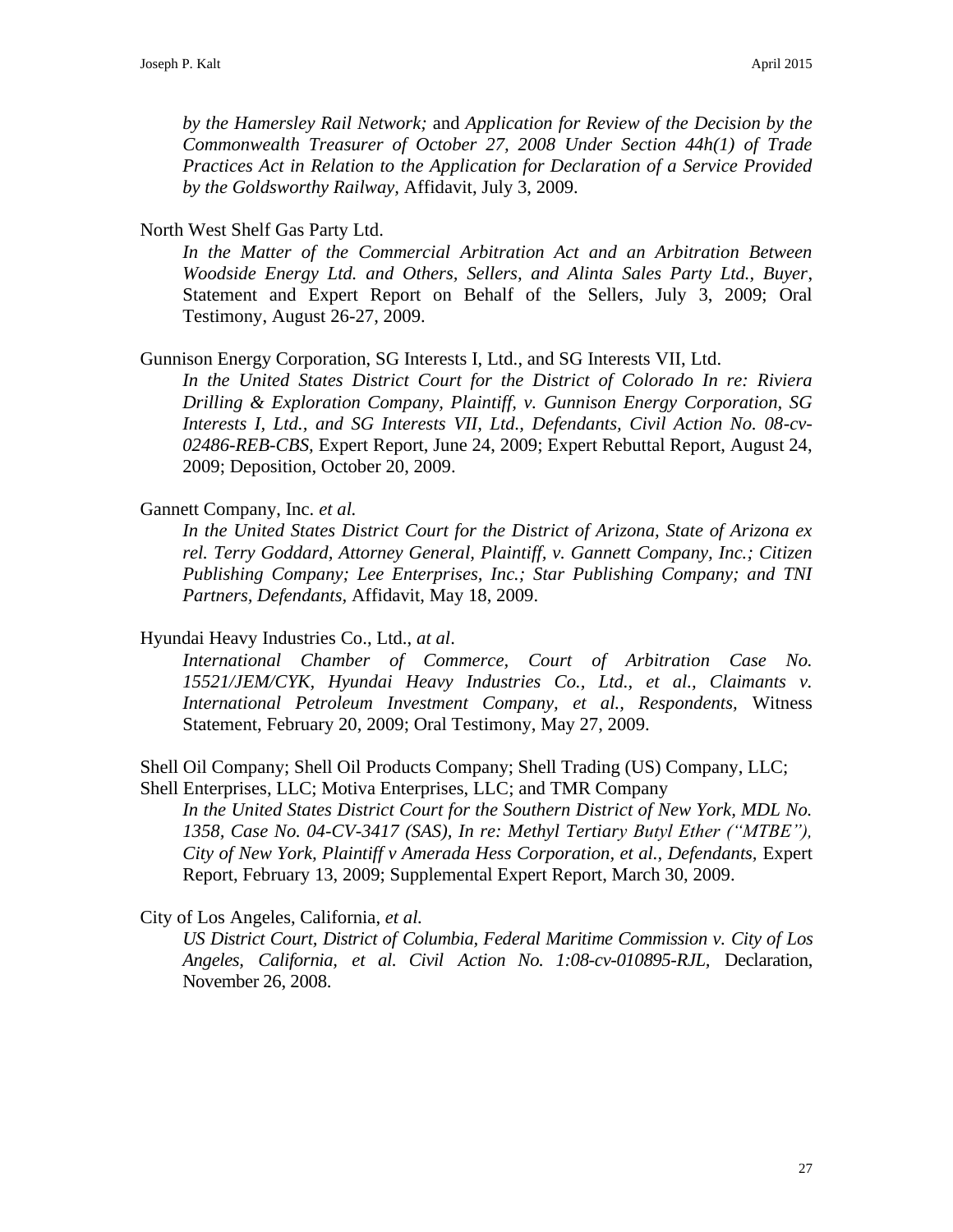### PPL Companies

*Federal Energy Regulatory Commission, Docket No. EL08-67-00 Protest of the PPL Companies to the Complaint of the RPM Buyers,* Affidavit (with A.J. Cavicchi), July 11, 2008; *Answer of the PPL Companies to the Motion for Leave to Answer and Answer of the RPM Buyers,* Suppl. Affidavit (with A.J. Cavicchi), August 12, 2008.

### Federal Government of Canada

*London Court of International Arbitration, In the Matter of Arbitration No. 111790, The United States of America v. Canada,* Expert Witness Report of Joseph P. Kalt, November 9, 2011; Rebuttal Expert Report, Ex. R-151, February 3, 2012; Oral Testimony, March 6, 2012.

*London Court of International Arbitration, In the Matter of Arbitration No. 81010, The United States of America v. Canada,* Expert Witness Statement of Joseph P. Kalt, February 20, 2009; Rebuttal Expert Witness Report, May 8, 2009; Second Rebuttal Expert Witness Report, July 7, 2009; Oral Testimony, July 22-23, 2009; Expert Report (with Robert H. Topel), June 22, 2010.

*London Court of International Arbitration, In the Matter of Arbitration No. 91312, The United States of America v. Canada,* Expert Witness Statement of Joseph P. Kalt and David Reishus, May 12, 2009; June 11, 2009.

*London Court of International Arbitration, In the Matter of Arbitration No. 7941, The United States of America v. Canada,* Statement (with D. Reishus) June 29, 2008; Rebuttal Statement (with David Reishus), August 11, 2008; Oral Testimony, September 22-23, 2008.

ExxonMobil Corporation; *et al.*

*US District Court, District of Columbia, Cause No. 1:04CV00940, City of Moundridge, Kansas et al. v ExxonMobil Corporation, et al.*, Affidavit, January 11, 2006; Report, June 5, 2008.

City of Las Cruces, New Mexico

*State of New Mexico, et al. Plaintiffs, v. City of Las Cruces, New Mexico, and Dona Ana Mutual Domestic Water Consumers Association, Defendants, No. CV-06-1289,*  Declaration, May 16, 2008.

Association of American Railroads

*Surface Transportation Board, Petition of the Association of American Railroads to Institute a Rulemaking Proceeding to Adopt a Replacement Cost Methodology to Determine Railroad Revenue Adequacy*, Statement (with J. Klick), May 1, 2008.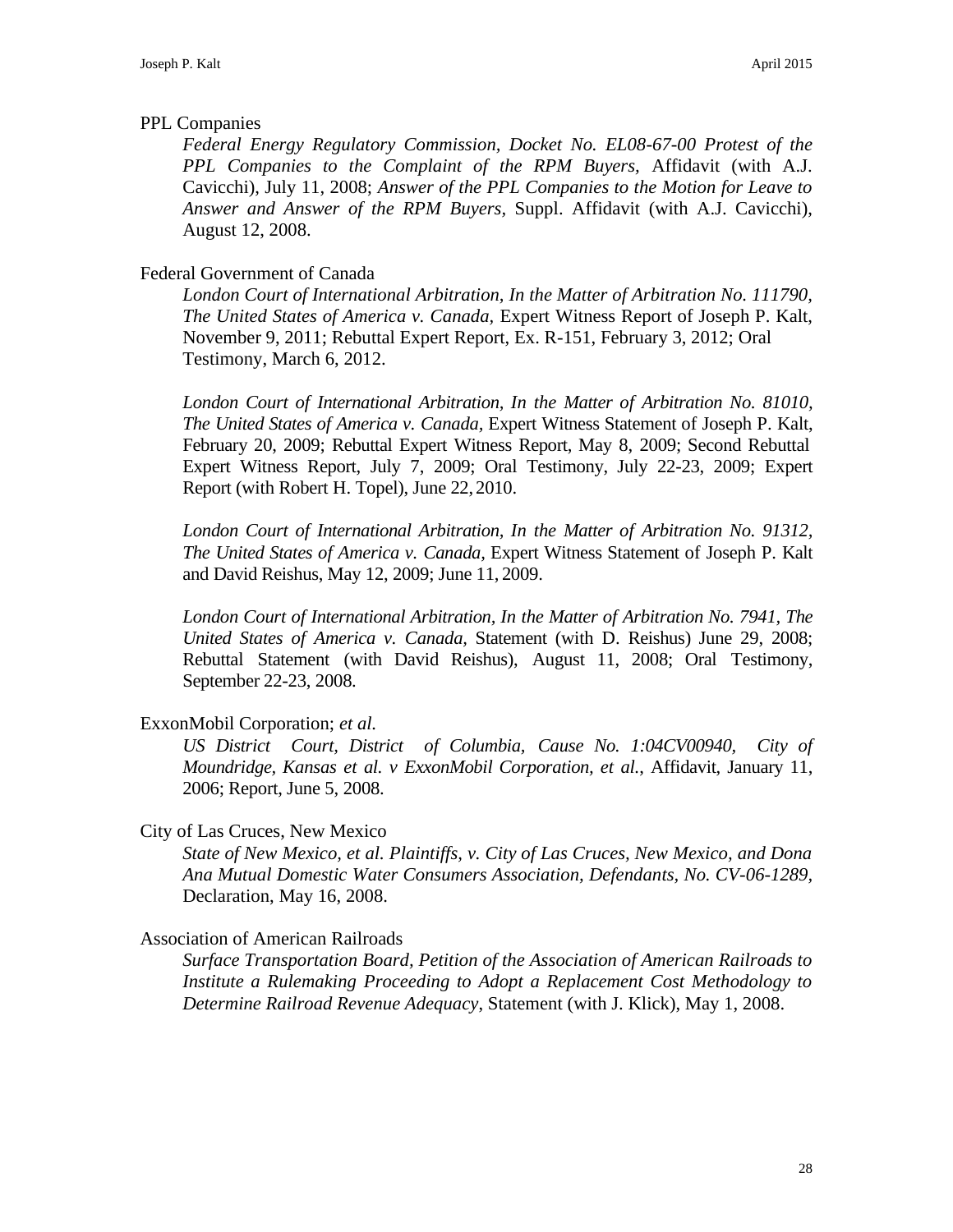### Chevron USA, Inc., *et al.*

*US District Court, Eastern District of Texas, Texarkana Division, United States of America ex rel. Harrold E. (Gene) Wright v Chevron USA, Inc., et al., No. 5:03cv264,* Reports, April 1, 2008 (Unocal, Mobil), April 11, 2008 (Mobil); Depositions, April 14, 20-21, 2008.

## Infineon Technologies AG

*US District Court, Northern District of California, Dynamic Random Access Memory (DRAM) Antitrust Litigation* (*Dockets No. 06-cv-1665, 07-cv-1200, 07-cv-1207, 07-cv-1212, 07-cv-1381*), Report, March 7, 2008; Deposition, April 26, 2008.

# Exxon Mobil Corporation

*State of Alaska Department of Natural Resources and Alaska Department of Revenue, Call for Public Comments Regarding the TransCanada Alaska Company, LLC…,* Statement, March 6, 2008; *Before the Alaska State 25th Legislature Third Special Session, Regarding the TransCanada Application Pursuant to the Alaska Gasline Inducement Act,* Statement, July 10, 2008.

# Tyco Healthcare Group L.P. and Mallinckrodt Inc.

*US District Court, Central District of California, Western Division, Allied Orthopedic Appliances, Inc., et al. v Tyco Healthcare Group L.P. and Mallinckrodt Inc.,* No. V-05-6419-MFP (AJWx), Report, February 1, 2008; Deposition, March 4, 2008.

### P3 Group

*Federal Energy Regulatory Commission, Docket No. EL08-34-000, Maryland Public Service Commission v PJM Interconnection, L.L.C.,* Affidavit (with A.J. Cavicchi), February 19, 2008.

### Tractebel Energy Marketing, Inc.

*Tractebel Energy Marketing, Inc. v AEP Power Marketing, Inc., et al.,* Nos. 03 CV 6731, 03 CV 6770, Report, January 21, 2008.

### Cabot Corporation

*US District Court, District of Massachusetts, AVX Corporation and AVX Limited v Cabot Corporation, C.A. No. 04 CV 10467 RGS,* Report, January 15, 2008; Deposition, March 12, 2008.

### Columbia Gas Transmission Corporation, *et al.*

*US District Court, Southern District of West Virginia, Stand Energy Corp., et al. v Columbia Gas Transmission Corp., et al., No. 2:04-0867,* Report, December 18, 2007; *Civil Action Nos. 2:04-0868 through 0874*, Videotaped Deposition, February 7, 2008; *Civil Action No. 2:04-0867*, Expert Report, September 30, 2008.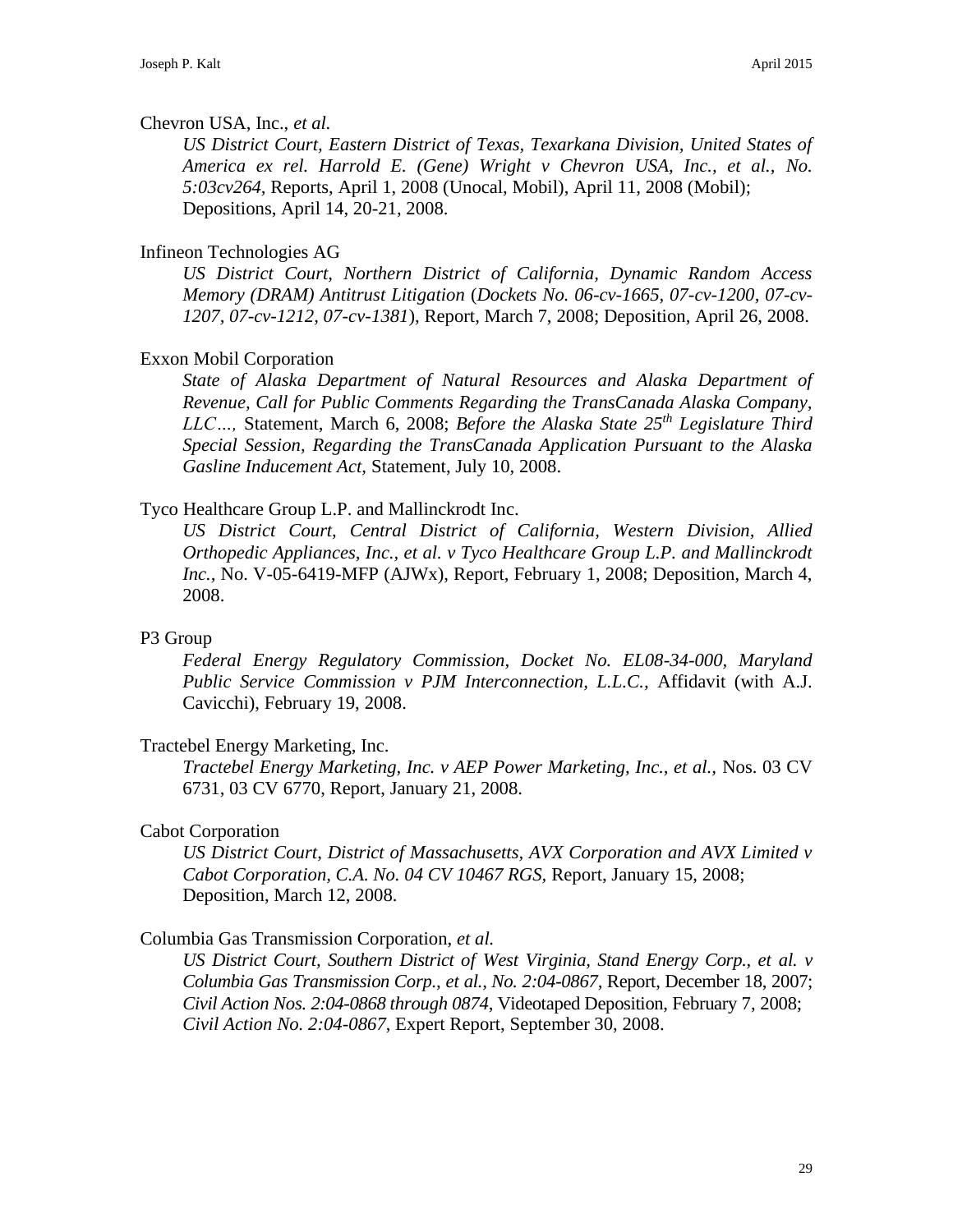### Nissan North America, Inc.

*US District Court, District of Maine, MDL Docket No. 03-md-1532, ALL CASES, In Re: New Motor Vehicles Canadian Export Antitrust Litigation,* Report, October 26, 2007; Deposition, December 13, 2007.

## Energy Transfer Partners, L.P.

*Federal Energy Regulatory Commission, Docket No. IN06-3-002, Answer of Energy Transfer Partners, L.P,* Affidavit (with John R. Morris), October 9, 2007; Suppl. Affidavit *Docket No. IN06-3-003* (with John R. Morris), March 31, 2008; Prepared Answering Testimony, March 31, 2009; Deposition, April 21-22, 2009.

# Equilon Enterprises LLC, *et al.*

*US District Court, Eastern District of Missouri, Eastern Division, Daniels Self, et al. v Equilon Enterprises LLC, et al.,* Cause No. 4 00CV0193 TIA, Report, September 4, 2007; Deposition, September 22, 2007.

# Occidental Petroleum Corporation

*Arbitration under the Convention on the Settlement of Investment Disputes Between States and Nationals of Other States and the Treaty Between the United States of America and the Republic of Ecuador Concerning the Encouragement and Reciprocal Protection of Investment*, ICSID No. ARB/06/11, Report, September 17, 2007; Rebuttal Witness Statement, June 12, 2009; Oral Testimony, November 7, 2009; Joint Expert Report with Daniel Johnston, April 11, 2011; Supplemental Joint Expert Report with Daniel Johnston, June 10, 2011; Second Supplemental Joint Expert Report with Daniel Johnston, June 24, 2011.

### The Hanwha Companies, ORIX Corporation, and Macquarie Life Limited

*International Court of Arbitration of the International Chamber of Commerce, Korea Deposit Insurance Corporation v Hanwha Companies, ORIX Corporation, and Macquarie Life Limited,* ICC No. 14501/JB/JEM/EBS (c. 14502/JB/JEM/EBS), Report, July 13, 2007; Reply Report, September 7, 2007.

New Times Media LLC, *et al.*

*Supreme Court of the State of California, In and For the County of San Francisco, Unlimited Jurisdiction, Bay Guardian Company, Inc. v New Times Media LLC, et al.,*  No.: 04-435584, Report, June 27, 2007; Declaration, June 28, 2007; Deposition, December 18, 2007; Oral Testimony, February 14, 2008.

American Electric Power Service Corporation, *et al.*

*Federal Energy Regulatory Commission, The People of the State of Illinois, ex rel., Illinois Attorney General Lisa Madigan v Exelon Generation Co., LLC, et al.,* Docket No. EL07-47-000, Affidavit (with J. Cavicchi), June 18, 2007.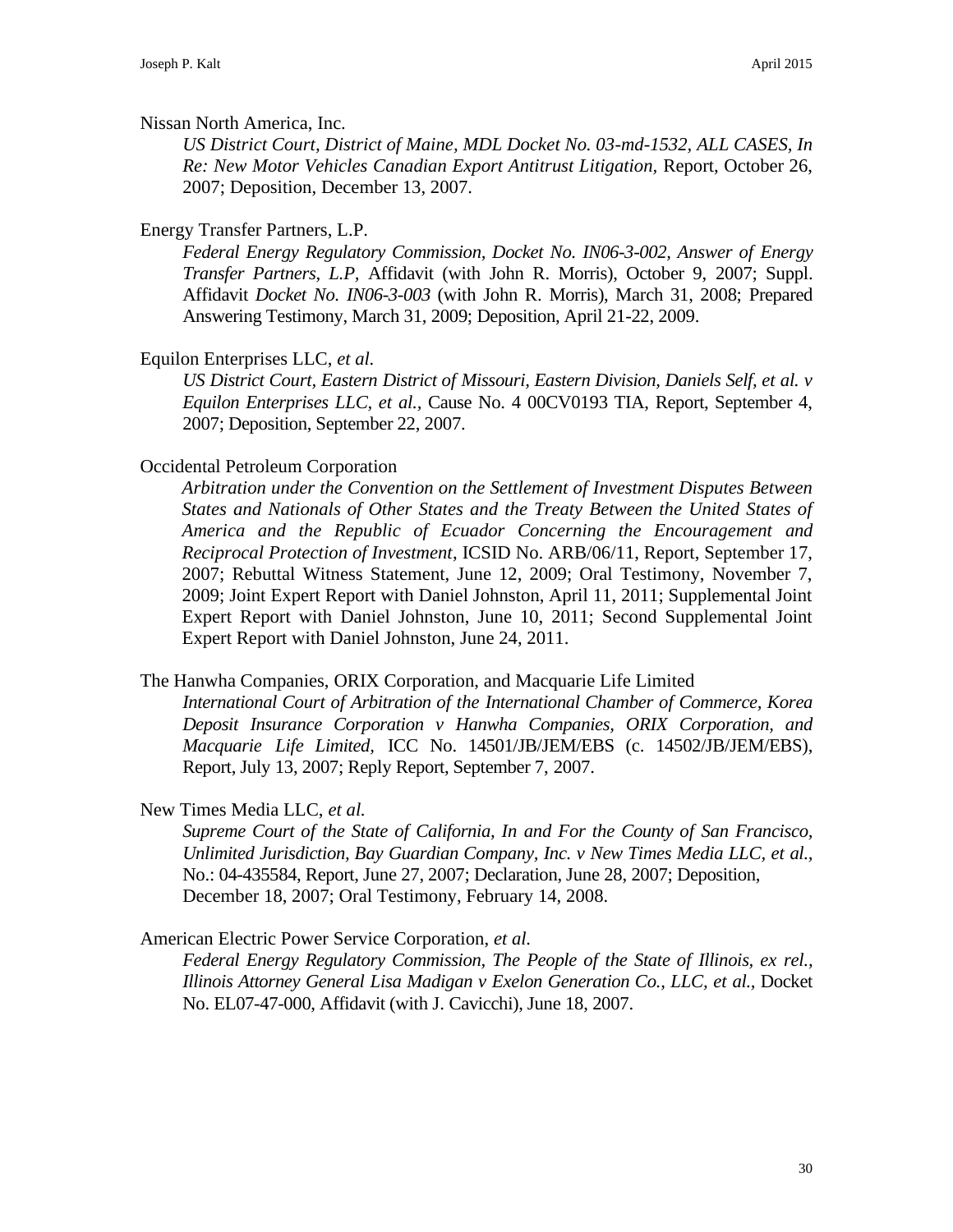### Western Refining, Inc.

*US District Court, Federal Trade Commission v Western Refining, Inc., et al., No. 1:07-CV-00352-JB-ACT,* Report, May 2, 2007; Deposition, May 6, 2007; Oral Testimony, May 11, 2007.

### Equilon Enterprises LLC dba Shell Oil Products US, *et al.*

*US District Court, Central District of California, Southern Division, No. SACV-04- 10370 JVS (JTLx),* Report, November 20, 2006; Rebuttal Report, December 22, 2006; Declarations, February 12, 2007, February 15, 2007, March 12, 2007, March 26, 2007; Addendum to Rebuttal Report, March 26, 2007; Oral Testimony, June 20, 2007.

### Qualcomm, Inc., *et al.*

*US District Court, Eastern District of Texas, Tyler Division, Golden Bridge Technology Inc., Plaintiffs v. Nokia, Inc. et al., Defendants, Civil Action No. 6:06-cv-163 LED*, Report, November 7, 2006; Deposition, December 8, 2006.

### ExxonMobil Corporation

*ExxonMobil Royalty Settlement Agreement Reopener: Direct Cost Reopener,* Report, July 31, 2006; Rebuttal Report, September 13, 2006.

### ExxonMobil Corporation

*Internal Revenue Service,* Reports, June 29, 2006, December 15, 2006 (with D. Reishus).

### Individual Defendants

*US District Court, Southern District of Texas, Civil Action No. H-05-0332; U.S. Commodity Futures Trading Commission v Denette Johnson,* Report, June 14, 2006; Oral Testimony, August 30, 2006; Affidavit, April 20, 2007; Affidavit, May 23, 2007; Oral Testimony, January 11, 2008.

### BP America Production Company*, et al.*

*State of New Mexico, County of Santa Fe First Judicial District, No. D-0101-CV-200001620, Laura Dichter, et al. v BP America Production Company, et al.,*  Affidavit, February 8, 2006; Report, March 23, 2007.

### TAPS Carriers (BP Pipelines (Alaska) Inc.; *et al.*)

*Federal Energy Regulatory Commission, In the Matter of: BP Pipeline (Alaska), Inc., et al.; Docket Nos. OR05-2, OR05-3, OR05-10, IS05-82, IS05-80, IS05-72, IS05-96, IS05-107, IS06-70, IS06-71, IS06-63, IS06-82, IS06-66, IS06-1, OR06-2,* Testimony (All TAPS Carriers), December 7, 2005; Testimony (Designated TAPS Carriers), December 7, 2005; Answering Testimony (All TAPS Carriers), May 26, 2006; Rebuttal Testimony (All TAPS Carriers), August 11, 2006; Oral Rebuttal Testimony (All TAPS Carriers), November 2-3, 2006.

BP America Production Company F/K/A Amoco Production Company, *et al. District Court of Kleberg County, Texas, Camp Gilliam v BP America Production*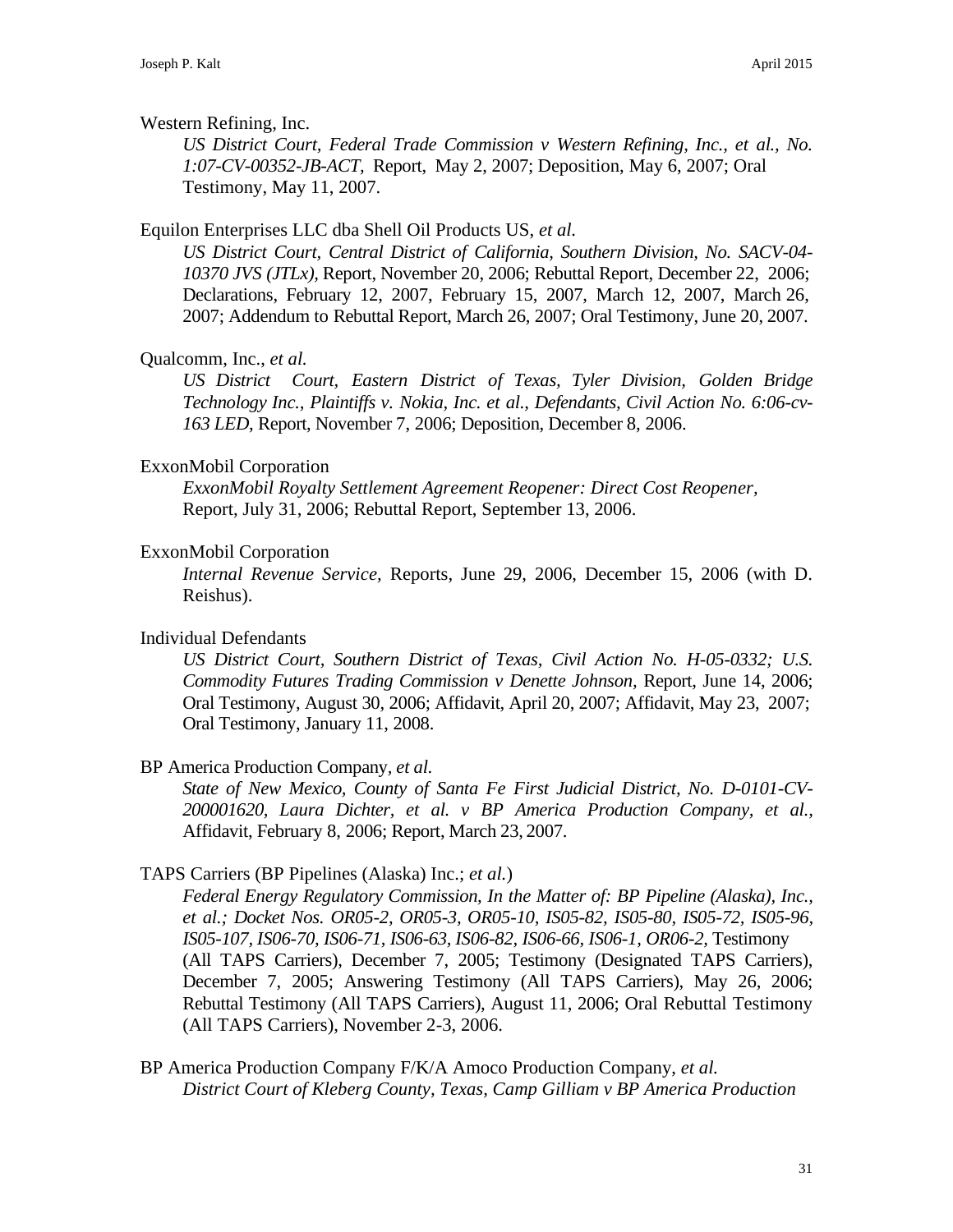*Company F/K/A Amoco Prod. Co., et al., Cause No. 03-445-D;* Report, November 18, 2005; Oral/Video Deposition, January 10, 2006.

#### General Motors Corporation, *et al.*

*US District Court, District of Maine, MDL Docket No. 03-md-1532, ALL CASES, In Re: New Motor Vehicles Canadian Export Antitrust Litigation,* Report, September 30, 2005; Deposition, December 6, 2005; Report, December 1, 2006.

#### OXY USA, Inc.

*Eighth Judicial District Court, State of New Mexico, County of Union, No. 04-24 CV, Heimann, et al. v Oxy USA, Inc.,* Report, July 13, 2005.

### US Bancorp

*Superior Court of Los Angeles County, Central District, State of California, No. BC 285 134, Auerbach Acquisition Associates, Inc. v Greg Daily et al.,* Deposition, June 21, 2005.

### PPL Corporation

*Federal Energy Regulatory Commission, PJM Interconnection, L.L.C., Docket Nos. ER05-1410-000 and EL05-148-000, Motion to Intervene and Protest of the PPL Parties*; Affidavit (with A.J. Cavicchi and D. Reishus), October 19, 2005; "A Policy Analysis of PJM's Proposed Four-Year Forward Capacity Market"; submitted in PPL Resource Adequacy Market Proposal, Docket No. PL05-7-000, (with A.J. Cavicchi), June 16, 2005.

#### SBC Communications, Inc.

*Federal Communications Commission, Special Access Rates for Price-Cap Local Exchange Carriers, WC Docket No. 05-25, RM-10593,* Statement, June 13, 2005.

#### General Electric and Bechtel

*Arbitration Under an Agreement Between the Government of the Republic of Mauritius and the Government of the Republic of India for the Promotion and Protection of Investments and Under the Citral Rules, Capital India Power Mauritius I and Energy Enterprises (Mauritius) Company (Claimants) and the Government of the Republic of India (Respondent),* Report (with D. Newbery and T. Lumsden), May 23, 2005.

### Hamersley Iron/Rio Tinto

*Before the National Competition Council, Melbourne, Australia, FMG Access Application,* Statement, May 2, 2005; *Pilbara Infrastructure Party, Ltd. Application*, Statement, April 30, 2008.

#### Duke Energy LNG Services, Inc.

*Arbitration under the uncitral rules. L'Enterprise Nationale pour la Recherche, la Production, le Transport, la Transformation et al Commercialisation des Hydrocarbons, and Sonatrading (Amsterdam) B.V., Claimants; and Duke Energy*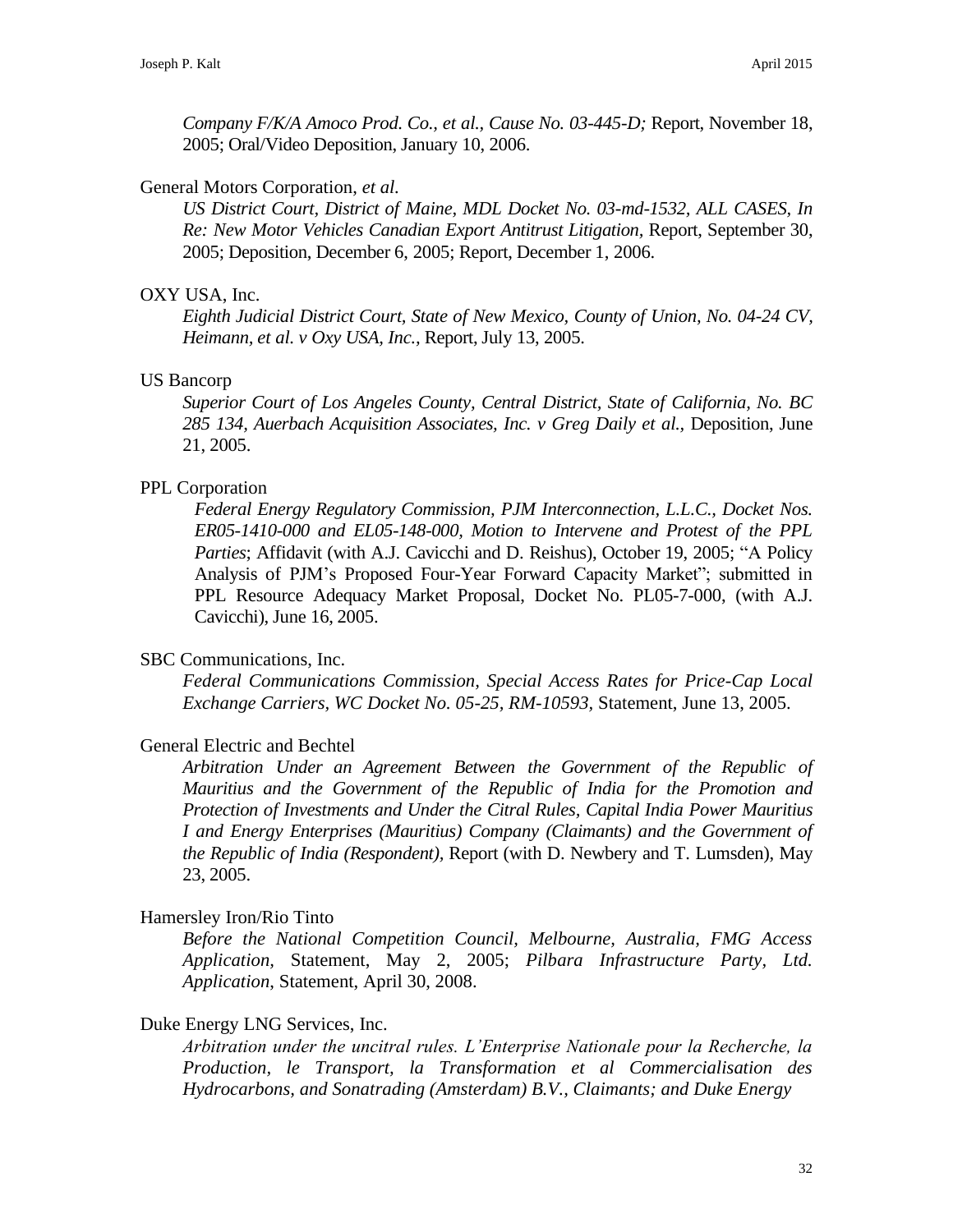*LNG Services, Inc.,* Report, April 22, 2005**;** Second Report, November 11, 2005; Oral Testimony, February 16, 2006.

*Surface Transportation Board, Ex Parte 657, Rail Rate Challenges Under the Stand-Alone Cost Methodology,* Statement, April 30, 2005; Oral Statement, April 26, 2005; Statement, May 1, 2006; Reply Statement, May 31, 2006; Rebuttal Statement, June 30, 2006.

#### BNSF Railway Company

*Surface Transportation Board, STB Docket No. 42088, Western Fuels Association, Inc. and Basin Electric Power Cooperative, Inc. v BNSF Railway Company,*  Statement, April 19, 2005; Reply Statement, July 20, 2005; Rebuttal Statement, September 30, 2005.

#### Community of Awas Tingni

*Inter-American Court of Human Rights, Mayagna (Sumo) Indigenous Community of Awas Tingni Against the Republic of Nicaragua,* Report (with M. Begay), April 15, 2005.

### PPL Corporation

*State of New Jersey Board of Public Utilities, The Joint Petition of Public Service Electric and Gas Company and Exelon Corporation for Approval of a Change in Control of Public Service Electric and Gas Company, and Related Authorizations*, Docket No. EM05020106, OAL Docket No. PUC-1874-05, Testimony, November 14, 2005; Surrebuttal Testimony, December 27, 2005; Oral Testimony, January 12, 2006; Reply Testimony, March 17, 2006; Pennsylvania Public Utility Commission, Surrebuttal Testimony, August 26, 2005.

*Federal Energy Regulatory Commission, Docket No. EC05-43-000, Testimony, April* 11, 2005; Suppl. Testimony, May 27, 2005; Affidavit, August 1, 2005.

#### Sovereign Risk Insurance Limited

*American Arbitration Association, ZC Specialty Insurance Company v Sovereign Risk Insurance Limited, No. 50 T 153 0055203,* Report, March 10, 2005; Suppl. Report, April 11, 2005.

#### ExxonMobil Corporation

*State of Alaska v. ExxonMobil; JAMS (Joint Arbitration & Mediation Services) Ref. No. 1220032196; ExxonMobil Royalty Settlement Agreement Reopener: Destination Value,* Report, March 4, 2005; Rebuttal Report, March 24, 2005; Oral Testimony, April 7, 2005.

#### PPL Montana, LLC

*Federal Energy Regulatory Commission, RE: PPL Montana, LLC, et al., Docket No. ER99-3491- ,* Testimony (with A.J. Cavicchi), November 9, 2004; Affidavit (with A.J. Cavicchi), February 28, 2005; Affidavit (with A.J. Cavicchi), November 14,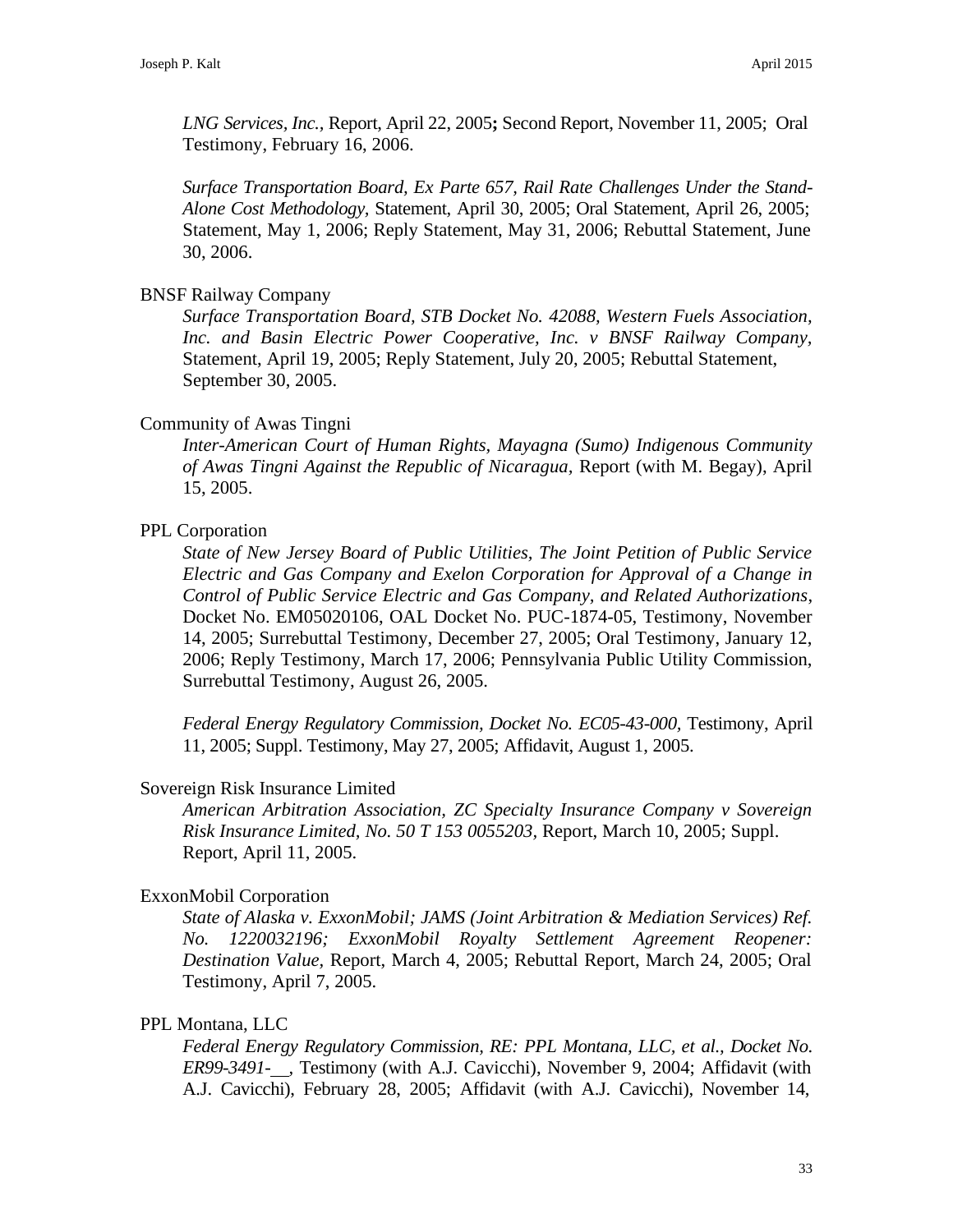2005; First Suppl. Affidavit, (with A.J. Cavicchi), December 23, 2005; Affidavit (with A.J. Cavicchi), February 1, 2006.

### T-Mobile

*Superior Court of the State of California, County of Alameda, No. 4332, Cell Phone Termination Fee Cases,* Affidavit, January 17, 2005, Declaration, November 6, 2008.

- Shell Oil Company, Texaco Refining and Marketing Inc., Equilon Enterprises LLC *US District Court, Central District of California, No. SACV- 03-565-JVS (JTLx), Andre Van Der Valk, et al. v Shell Oil Company, et al.,* Report, October 8, 2004; Rebuttal Report, November 8, 2004; Deposition, December 13, 2004; Second Rebuttal Report, April 4, 2005.
- Shell Oil Products Company, LLC, Shell Oil Company, and Motiva Enterprises, LLC *US District Court, District of Massachusetts, Mac's Shell Service, Inc., et al. v Shell Oil Products Company, LLC, et al., No. 01-CV-11300-RWZ,* Report, July 6, 2004; Deposition, July 29, 2004; Oral Testimony, November 30-December 1, 2004; Declaration Re: Expert Testimony of Brian S. Gorin, October 14, 2008; Declaration Re: Expert Testimony of Richard J. Olsen, October 14, 2008.

### Equilon Pipeline Company

*US District Court, Western District of Washington at Seattle, No. C01-1310L, Olympic Pipeline Co. v Equilon Pipeline Co., LLC, et al.,* Report, June 18, 2004; Deposition, June 29-30, 2004; Suppl. Report, October 27, 2004.

### ExxonMobil Corporation

*District Court of Monroe County, Alabama, Aline Moye, et al. v ExxonMobil Corporation, et al., CV-98-20*, Report, June 15, 2004.

### CSX Transportation Inc.

*US District Court, Northern District of Florida, Tallahassee Division, No. 4:03CV169-RH, CSX Transportation, Inc. v Department of Revenue of the State of Florida, et al.,* Report, May 14, 2004; Deposition, August 5, 2004.

### TTX Company

*Surface Transportation Board, Finance Docket No. 27590 (Sub-No.3), Application for Approval of Pooling Of Car Service with Respect to Flatcars,* Statement, January 5, 2004; Rebuttal Statement, May 12, 2004.

### British Columbia Lumber Trade Council and the Province of British Columbia

*U.S. Dept. of Commerce, International Trade Administration, Certain Softwood Lumber Products from Canada (C-122-839),* Reports, December 12, 2001, January 16, 2002, March 15, 2004 (with D. Reishus), March 16, 2004 (with D. Reishus), April 15, 2004 (with D. Reishus.), September 15, 2004 (With D. Reishus), February 28,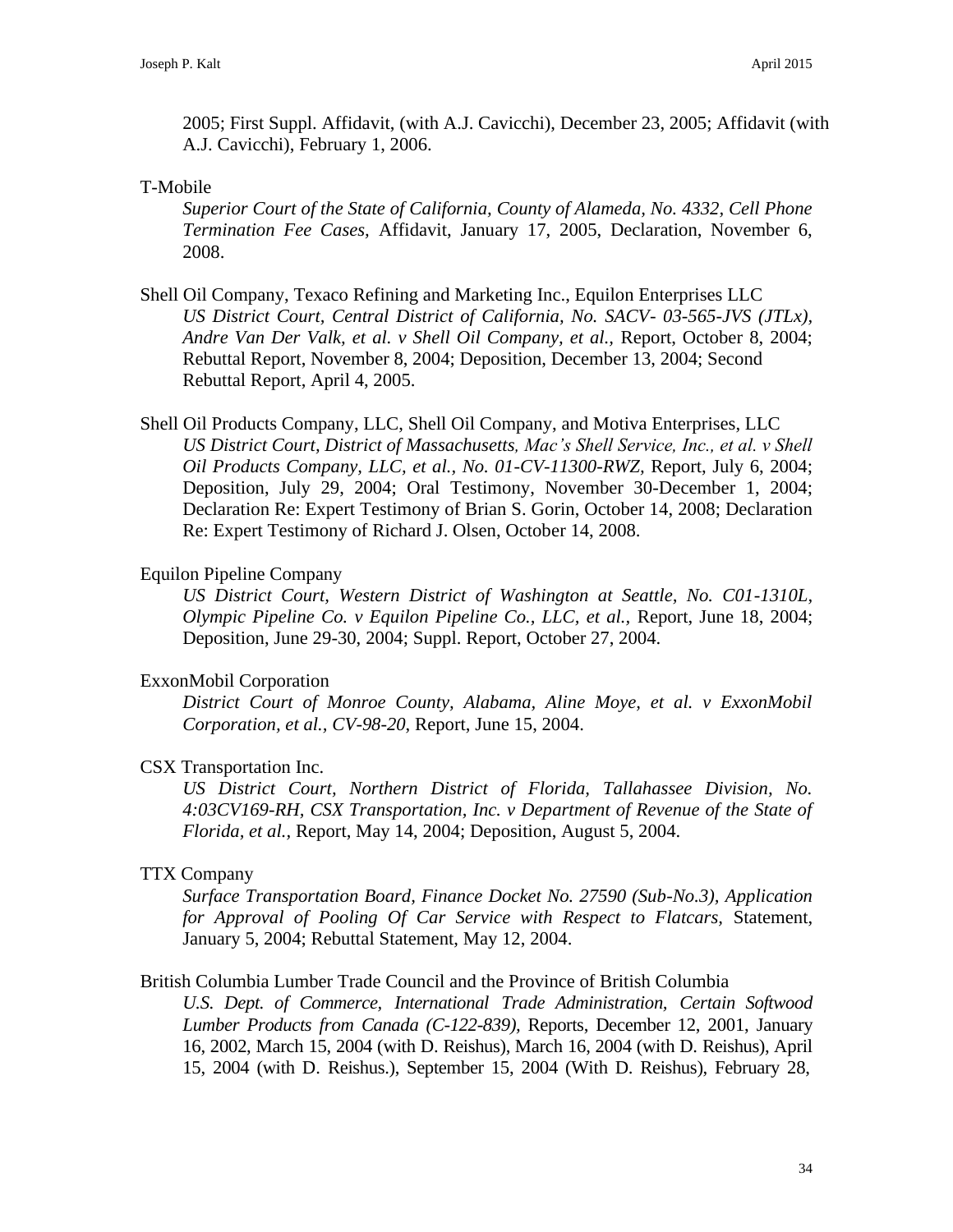2005 (with D. Reishus), March 15, 2005, December 5, 2005 (with D. Reishus), December 5, 2005 (with D. Reishus).

### CSX Transportation, Inc.

*US District Court, Northern District of Georgia, No. 1:02-CV-2634CAP, CSX Transportation, Inc. v State Board of Equalization of the State of Georgia*, *et al.,*  Report, April 15, 2004; Deposition, September 24, 2004; Oral Testimony, May 16, 2005.

### El Paso Natural Gas Company and Burlington Resources Oil & Gas Company

*District Court of Washita County State of Oklahoma, Nations Bank, N.A., et al. v El Paso Natural Gas Company and Burlington Resources Oil & Gas Company, No. CJ-97-68*, Report, March 30, 2004; Deposition, April 27, 2004; Suppl. Report, August 16, 2005; Oral Testimony, November 2, 2005.

### Chevron U.S.A. Inc.

*District Court, 17th Judicial District, Parish of LaFourche, LA, Chevron U.S.A. Inc. v State of Louisiana, et al.,* Report, November 21, 2003; Suppl. Report, January 9, 2004; Oral Testimony, March 16, 2004.

### Arizona Competitive Power Alliance

*Arizona Corporation Commission, Application of Arizona Public Service Company for a Hearing to Determine the Fair Value of the Utility Property…, E-01345A-03- 0437,* Testimony, February 3, 2004.

### Shell Oil Company

*Court of Common Pleas, Cuyahoga County, Ohio, Donald J. Casserlie, et al.* v *Shell Oil Company, et al.*, Report, January 30, 2004.

### Shell Oil Company, *et al.*

*District Court, County of Montezuma, State of Colorado, Celeste C. Grynberg, et al. v Shell Oil Company, et al.,* Affidavit, June 12, 2003; Report, June 20, 2003; Suppl. Report, August 15, 2003; Deposition, December 2, 2003; Affidavits, January 6, 2004; Affidavit, January 22, 2004; Oral Testimony, October 14, 2004.

### Motiva Enterprises, LLC, *et al.*

*Superior Court of Connecticut, Complex Litigation Docket at Waterbury, Wyatt Energy, Inc. v Motiva Enterprises, LLC, et al.,* Report, November 20, 2003; Deposition, December 18-19, 2003; Suppl. Report, August 20, 2008; oral testimony, June 15-16, 2009.

### SDDS, Inc.

*Circuit Court, Sixth Judicial District, SDDS, Inc. v State of South Dakota,* Affidavit, December 23, 2002; Affidavit, January 17, 2003; Report, February 24, 2003; Report, April 25, 2003; Deposition, May 13, 2003; Oral Testimony, July 2, 2003, July 11, 2003; Oral Rebuttal Testimony, July 17, 2003; Affidavit, October 22, 2003.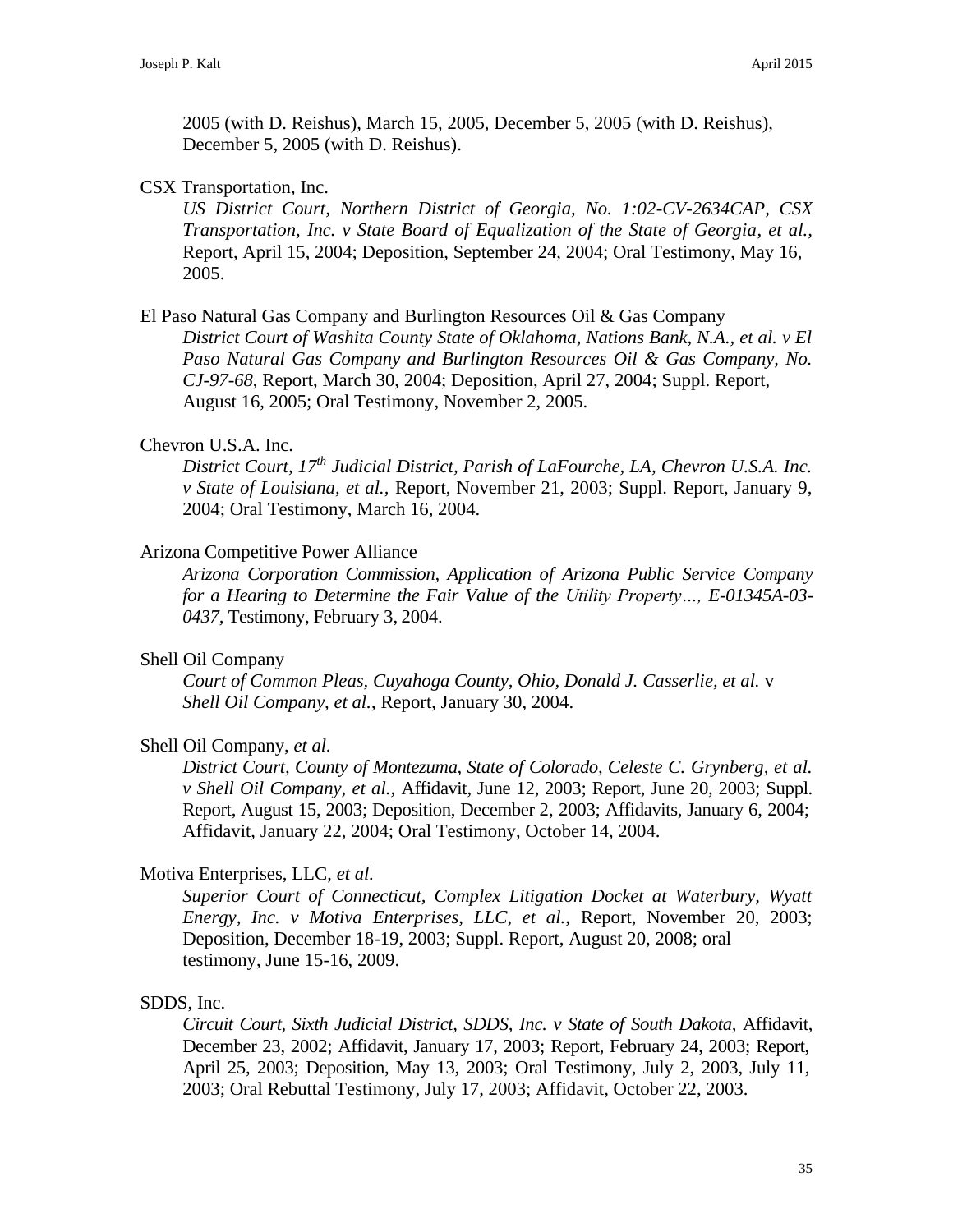Shell Western E & P Inc., Shell Gas Trading Company, and Shell Oil Company *US District Court, 112th Judicial District, Crockett County, TX, Minnie S. Hobbs Estate, et al. v Shell Western E & P Inc., et al.,* Report, August 28, 2002; Deposition, December 14, 2002; Suppl. Report, August 1, 2003; Affidavit, August 20, 2003; Oral Testimony, October 7, 2003.

### The Burlington Northern & Santa Fe Railway Company

*US District Court, Northern District of California, San Francisco Division, Truck-Rail Handling, Inc. and Quality Transport, Inc. v The Burlington Northern & Santa Fe Railway Company*, Report, August 18, 2003; Suppl. Report, September 22, 2003; Deposition, September 25, 2003.

### Dex Holdings, LLC

*Washington Utilities and Transportation Commission, the Application of Qwest Corporation Regarding the Sale and Transfer of Qwest Dex to Dex Holdings, LLC.*  Rebuttal Testimony, April 17, 2003; Oral Testimony, May 23, 2003.

### Amerada Hess Corporation

*First Judicial District, State of New Mexico, County of Santa Fe, Patrick H. Lyons, Commissioner of Public Lands of the State of New Mexico, Trustee v Amerada Hess Corporation,* Report, September 21, 2001; Deposition, November 7, 2001; Suppl. Report, January 31, 2002; Second Suppl. Report, April 7, 2003; Deposition, May 8, 2003.

# Oxy USA, Inc.

*Twenty-Sixth Judicial District, District Court, Stevens County, Kansas, Civil Department, Opal Littell, et al., v Oxy USA, Inc.,* Report, October 7, 2002; Rebuttal Report, October 29, 2002; Oral Testimony, April 7, 2003.

### El Paso Merchant Energy, L.P.

*Federal Energy Regulatory Commission, et al., v Sellers of Long-Term Contracts to the California Department of Water Resources, Sellers of Energy and Capacity Under*  Long-Term Contracts with the California Department of Water Resources, Testimony, October 17, 2002; Rebuttal Testimony, November 14, 2002; Deposition, November 24, 2002; Oral Testimony, December 10, 2002; Prepared Reply Testimony, March 20, 2003.

### Joint Complainant Sellers of Jet Fuel

*US Court of Federal Claims, Department of Defense Jet Fuel Contract Litigation*, declarations in various individual cases, December 2002-2007.

### El Paso Merchant Energy, L.P.

*Federal Energy Regulatory Commission, PacifiCorp v Reliant Energy Services, Inc., et al.,* Testimony, October 8, 2002; Rebuttal Testimony, November 26, 2002; Deposition, December 5, 2002; Oral Testimony, December 18, 2002.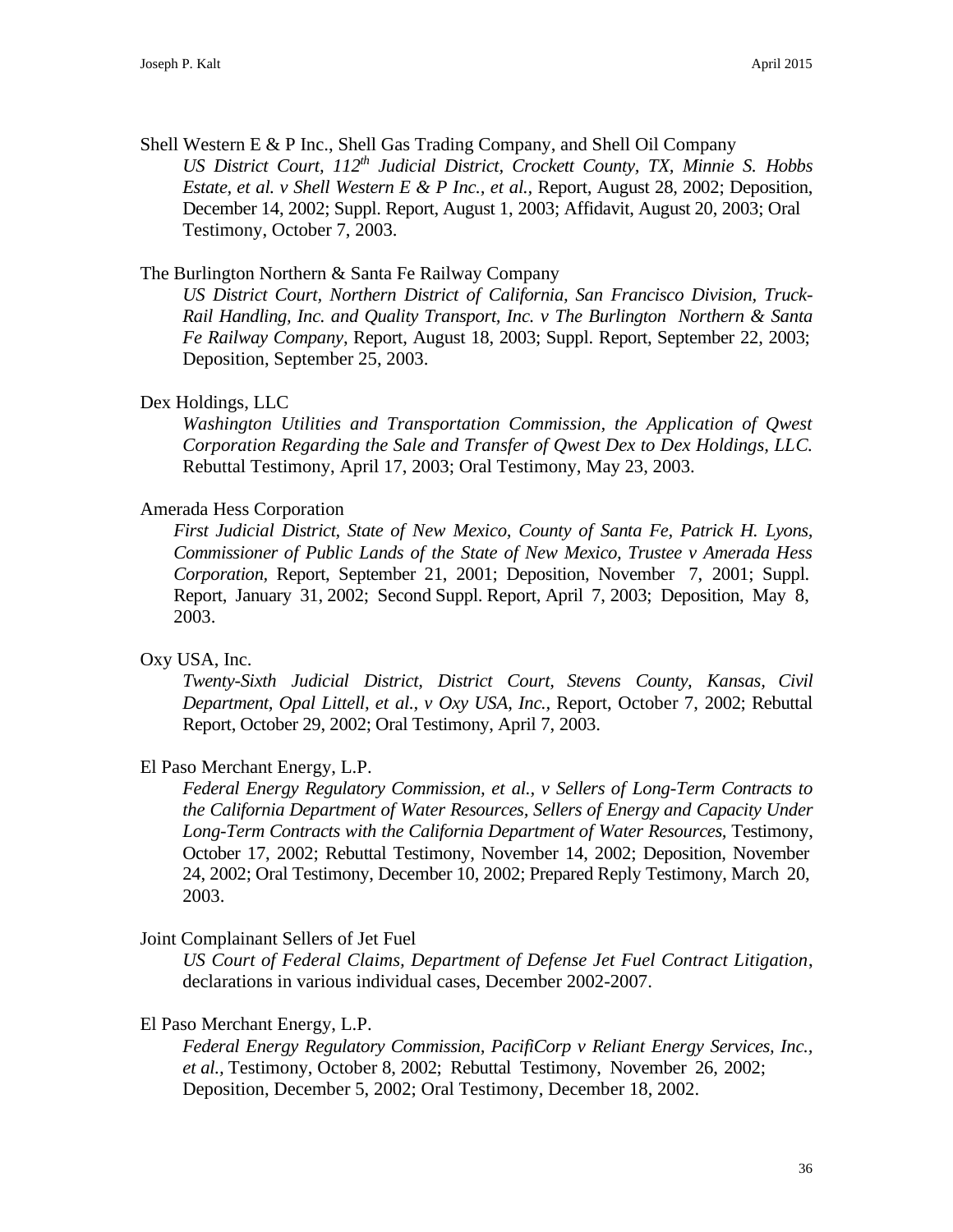### Powerex Corp.

*American Arbitration Assoc., International Commercial Arbitration Between Powerex Corp. and Alcan Inc.,* Report, November 20, 2002; Oral Testimony, December 12, 2002.

# Mardi Gras Transportation System Inc.

*Federal Energy Regulatory Commission, Caesar Oil Pipeline Company, LLC,*  Affidavit, December 5, 2002; *Proteus Oil Pipeline Company, LLC,* Affidavit, December 5, 2002.

### The Burlington Northern & Santa Fe Railway Company

*US District Court, Western District of Texas, Austin Division, South Orient Railroad Company, Ltd. v The Burlington Northern & Santa Fe Railway Company and Union Pacific Railway Company,* Report, October 30, 2002; Deposition, November 15, 2002.

### Texaco Inc., *et al.*

*District Court, 19th Judicial District, Parish of East Baton Rouge, LA, State of Louisiana and Secretary of the Department of Revenue and Taxation, et al. v Texaco Inc*., *et al.,* Report, November 11, 2002.

### Ticketmaster Corporation

*US District Court, Central District of California, Tickets.com, Inc*. *v Ticketmaster Corporation and Ticketmaster-Online Citysearch, Inc.,* Rebuttal Report, November 8, 2002; Deposition, November 20, 2002.

### ExxonMobil Corporation

*US Department of the Interior, Board of Land Appeals, Request for Value Determination Regarding the Arm's-Length Nature of a Gas Sales Contract,*  Affidavit, October 8, 2002.

### El Paso Merchant Energy, L.P. and Calpine Energy Services, L.P.

*Federal Energy Regulatory Commission, Nevada Power Company and Sierra Pacific Power Company v Duke Energy Trading and Marketing, L.L.C., et al.; Southern California Water Company v Mirant Americas Energy Marketing, L.P., et al., v Morgan Stanley Capital Group Inc.,* Testimony, June 28, 2002; Answering Testimony, August 27, 2002; Deposition, September 24, 2002.

### Conoco Inc. and Phillips Petroleum Company

*US District Court, Northern District of Oklahoma, Transeuro Amertrans Worldwide Moving and Relocations Limited v Conoco Inc. and Phillips Petroleum Company,*  Affidavit, August 21, 2002; Oral Testimony, September 17, 2002.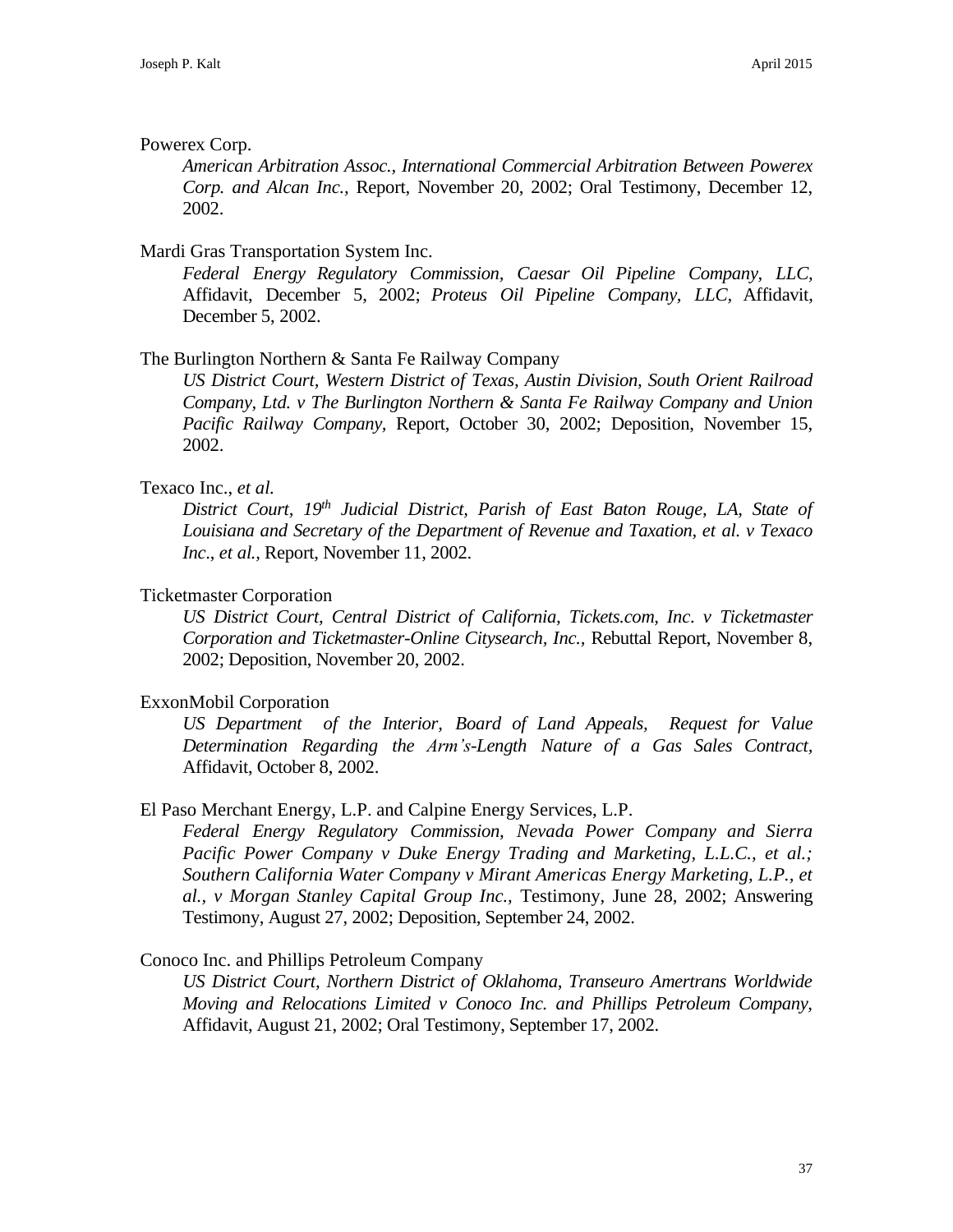#### Amoco Production Company

*District Court, La Plata County, Colorado, Richard Parry, et al. v Amoco Production Company,* Report, May 1, 2002; Oral Testimony, August 29, 2002.

#### Conoco Inc., Amoco Production Company, and Amoco Energy Trading Corp.

*US District Court, District of New Mexico, Elliott Industries Limited Partnership v Conoco Inc., et al.,* Report, July 1, 2002; Affidavit, July 6, 2002; Deposition, August 13, 2002.

### CFM International, Inc.

*US District Court, Central District of California, Western Division, Aviation Upgrade Technologies, Inc. v The Boeing Company, et al.,* Report, June 28, 2002.

#### Elkem Metals Company and CC Metals & Alloys, Inc.

*US International Trade Commission, Ferrosilicon from Brazil, China, Kazakhstan, Russia, Ukraine, and Venezuela, Remand Proceedings,* Affidavit, May 23, 2002; Oral Testimony, June 6, 2002.

Chevron U.S.A., Conoco, and Murphy Exploration & Production Company *US Court of Federal Claims, Chevron U.S.A., Inc.; Conoco Inc.; and Murphy Exploration & Production Company v United States of America, Report, May 1, 2002.* 

### El Paso Merchant Energy, L.P.

*Federal Energy Regulatory Commission, Public Utilities Commission of the State of California v El Paso Natural Gas Company, et al.,* Testimony, May 8, 2001; Oral Testimony, May 29-30, 2001; Oral Rebuttal Testimony, June 6-8, 2001; Oral Surrebuttal Testimony, June 19, 2001; Rebuttal Testimony, March 11, 2002; Oral Testimony, March 26-27, 2002.

#### American Quarter Horse Association

*251st District Court, Potter County, Texas, Kay Floyd, et al. v American Quarter Horse Association*, Affidavit, October 30, 2001; Report, February 1, 2002.

### Amoco Production Company, *et al.*

*First Judicial District, State of New Mexico, County of Santa Fe, Ray Powell, Commissioner of Public Lands of the State of New Mexico, Trustee v Amoco Production Company, Amerada Hess Corporation, Shell Western E&P, Inc., and Shell Land & Energy Co,* Report, September 21, 2001; Deposition, November 7, 2001; Suppl. Report, January 31, 2002.

### Shell Oil Company

*Montana Sixteenth Judicial District Court, Fallon County, Fidelity Oil Company v Shell Western E & P, Inc., and Shell Oil Company,* Report, September 7, 2001.

*Anne E. Meyer and Mary E. Hauf, et al. v Shell Western E & P, Inc., and Shell Oil Company*. Rebuttal Report, September 7, 2001.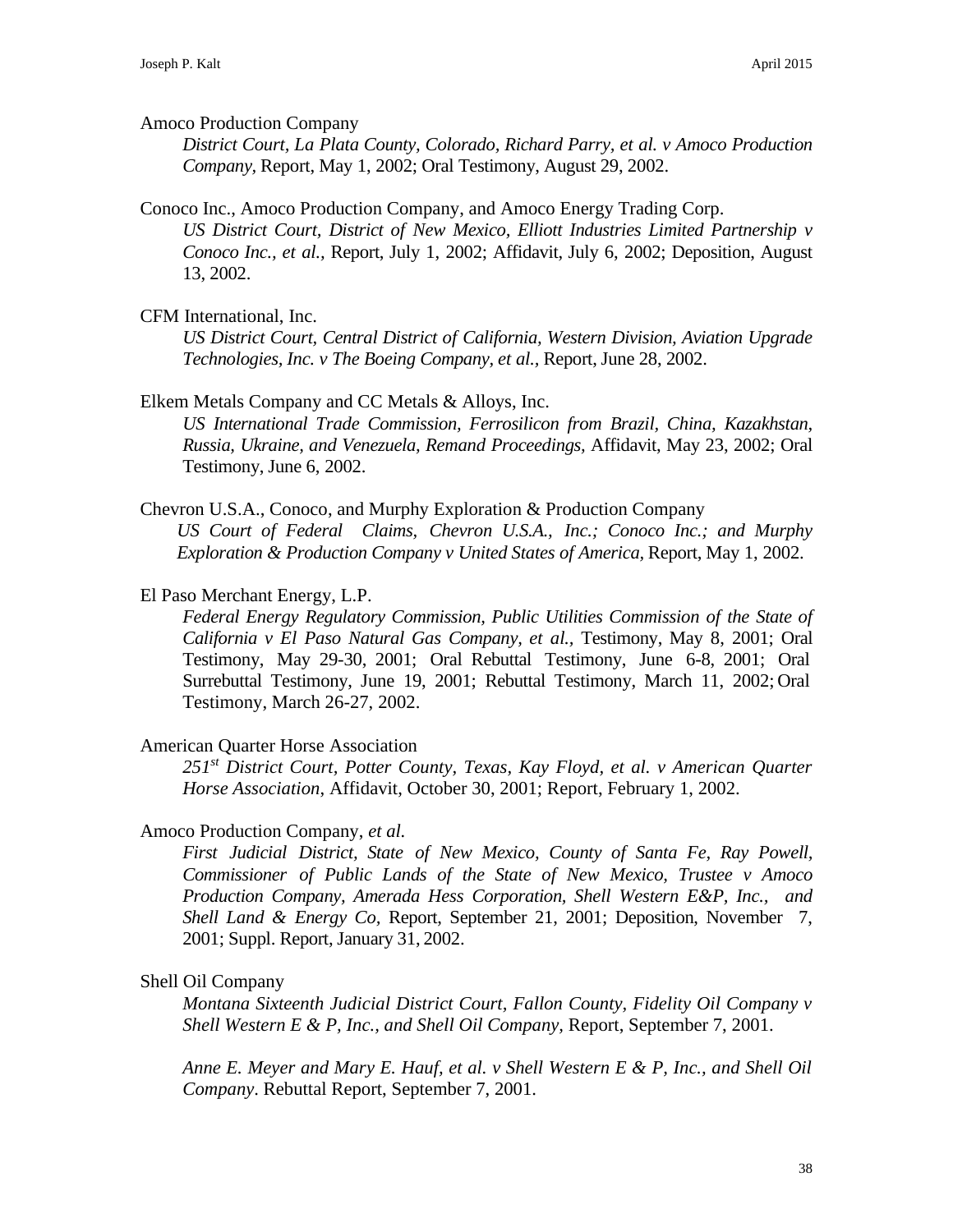*Fran Fox Trust, et al.* v *Shell Western E & P, Inc., and Shell Oil Company*. Rebuttal Report, September 7, 2001.

*Marvel Lowrance and S-W Company* v *Shell Western E & P, Inc., and Shell Oil Company*. Rebuttal Report, September 7, 2001.

### Bass Enterprises Production Company

*Bass Enterprises Production Company, et al. v United States of America, Assessment of Bass Enterprises Production Company's and Enron Oil and Gas Company's Economic Losses Arising from the Temporary Taking of Oil and Gas Lease,* Report, March 19, 1999; Deposition, May 13, 1999; Oral Testimony, October 24-25, 2000; Suppl. Report, June 11, 2001; Deposition, June 30, 2001; Oral Testimony, July 23-24, 2001.

### Tosco Corporation

*US District Court, District of Hawaii, Carl L. Anzai, Attorney General, for the State of Hawaii, As Parens Patriae for the Natural Persons Residing in Hawaii, and on Behalf of the State of Hawaii, its Political Subdivisions and Governmental Agencies, v Chevron Corporation, et al.,* Report, October 23, 2000; Deposition, January 8-9, 2001; Suppl. Report, April 16, 2001; Deposition, April 24, 2001.

### Shell Oil Company, *et al.*

*US District Court, District of Colorado, United States Government and CO2 Claims Coalition, LLC, v Shell Oil Company and Shell Western E&P, Inc., Mobil Producing Texas and New Mexico, Inc., and Cortez Pipeline Company,* Report, November 23, 1998; Deposition, January 11-12, 1999; Affidavit, January 21, 1999; Suppl. Report, April 30, 1999; Second Suppl. Report, March 30, 2001.

### American Airlines

*The United States Department of Justice v AMR Corporation*, Report, October 11, 2000; Deposition, October 31-November 1, 2000; Suppl. Report, November 16, 2000; Revised Suppl. and Rebuttal Report, December 4, 2000; Deposition, December 14- 15, 2000; Declaration, January 5, 2001; Declaration, March 14, 2001.

### Teléfonos de Mexico

*US District Court, Western District of Texas, San Antonio Division, Access Telecom, Inc. v MCI Telecommunications Corp., MCI International, Inc., SBC Communications, Inc., SBC International, Inc., SBC International Latin America, Inc., and Teléfonos de Mexico*, Report, January 22, 2001; Suppl. Report, February 14, 2001; Deposition, February 22, 2001.

### Exxon Corporation

*Allapattah Services, Inc., et al. v Exxon Corporation, U.S. District Court, Southern District of Florida,* Affidavit, November 25, 1996; Report, January 22, 1997; Deposition, September 22 and November 11, 1998; Report, April 15, 1999;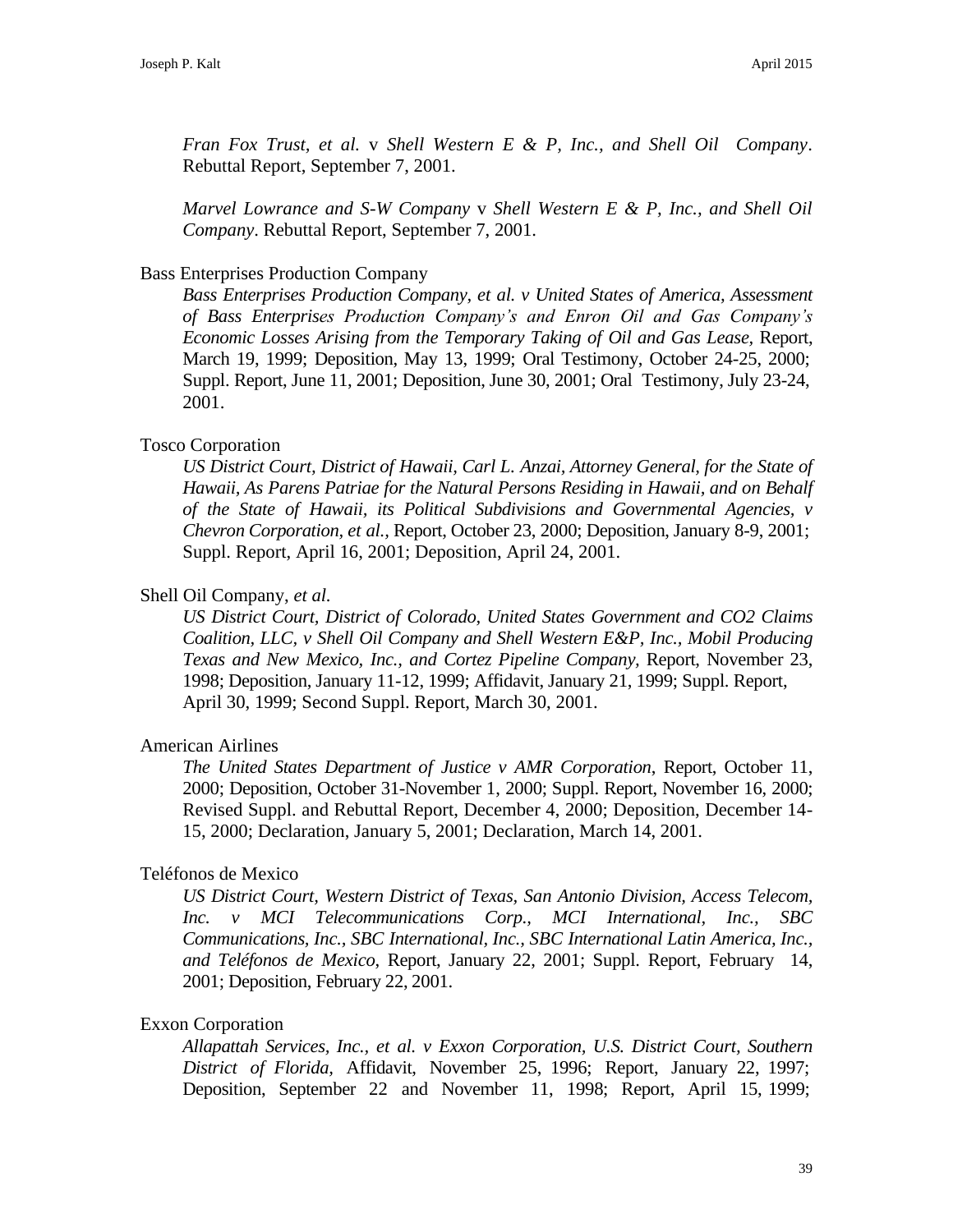Deposition, May 3-4, 1999; Affidavit, May 16, 1999; Affidavit, June 6, 1999; Deposition, July 12, 1999; Daubert Testimony, July 15-17, 1999; Oral Testimony, August 24-25, 1999; Oral Testimony, February 6, 7, 8, 12, 2001.

### Burlington Northern Santa Fe

*Surface Transportation Board, STB Ex Parte No. 582, Public Views on Major Rail Consolidations*. Statement (with Amy Bertin Candell), February 29, 2000. *STB Ex Parte No. 582 (Sub-No. 1),* Statement (with José A. Gómez-Ibáñez), November 17, 2000; Rebuttal Statement (with José A. Gómez-Ibáñez), January 11, 2001.

### Compaq Computer Corporation

*US District Court, Eastern District of Texas, Beaumont Division, Charles Thurmond, Hal LaPray, Tracy D. Wilson, Jr., and Alisha Seale Owens v Compaq Computer Corporation*. Opinion, December 15, 2000; Deposition, January 4, 2001.

### Phillips Petroleum Company, *et al.*

*District Court of Fort Bend, Texas, 268th Judicial District, Kathryn Aylor Bowden, et al. v Phillips Petroleum Company, et al.,* Deposition, August 1, 2000; Oral Testimony, September 8, 2000.

Exxon Corporation, Shell Oil Company, and Union Oil Company of California

*US District Court, Eastern District of Texas, Lufkin Division, J. Benjamin Johnson, Jr., and John M. Martineck, Relators, on Behalf of the United States of America, v Shell Oil Company, et al.,* Reports, June 16, 2000; Deposition (Shell Oil Co.), August 8-11, 2000.

Union Oil Company of California and Shell Oil Company

*Review of the Federal Royalties Owed on Crude Oil Produced from Federal Leases in California,* Report, June 30, 1997; Suppl. Report, July 28, 2000.

### Government of Canada

*Arbitration Under Chapter Eleven of the North American Free Trade Agreement: Between Pope & Talbot, Inc., and The Government of Canada*, Affidavit, March 27, 2000; Second Affidavit, April 17, 2000; Oral Testimony, May 2, 2000.

### Exxon Company, U.S.A.

*Hearing Officer of the Taxation and Revenue Department of the State of New Mexico, Protest to Assessment No. EX-001*, Report, April 17, 2000.

### Crow Indian Tribe

*Rose v Adams, Crow Tribal Court, Montana.* Report Concerning the Crow Tribe Resort Tax (with D. Reishus), November 27, 1996; Testimony, January 23, 1997; Surrebuttal Report (with D. Reishus), February 25, 1997; Report (with D. Reishus), March 31, 2000.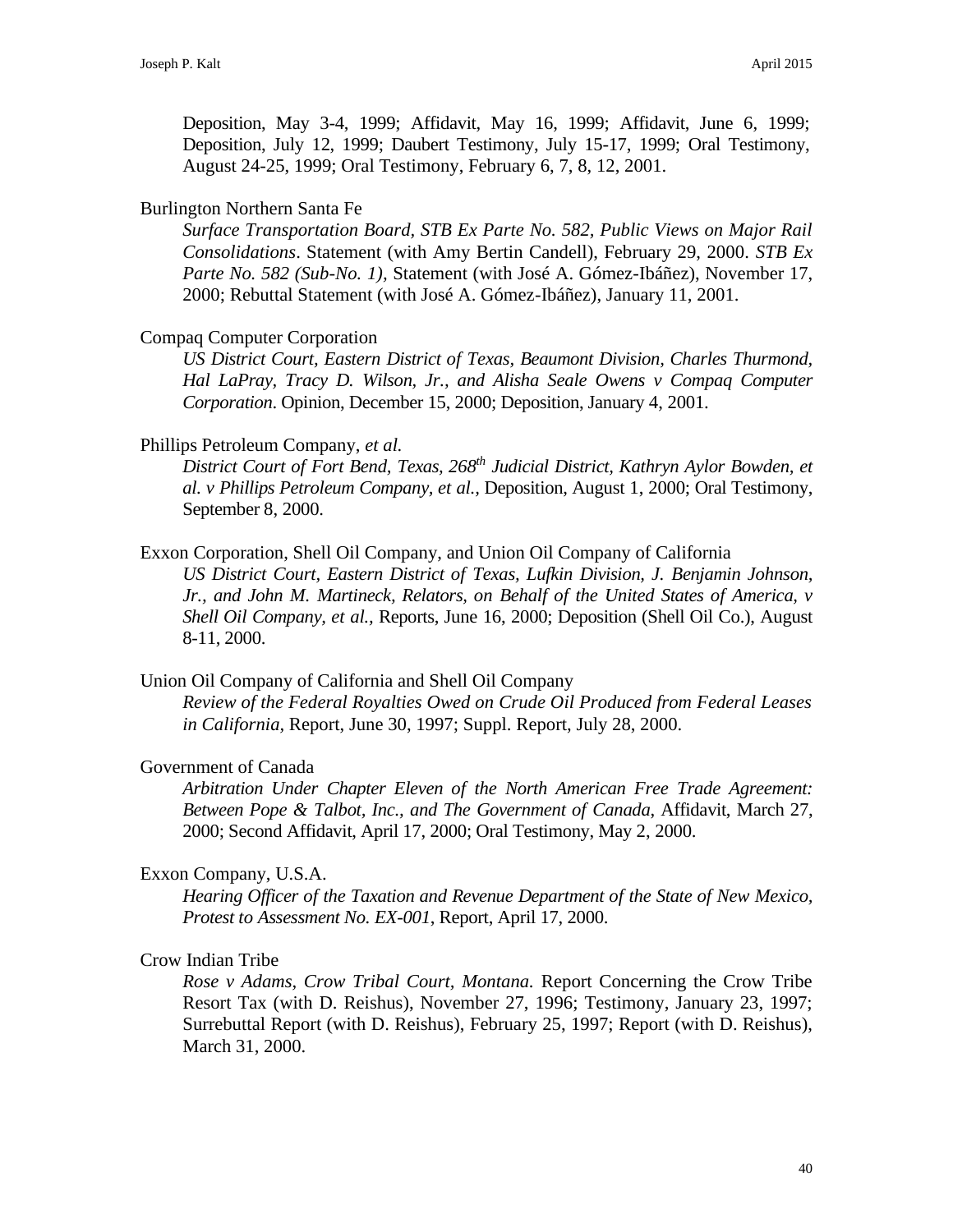BP Amoco, PLC, and Atlantic Richfield Company

*US District Court, Northern District of California, San Francisco Division, Federal Trade Commission v BP Amoco, PLC and Atlantic Richfield Company*, Report, March 1, 2000; Deposition, March 7, 2000.

### Williams Production Company *et al.*

*First Judicial District, County of Santa Fe, State of New Mexico*, *San Juan 1990-A, L.P., K&W Gas Partners, et al. v Williams Production Company and John Doe,*  Affidavits, August 29, 1997 and February 7, 2000.

Te Ohu Kai Moana (Treaty of Waitangi Fisheries Commission)

*High Court of New Zealand, Auckland Registry, between Te Waka Hi Ika O Te Arawa and Anor, et al.,* Affidavit, February 4, 2000.

American Petroleum Institute

US Department of the Interior Minerals Management Service, Further *Supplementary Proposed Rule for Establishing Oil Value for Royalty Due on Federal Leases,* Declaration (with K. Grant), January 31, 2000.

### Amoco Production Company and Amoco Energy Trading Corporation

*First Judicial District Court, County of Santa Fe, State of New Mexico, The Florance Limited Company, et al. v Amoco Production Co., et al.,* Report, December 15, 1999; Deposition, January 11-12, 2000.

### Reliant Technologies, Inc.

*U.S. District Court, Northern District of California/Oakland Division, Reliant Technologies, Inc. v Laser Industries, Ltd., and Sharplan Lasers, Inc.*, Report, October 15, 1999; Deposition, December 2-3, 1999.

### El Paso Natural Gas Company

*District Court of Dallas County, Texas, Transamerican Natural Gas Corporation v El Paso Natural Gas Company, et al.,* Report, September 24, 1999; Deposition, September 28, 1999; Affidavit, November 19, 1999.

### Rockwell International Corporation and Rockwell Collins, Inc.

*US District Court, District of Arizona, Universal Avionics Systems Corporation v Rockwell International Corporation, et al.,* Report, September 15, 1998; Second Report, November 18, 1998; Supplement to Report, July 30, 1999; Supplement Amended Second Report, July 30, 1999; Deposition, September 22-23, 1999.

### Exxon Corporation

*Superior Court, State of California, Los Angeles, the People of the State of California, City of Long Beach, et al. v Exxon Corporation, et al. Deposition, May* 11-12, 19, 1999; Oral Testimony, July 22-23, 26-29, 1999.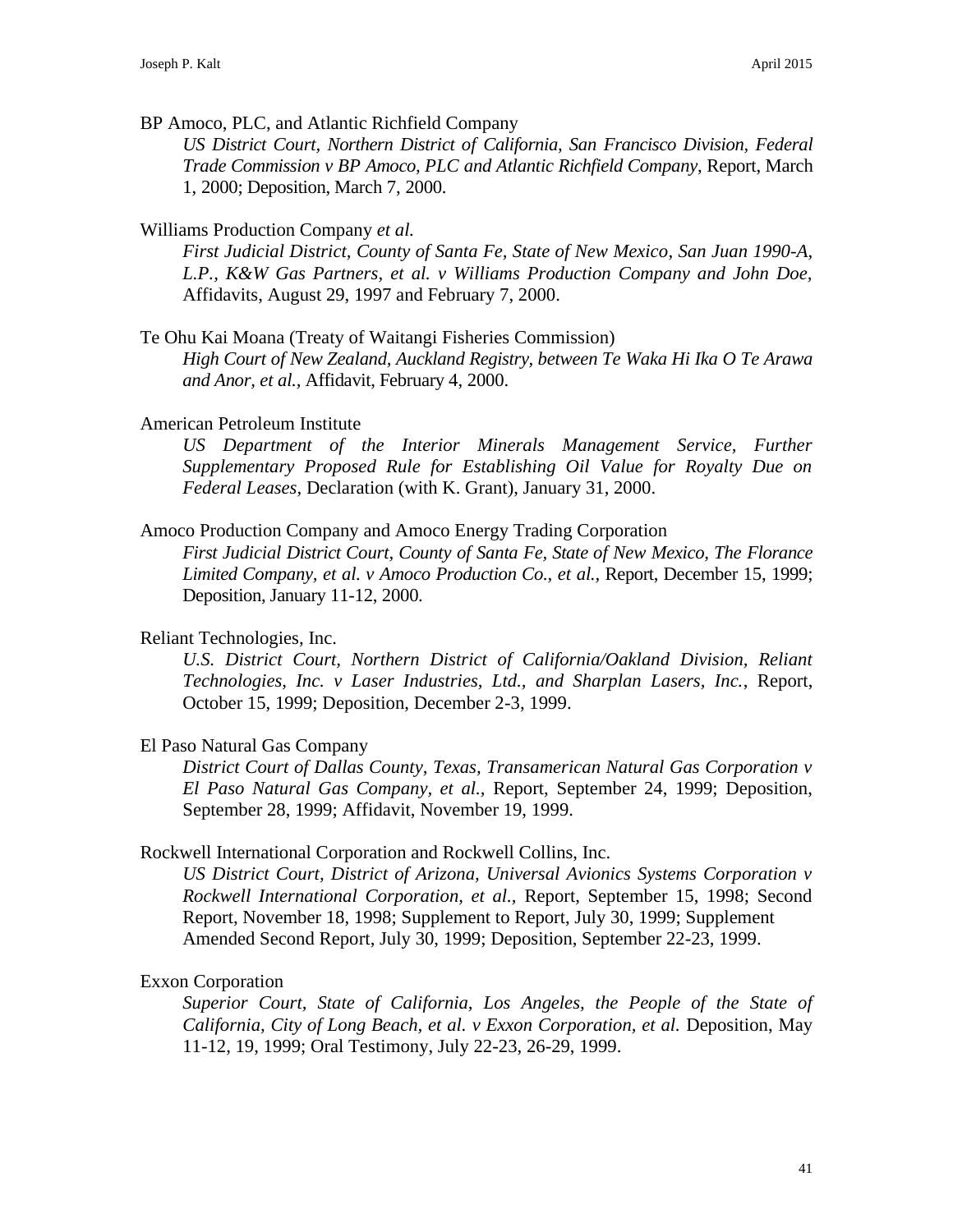### Texaco, Inc.

*US District Court, Middle District of Louisiana*, *Long, et al. v Texaco, Inc., et al.,*  Report (with K. Grant), August 14, 1998; Deposition, October 2-3, 1998 [6*th Judicial District Court, Parish of Iberia, State of Louisiana*, *John M. Duhe, Jr., et al. v Texaco Inc., et al.,* Oral Testimony, March 2, 1999; *United District Court, Western District of Louisiana, Texaco Inc., et al. v Duhe, et al.,* Report (with K. Grant), June 30, 1999.

### AIMCOR, American Alloys, Inc., *et al.*

*US International Trade Commission, Ferrosilicon from Brazil, China, Kazakhstan, Russia, Ukraine, and Venezuela,* Oral Testimony, April 13, 1999.

### Elkem Metals Company, L.P.

*In Re Industrial Silicon Antitrust Litigation and Related Cases, US District Court, Western District of Pennsylvania,* Report, January 9, 1998; Deposition, February 5- 6, 1998.

*US District Court, Western District of Pennsylvania, Bethlehem Steel Corporation v Elkem Metals Company, L.P., and Elkem ASA*, Report, December 9, 1998; Deposition, March 26-27, 1999.

### El Paso Energy Corporation and El Paso Tennessee Pipeline Co.

*EPEC Gas Latin America, Inc. and EPEC Baja California Corporation v Intratec S.A. de C.V., et al. v El Paso Energy Corp., et al.,* Report, March 26, 1999.

### Government of Canada

*Arbitration Panel Convened Pursuant to Article V of the Softwood Lumber Agreement Between The Government of Canada and The Government of the United States of America, Canada-United States Softwood Lumber Agreement: British Columbia's June 1, 1998 Stumpage Reduction,* Report, March 12, 1999.

### Rockwell International Corporation and Rockwell Collins, Inc.

*US District Court, District of Arizona, Universal Avionics Systems Corporation v Rockwell International Corporation, et al.,* Report, September 15, 1998; Second Report, November 18, 1998; Supplement to Report, July 30, 1999; Supplement Amended Second Report, July 30, 1999; Deposition, September 22-23, 1999.

American Alloys, Inc., Globe Metallurgical, Inc. and Minerais U.S. Inc. *In re Industrial Silicon Antitrust Litigation: Civil No. 95-2104, US District Court, Western District of Pennsylvania.* Oral Testimony, November 2, 1998.

### Burlington Northern Santa Fe

*Surface Transportation Board Union Pacific Corp., et al. -- Control and Merger -- Southern Pacific Rail Corp., et al.,* Statement, April 27, 1996; Deposition, May 14, 1996, Statement, July 8, 1998; Statement, October 16, 1998.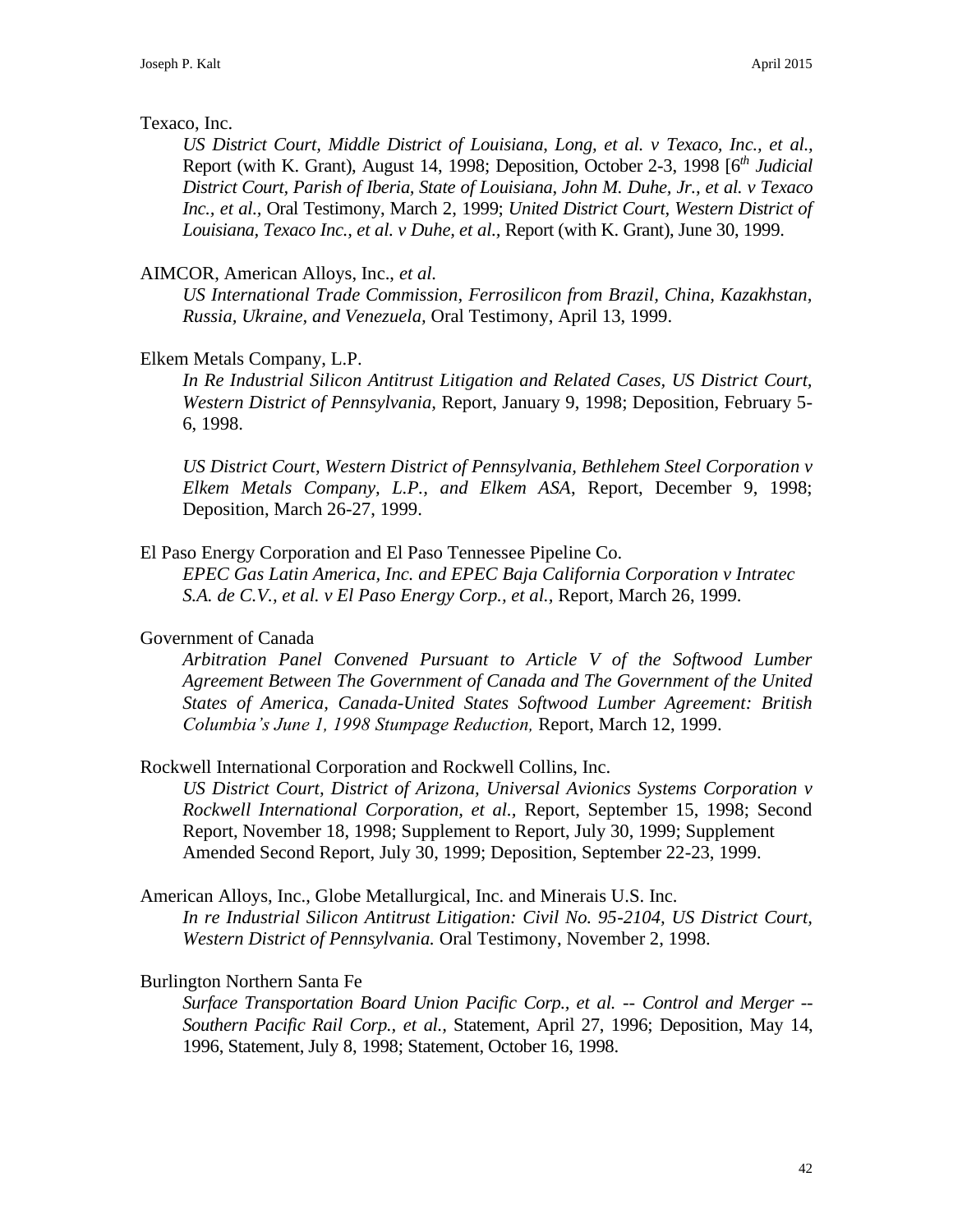#### Group of Oil Company Defendants

*US District Court, Southern District of Texas, Corpus Christi Division, Lease Oil Antitrust Litigation No. II, MDL No. 1206,* Deposition, September 28, October 15, 1998; Affidavit, October 8, 1998.

### American Alloys, Inc., *et al.*

*US District Court, Western District of Pennsylvania, Industrial Silicon Antitrust Litigation, No. 95-2104,* Testimony, September 14, 1998.

### North West Shelf Gas Project

*Arbitration Between Western Power Corporation and Woodside Petroleum Development Pty. Ltd. (ACN 006 325 631), et al.* First Statement, May 6, 1998; Second Statement, May 15, 1998; Third Statement, July 22, 1998; Oral Testimony, July 22-28, 1998.

#### TransCanada Gas Services Limited

*US District Court, District of Montana, Paladin Associates, Inc., et al. v Montana Power Company, et al.,* Report, November 19, 1997; Rebuttal Report, December 22, 1997; Deposition, January, 1998; Affidavit May 19, 1998.

### Association of American Railroads

*Review of Rail Access and Competition Issues, Surface Transportation Board,* Statement (with D. Reishus), March 26, 1998; Oral Testimony, April 3, 1998.

*Market Dominance Determinations—Product and Geographic Competition, Surface Transportation Board*, Statement (with R. Willig), May 29, 1998; Reply Statement (with R. Willig), June 29, 1998.

#### Northern Natural Gas Company

*Federal Energy Regulatory Commission, Northern Natural Gas Company,* Testimony, May 1, 1998.

### Koch Pipeline Company, L.P.

*CF Industries, Inc. v Koch Pipeline Company, L.P., Surface Transportation Board.* Statement (with A. Candell), November 10, 1997; Deposition, December 12, 1997; Reply Statement, January 9, 1998; Rebuttal Statement, February 23, 1998.

#### Exxon Corporation and Affiliated Companies

*US Tax Court, Exxon Corporation and Affiliated Companies v Commissioner of Internal Revenue*, Rebuttal Report, February 19, 1998.

#### Exxon Company

*US Department of the Interior, Minerals Management Service, Review of the Federal Royalties Owed on Crude Oil Produced from Federal Leases in California,*  Affidavit, February 17, 1998.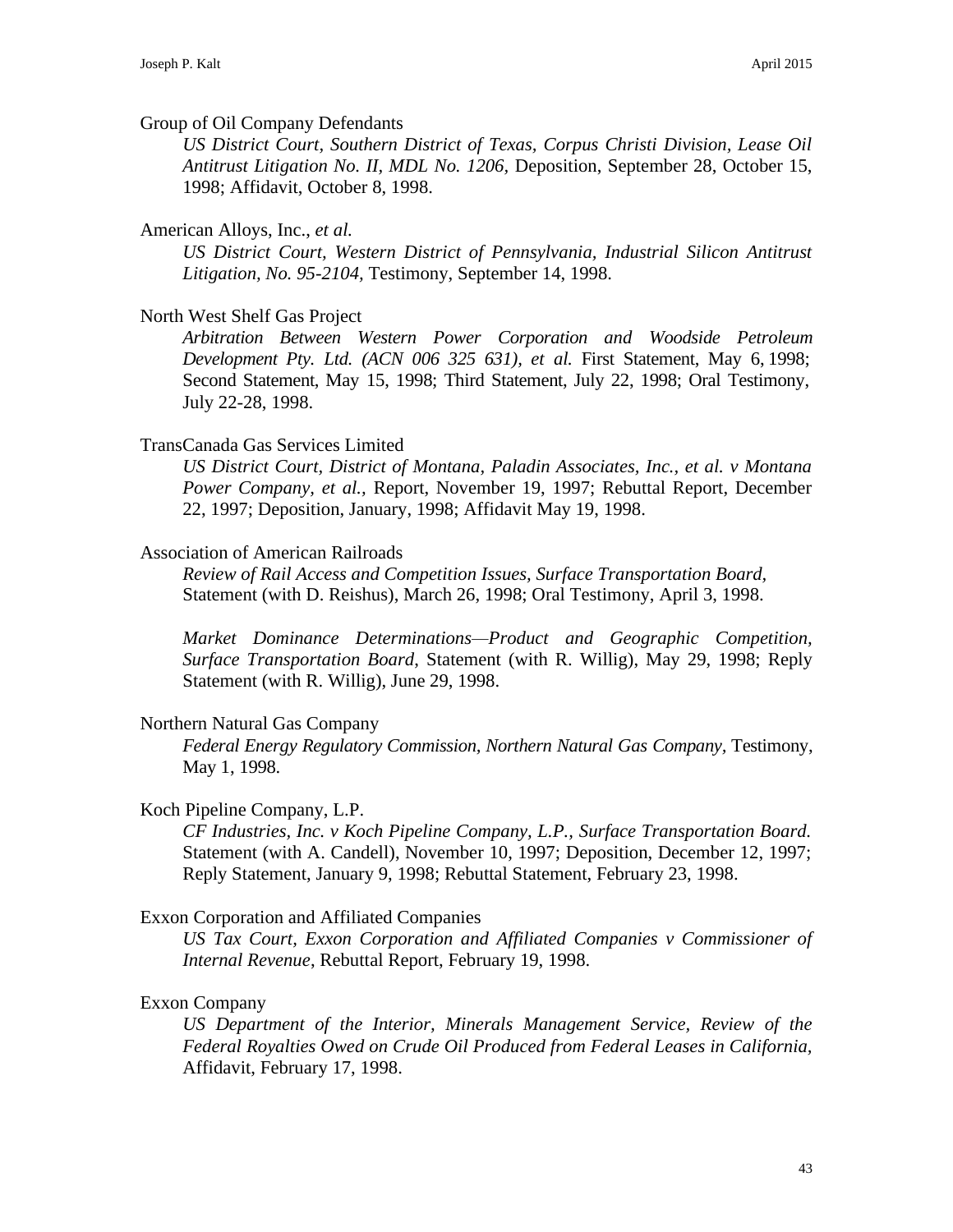CSX Corporation and CSX Transportation, Inc., Norfolk Southern Corporation, *et al. Surface Transportation Board,* Testimony, June 12, 1997; Rebuttal Statement, December 15, 1997.

### Group of Energy Company Defendants

*US District Court, District of New Mexico, Doris Feerer, et al. v Amoco Production Company. et al.,* Report, May 5, 1997; Suppl. Report, July 14, 1997; Deposition, December 4-5, 1997.

### Phillips Petroleum Company

*US District Court, Canyon Oil & Gas Co. v Phillips Petroleum Company,* Report (with K. Grant), September 30, 1997.

### *Pro Se* Testimony

*US Department of the Interior, Minerals Management Service, Establishing Oil Value for Royalty Due on Federal Leases…,* Comments, May 27, 1997; Suppl. Comments (with K. Grant), August 4, 1997.

### Pennsylvania Power & Light Company

*Pennsylvania Public Utilities Commission,* Testimony, April 1, 1997; Rebuttal Testimony, August 1997.

### Exxon Corporation

*Department of Revenue, State of Alaska, Exxon Corporation,* Rebuttal Report, April 29, 1996; Deposition, May 21, 1996; Statement, August 26, 1996; Oral Testimony, March 10-11, 1997.

### Honeywell, Inc.

*Litton Systems, Inc. v Honeywell Inc., US District Court, Central District of California, No. CV-90-0093 MR.*, Preliminary Report, March 7, 1997.

### Public Service Company of New Hampshire

*New Hampshire Public Utilities Comm., Testimony on Antitrust issues,* January 21, 1997.

### Group of Oil Company Defendants

*Fifth Judicial District Court, County of Chaves, State of New Mexico, Carl Engwall, et al. v Amerada Hess Corp., et al.,* Deposition, November 1-2, December 6, 1996; Oral Testimony, January 16-17, 1997.

*District Court of Seminole County, State of Oklahoma, Laura Kershaw, et al. v Amoco Production Co., et al.,* Deposition, November 5, December 6, 1996.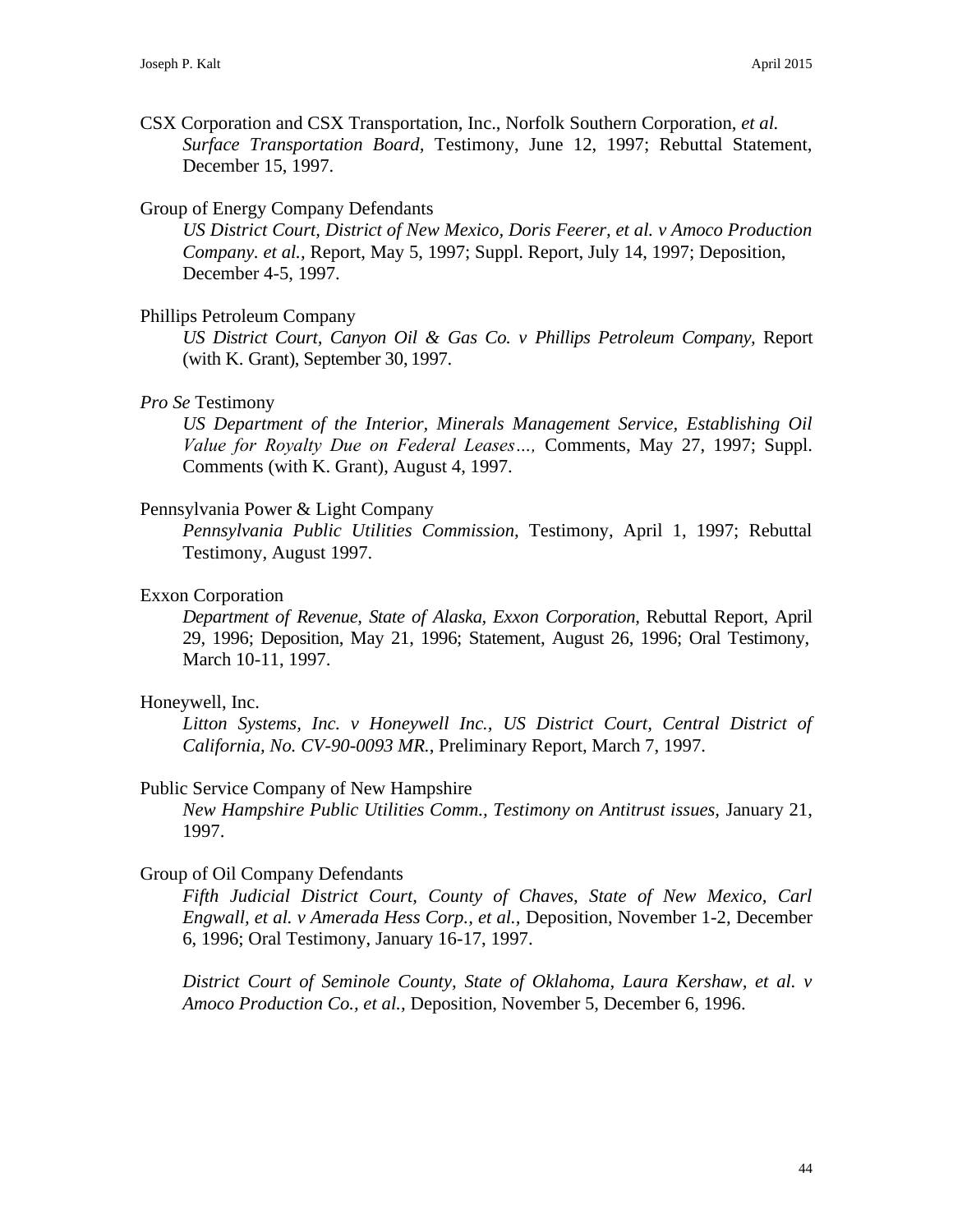### Fond du Lac Band of Chippewa Indians

*US District Court, District of Minnesota, Fourth Division, Fond du Lac Band of Chippewa Indians, et al. v Arne Carlson, et al.,* Report, December 4, 1996; Suppl. Report, December 20, 1996.

### Northeast Utilities

*New Hampshire Public Utilities Commission, Electric Industry Restructuring*, Statement (with A. Jaffe), October 18, 1996.

### *Pro Se* Testimony

*Federal Energy Regulatory Commission, Alternatives to Traditional Cost-of-Service Ratemaking for Natural Gas Pipelines, Regulation of Negotiated Transportation Services of Natural Gas Pipelines,* Statement (with A. Jaffe). May 30, 1996.

### Burlington Northern Railroad Company

*Surface Transportation Board Burlington Railroad Company -- Crossing Compensation -- Omaha Public Power District*. Statement, April 1996.

### Pennzoil Company

*Lazy Oil Co., et al. v Witco Corporation, et al.,* Report, January 29, 1996; Deposition, March 1996.

### Yavapai-Prescott Indian Tribe

*Yavapai-Prescott Indian Tribe v Harold Scott (Director of Revenue, State of Arizona), et al.* Declaration, June 27, 1995; Second Declaration, August 10, 1995.

### Northeast Utilities

*Massachusetts Department of Public Utilities, Electric Industry Restructuring,* Testimony, April and June 1995.

### State of Michigan

*Court of Claims, State of Michigan, Carnagel Oil Associates, et al. v State of Michigan, The Department of Natural Resources, et al; Miller Brothers, et al. v State of Michigan, The Department of Natural Resources, et al.,* Deposition, May 30, 1995.

### Burlington Northern Railroad Company

*Interstate Commerce Commission, Burlington Northern Railroad Company -- Control and Merger -- The Atchison, Topeka and Santa Fe Railway Company*, Statements, October 1994 and April/May 1995.

### Northern Natural Gas Pipeline Co.

*Federal Energy Regulatory Commission, Northern Natural Gas Pipeline Co.* (rate filing), Testimony, March 1995.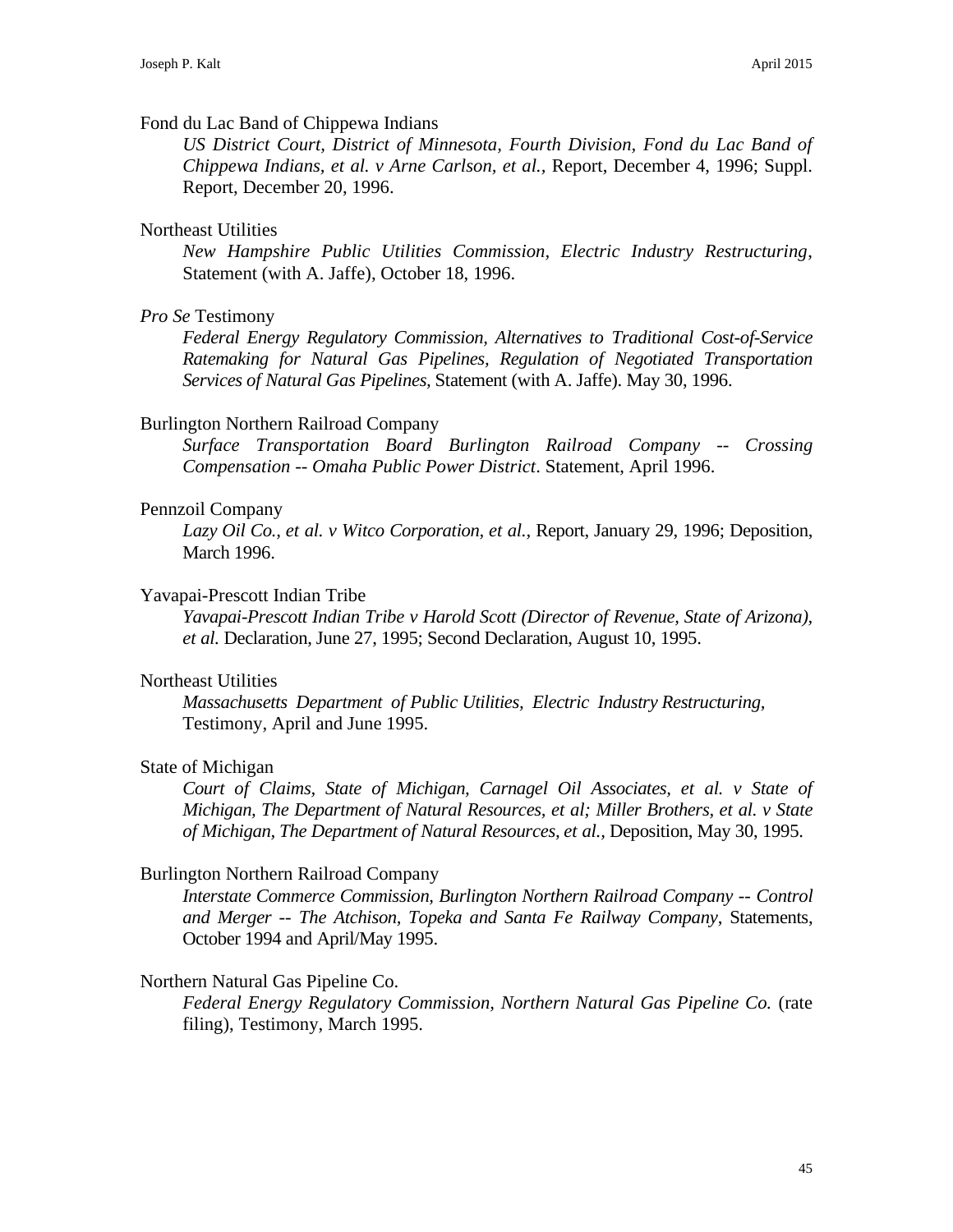### Houston Lighting and Power Company

*Public Utility Commission of Texas, Houston Lighting and Power Company*, Testimony, September, December 1994 and February 1995.

### Atlantic Richfield Corp., Exxon U.S.A., Inc., and British Petroleum, Inc.

*Superior Court, State of Alaska, First Judicial District at Juneau, ANS Royalty Litigation.* Report, June 6, 1994; Deposition, October 1994.

#### Esso Standard Oil Company (Puerto Rico)

*US District Court, Puerto Rico, Esso Standard Oil Company (Puerto Rico), et al. v Department of Consumer Affairs, Commonwealth of Puerto Rico,* Deposition, April, 1994; Testimony, July-August, 1994; Testimony, August 1989, April, May 1990.

### Governments of British Columbia and Canada

*US Department of Commerce, International Trade Administration, Certain Softwood Products from Canada, Report for the First Administrative Review,* Statement, April 12, 1994.

### Southwestern Public Service Company

*Federal Energy Regulatory Commission, El Paso Electric Company and Central and South West Services, Inc.,* Affidavit, February 25, 1994.

#### Mojave Pipeline Company

*Federal Energy Regulatory Commission, Mojave Pipeline Company, Economic Analysis of Public Policy with Respect to Mojave Pipeline Company's Proposed Expansion,* Testimony, January 1994.

ARCO Pipe Line Company, Four Corners Pipe Line Co. and ARCO Transportation Alaska, Inc.

*Federal Energy Regulatory Commission, Market-Based Ratemaking for Oil Pipelines, Comments in Response to Notice of Inquiry,* Statement, January 1994.

#### Exxon

*U.S. Bankruptcy Court, Claims Quantification Proceedings, In Re: Columbia Gas Transmission Corporation,* Testimony, July 1993, October 1993.

#### El Paso Natural Gas Company

*El Paso Natural Gas Company v Windward Energy & Marketing, et al.*, Report, August 1993, Affidavit, September 4, 1993.

#### SAGASCO Holdings Ltd.

*Federal Court of Australia, Santos Ltd. Acquisition of SAGASCO Holdings Ltd*., Testimony, August 1993.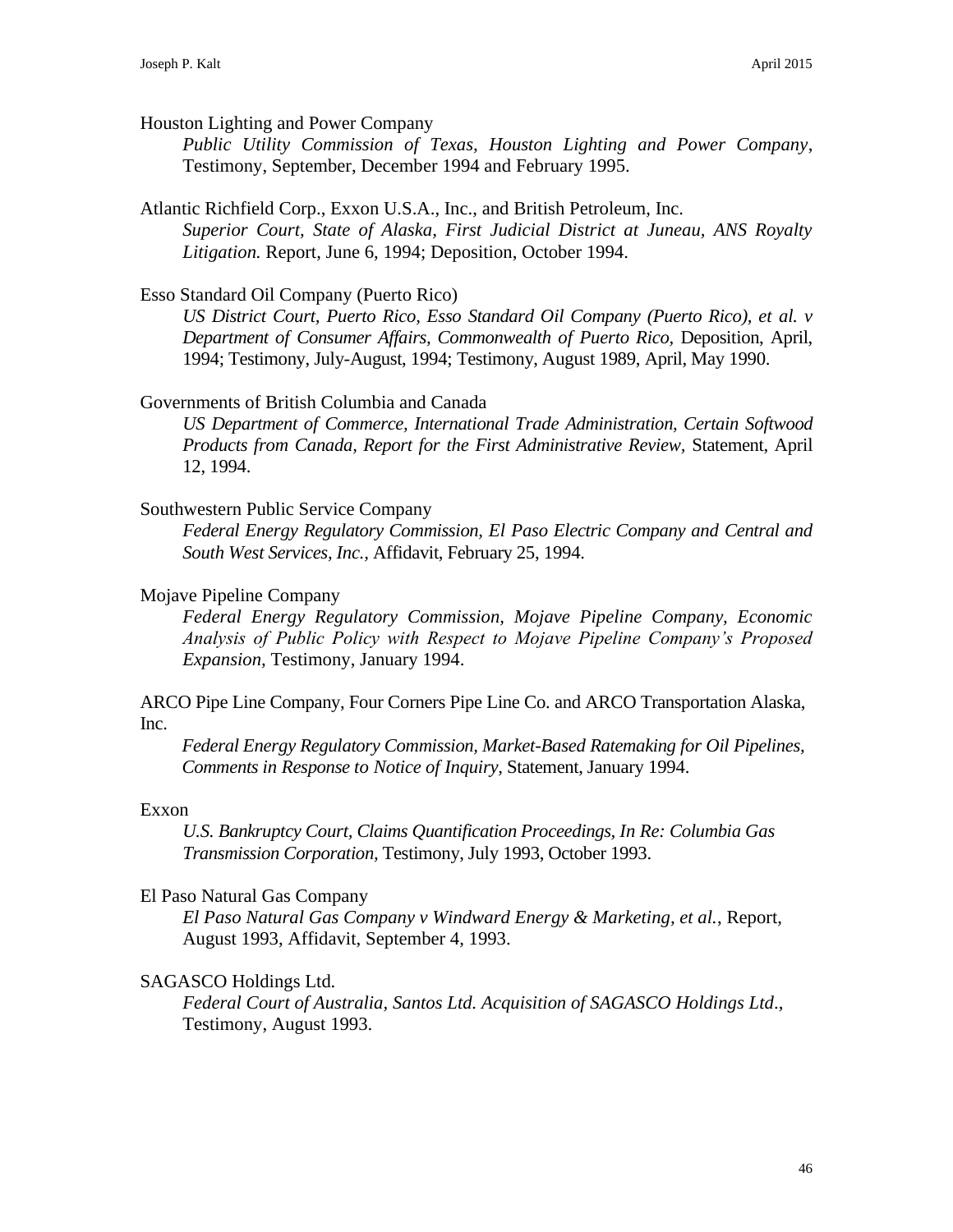### PSI Resources, Inc.

*Indiana Utility Regulatory Commission, the Proposed Merger between PSI Resources, Inc., PSI Energy, Inc., Cincinnati Gas & Electric Co., and CINergy Corp.*, Statement, June 1993.

### Gulf Central Pipeline Company

*Interstate Commerce Commission Farmland Industries, Inc. v Gulf Central Pipeline Company, et al.,* Statement, May 1993.

*Federal Energy Regulatory Commission, Revisions to Oil Pipeline Regulations Pursuant to the Energy Policy Act of 1992, Comments on the Commission Staff's Proposal*, Testimony, May 1993.

### White Mountain Apache Tribe

*US Fish and Wildlife Service, U.S. Department of the Interior, Proposed Endangered Species Act Designation of Critical Habitat for Salix Arizonica (Arizona Willow) on the Fort Apache Indian Reservation*, Statement, April 1993.

### General Chemical Corporation

*US Department of the Interior, Bureau of Land Management, Proposed Increase in Royalty Rates on Soda Ash,* Statements, February 1993.

### Association of American Railroads

*Interstate Commerce Commission, Ex Parte No. 346 (Sub-No. 28) Rail General Exemption Authority: Export Corn and Export Soybeans*. Statement, December 1992.

### Coalition of Petroleum Refiners

*US Department of Energy, Office of Hearings and Appeals, The Citronelle Exception Relief,* Statement, July 1992; Testimony, October 1992, November 1992, December 1992; Testimony, March and July, 1989.

### Exxon

*State of California, et al. v Standard Oil Co. of California, et al.,* Deposition, October 1992.

### Burlington Northern Railroad Company

*American Arbitration Association, Arbitration between Wisconsin Power & Light Company and Burlington Northern Railroad Company and Soo Line Railroad Company,* Testimony, August, September 1992.

### Atlantic Richfield Company

*Don Van Vranken, et al. v Atlantic Richfield Company*. Deposition, February 1992; Testimony, August 1992.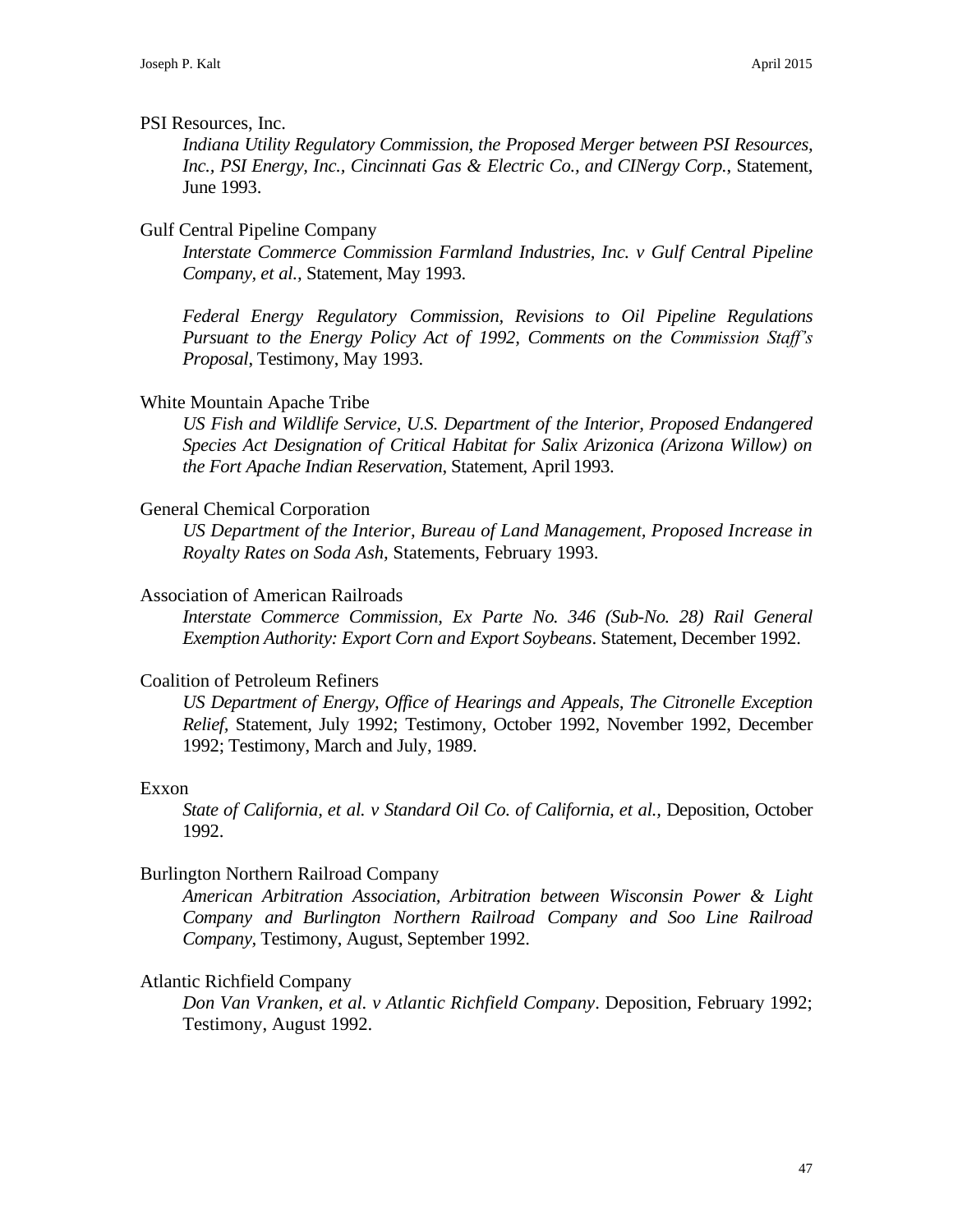National Council on Compensation Insurance `

*Commonwealth of Virginia, Corporation Commission, Revision of Workers' Compensation Insurance Rates,* Testimony, April, July 1992.

#### Governments of British Columbia and Canada

*International Trade Administration, U.S. Department of Commerce, Certain Softwood Lumber Products from Canada,* Statement, February, March, April 1992; Testimony, April 1992, May 1992.

### British Petroleum and Exxon Corporation

*Superior Court, State of Alaska, First Judicial District at Juneau, ANS Royalty Litigation, State of Alaska, et al. v Amerada Hess, et al.,* Report, April 1991; Deposition, June, September 1991; Suppl. Report, April 1992.

#### Transcontinental Gas Pipe Line Corporation

*United States of America Federal Energy Regulatory Commission*, Testimony, March 1992.

#### Atlantic Richfield Company

*Greater Rockford Energy and Technology, et al. v Shell Oil Company, et al.,* Deposition, December 1991.

#### Better Home Heat Council

*Commonwealth of Massachusetts, Department of Public Utilities, Petition of Boston Gas Company for Preapproval of Suppl. Residential Demand-Side Management Programs*, Testimony, June 15, 1991.

### Burlington Northern Company

*Interstate Commerce Commission, National Grain and Feed Association v Burlington Northern Railroad Co., et al.*, Testimony, May 14, 1991.

### Arco Pipe Line Company

*Federal Energy Regulatory Commission, ARCO Pipe Line Company, et al.,* Testimony, February 1, 1991.

#### Liberty Mutual Insurance Company

*Minnesota Workers' Compensation Insurance Antitrust Litigation,* Deposition, November 1990.

#### Misle Bus and Equipment Company

*United States of America v Misle Bus and Equipment Company*, Oral Testimony, September 1990.

### Northeast Utilities Service Company

*Federal Energy Regulatory Commission, Northeast Utilities Service Company (Re: Public Service Company of New Hampshire),* Testimony, March, July 1990.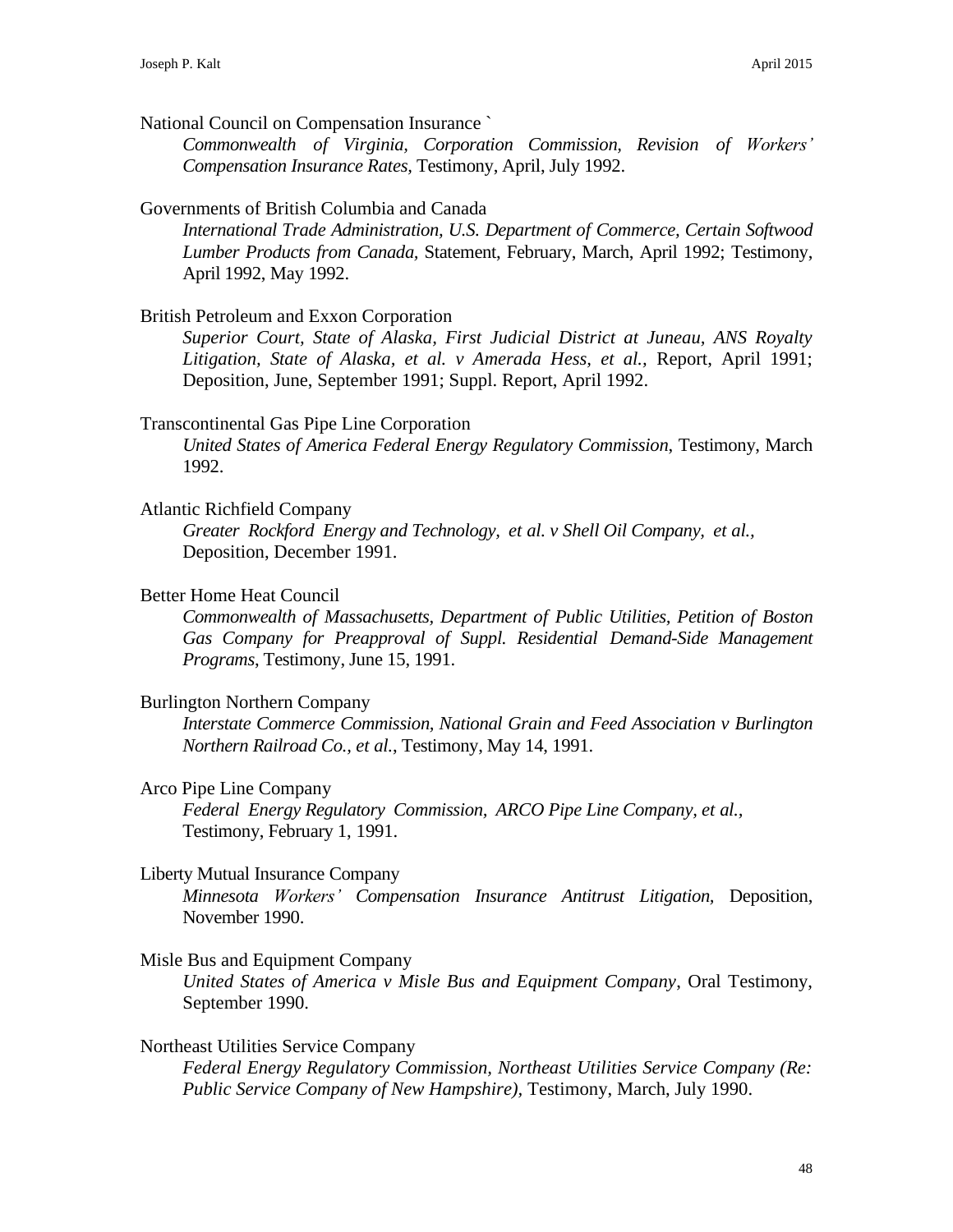### Amoco Production Company

*The Kansas Power and Light Company, et al. v Amoco Production Company, et al.,* Deposition, March 1990 through June 1990.

## Santa Fe Industries

*Texas Utilities Company and Chaco Energy Company v Santa Fe Industries, Inc., et al.* Deposition, November 1988, March, July 1989.

### Arizona Public Service

*Utah International v Arizona Public Service, et al.,* an arbitration proceeding, June 1989.

### Atlantic Richfield Company

*Department of Revenue, State of Alaska, Atlantic Richfield Company and Combined Subsidiaries, Oil and Gas Corporate Income Tax for 1978-1981*, Testimony, December 1988.

### El Paso Natural Gas

*Doyle Hartman v Burlington Northern, Inc., El Paso Natural Gas Co., et al.,* Deposition, October 1988.

### Honeywell Inc.

*MidAmerican Long Distance Company v Honeywell, Inc.,* Deposition, August 1988.

### Exxon

*Federal Energy Regulatory Commission, Brokering of Interstate Natural Gas Pipeline Capacity,* Testimony, July 1988.

### Natural Gas Pipeline Company of America

*Federal Energy Regulatory Commission, Natural Gas Pipeline Company of America,* Testimony, November 1987.

### Mojave Pipeline Company

*Federal Energy Regulatory Commission, Mojave Pipeline Company, et al.,* Testimony, June, October 1987.

### Exxon

*Federal Energy Regulatory Commission, Columbia Gas Transmission Company,* Testimony, April 1987.

### Villa Banfi

*L. Knife & Sons v Villa Banfi,* Testimony, February, March 1987.